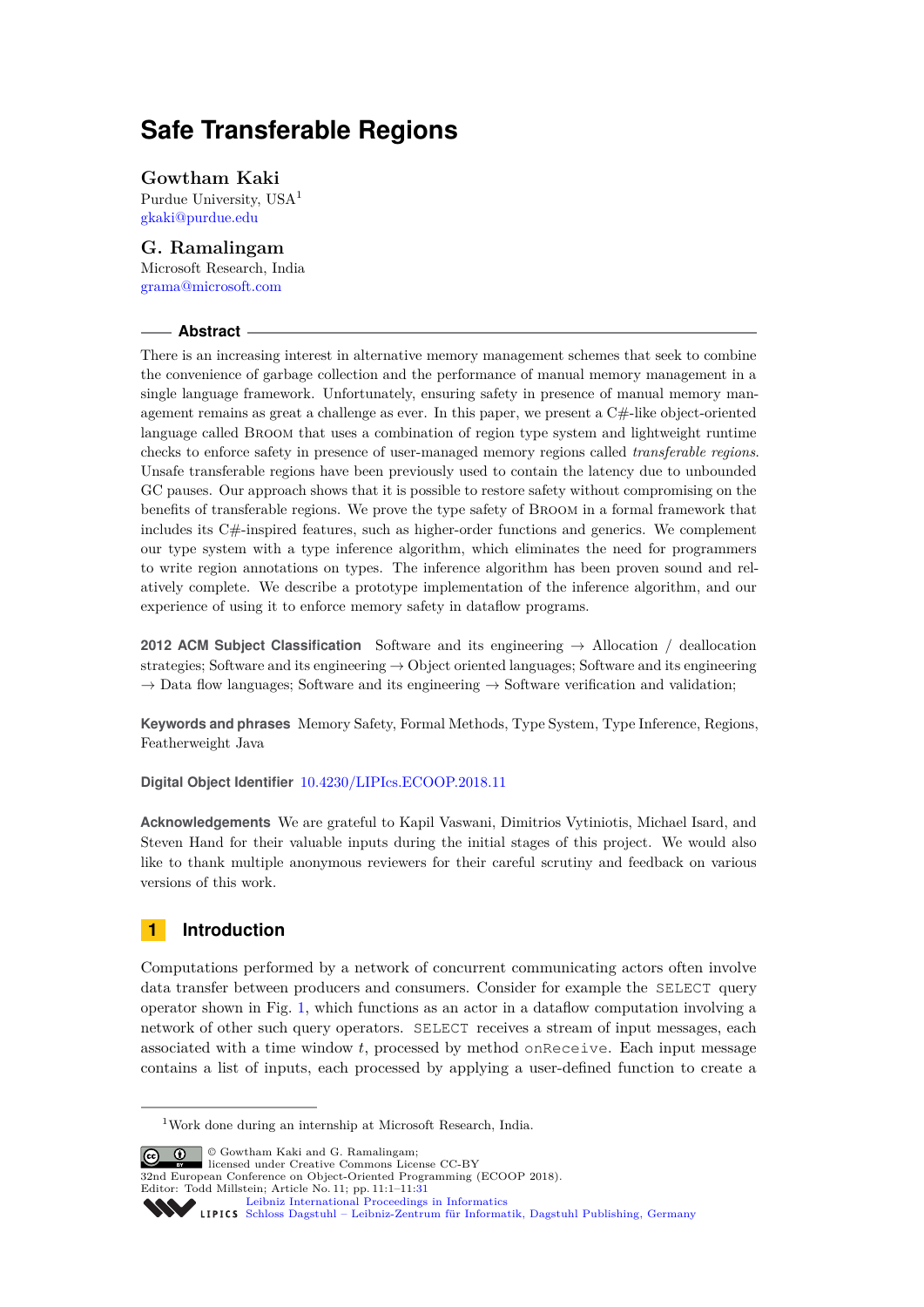```
1 c lass SelectVertex<TIn, TOut> {
2 Func<TIn, TOut> selector;
3 Dictionary<Time, List<TOut>> map;
4 ...
5 void onReceive(Time t, List<TIn> inList) {
\mathbf{if} (!map.ContainsKey(t)) map[t] = new List<TOut>();
7 foreach (TIn input in inList) {
8 TOut output = selector(input);
9 map[t].add(output); } }
10 void onNotify(Time t) {
11 List<TOut> outList = map[t];
12 map.Remove(t);
13 transfer(successorId, t, outList); }
14
```
<span id="page-1-1"></span>



**Figure 2** References in and out of a transferable region (*R*) become invalid after transfer.

corresponding output. Multiple messages with the same timestamp are permitted and messages with different timestamps may arrive out of order. An invocation of method OnNotify indicates that no more input messages with a timestamp *t* will be subsequently delivered. At this point, the operator completes the processing for time window *t* and sends a corresponding output message to its successor.

**Performance.** When the transferred data structures are large, as is the case with many streaming big-data analysis systems, garbage collection overhead becomes significant [\[7\]](#page-24-0). Further, in a distributed dataflow system, the GC pause at one node can have a cascading adverse effect on the performance of other nodes [\[7,](#page-24-0) [14\]](#page-25-0): a GC pause at an upstream actor can block downstream actors that are waiting for messages. However, much of the GC overhead results from the collector performing avoidable or unproductive work. For the example in Fig. [1,](#page-1-0) GC might repeatedly traverse the map , although its objects cannot be collected until a suitable timing message arrives. There has been increasing interest in off-heap memory management for better performance in the context of several systems and languages (e.g., Spark [\[25\]](#page-26-0), Scala [\[18\]](#page-25-1), Rust). Several systems (e.g., [\[3\]](#page-24-1)) resort to using "free object pools" to partially alleviate this problem, in the absence of language support.

**Safety.** Several of these systems are designed to allow the producer and consumer to execute in the same address space or in different address spaces (as determined by the compiler and runtime). We wish to ensure memory safety in the presence of such transferred data. A transfer operation, with no additional checks, may cause memory safety violations, both at the producer of the data structure, and its (possibly remote) consumer. At the producer, any existing references into the transferred data structure become invalid post transfer. If the data structure contains references to objects outside (the transferred data), then such references become invalid in the context of the consumer. Both scenarios are depicted in Fig. [2.](#page-1-1) While references from within the transferable data to outside can be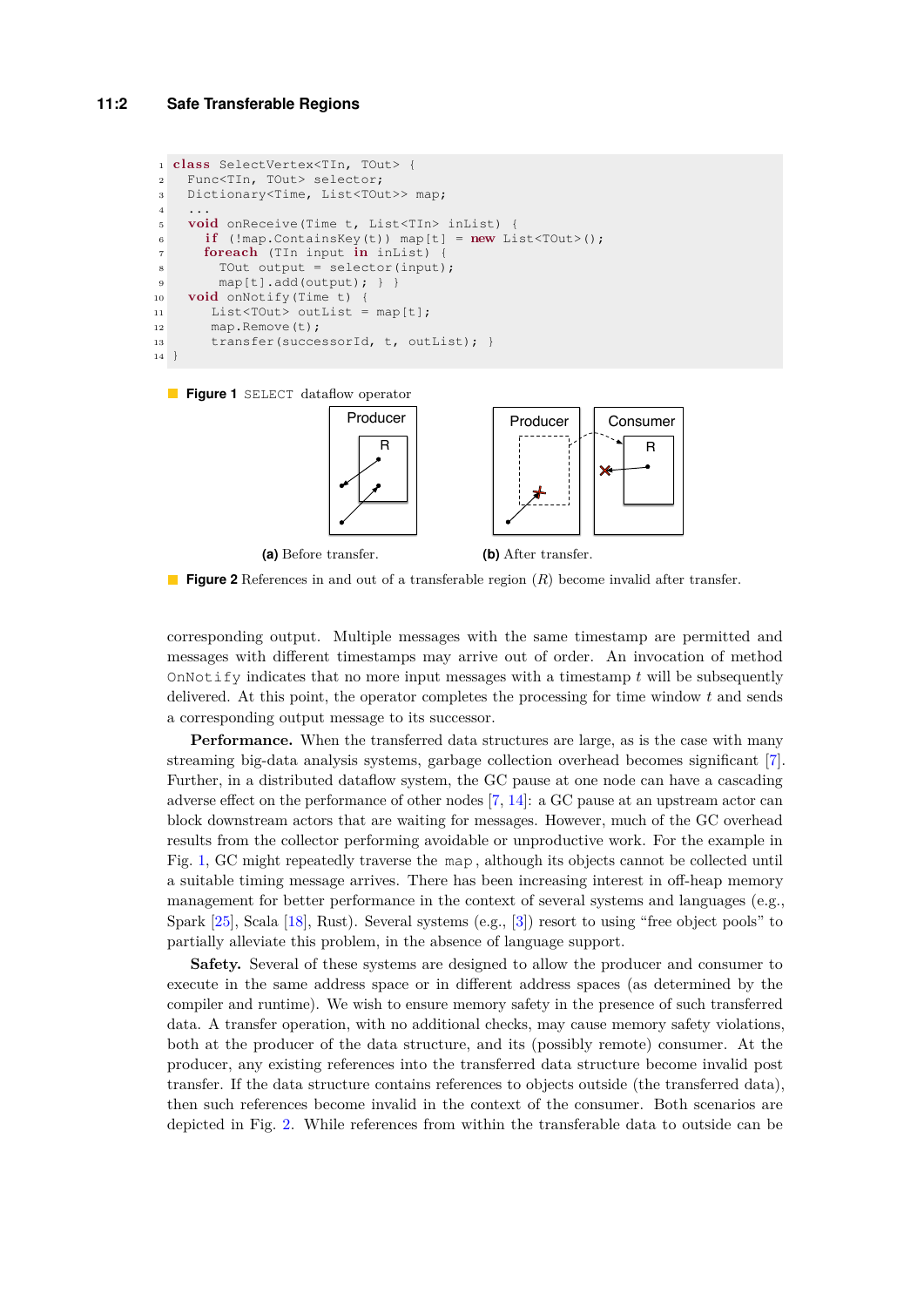disallowed in the interest of safety, references into transferable data needs to be allowed before the data is transferred. Allowing such references is crucial, as any non-trivial program creates temporary references to the internal objects of a data-structure.

**Safe Transferable Regions.** In this paper, we present a language-based approach to cleanly encapsulate transferable data and a safe and efficient implementation of such data based on regions. A region is a block of memory that is allocated and freed in one shot, often in constant time. A region may contain one or more contiguous range of memory locations, and individual objects may be dynamically allocated within the region over time, while they are deallocated en masse when the region is freed. Thus, a region is a good fit for a transferable data-structure. In Fig. [1,](#page-1-0) the output to be constructed for each time window *t* (i.e., map[t] ) can be a separate region that is allocated when the first message with timestamp  $t$  arrives, and deallocated after map  $[t]$  is transferred in onNotify.

The use of regions alleviates the performance concern related to garbage collection described earlier. (It also enables more efficient serialization/deserialization of data-structures across address spaces, which is also a significant performance bottleneck in such systems.) However, manual region memory management introduces memory safety issues such as dangling pointers. We present a single type system that simultaneously addresses this safety concern, as well as those described above related to the use of *transferable data*.

Safe region-based memory management using types was pioneered by Tofte and Talpin [\[20,](#page-25-2) [21\]](#page-25-3), who use only lexically scoped regions. At runtime, the set of all regions (existing at a point in time) forms a stack. Thus, the lifetimes of all regions must be well-nested: it is not possible to have two regions whose lifetimes overlap, with neither one's lifetime contained within the other. Unfortunately, the data structures in the above example do not satisfy this restriction (as the output messages for multiple time windows may be simultaneously live, without any containment relation between their lifetimes). We refer to regions with lexically scoped lifetimes as *stack regions* and to regions that do not have such a lexically scoped region as *dynamic* regions.

Our focus, in this paper, is on first-class *memory-safe* dynamic regions that can be safely transferred across address spaces. We refer to such dynamic regions as *transferable* regions. Our approach is based on a variation of ideas introduced by [\[23,](#page-25-4) [10\]](#page-24-2) that combine linear types and regions to support dynamic regions. Unlike the prior work, we ensure memory safety in the presence of transferable regions through a *combination of a static typing discipline and lightweight runtime checks in place of linear types*.

**Language.** The cornerstone of this approach is an open lexical block for transferable regions, that "opens" a transferable region and guarantees that the region won't be transferred/freed while it is open. By nesting a Tofte-Talpin style letregion lexical block, that delimits the lifetime of a stack region, inside an open lexical block for a transferable region, we can guarantee that the transferable region will remain live as long as the stack region is live. We say that the former *outlives* the latter, and any references from the stack region to the transferable region are therefore safe. This is particularly useful, since such stack regions serve as temporary working storage while working with the (opened) transferable regions.

By controlling the outlives relationships between various regions, we only allow safe cross-region references, while prohibiting unsafe ones. In the above example, an outlives relationship *from* the stack region *to* the transferable region means that the references in that direction are allowed, but not the references in the opposite direction. In contrast, if an open block of a transferable region *R*<sup>0</sup> is nested inside an open block of another transferable region *R*1, we do not establish any outlives relationships, thus declaring our intention to not allow any cross-region references between  $R_0$  and  $R_1$ . Finally, we observe that outlives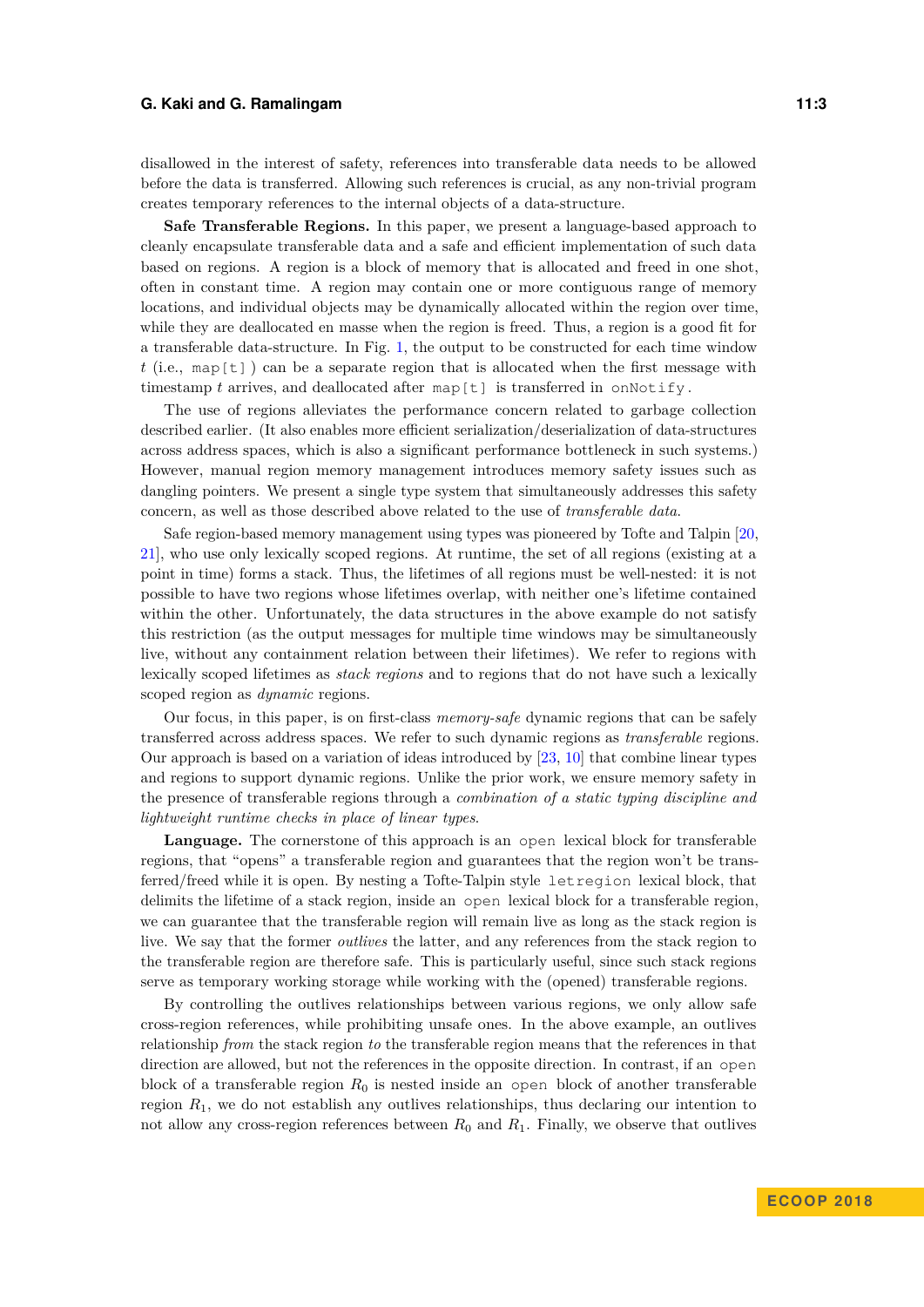#### **11:4 Safe Transferable Regions**

relationships are established based on the lexical structure of the program, hence a static type system can enforce them effectively. By assigning region types to objects, which capture the regions such objects are allocated in, and by maintaining outlives relationships between various regions, we can statically decide the safety of all references in the program.

**Type System.** Formally, our type system introduces *region parameters* (for both classes and methods) and uses constrained parametric polymorphism over these parameters, where the constraints capture outlives constraints between the region parameters. The type system may be seen as a form of ownership type system [\[5\]](#page-24-3), with a region being the owner of all objects allocated in that region.

**Lightweight Runtime Checks.** Ensuring memory safety using this approach requires ensuring that the use of transferable regions satisfies certain temporal properties. Firstly, a transferable region should not be transferred/freed inside an open block of that region (i.e, while it is still open). Secondly, a transferred/freed region should not be opened. These are typestate invariants on the transferable region objects, which are hard to enforce statically in the presence of unrestricted aliasing. Techniques like linear types and unique pointers can be used to restrict aliasing, but the constraints they impose are often hard to program around. We therefore enforce typestate invariants at runtime via lightweight checks. In particular, we define an acceptable state transition discipline for transferable regions (Fig. [4\)](#page-6-0), and check, at runtime, whether a given transition of a transferable region (*e.g.*, from *open* state to *freed* state) is valid or not. The check is lightweight since it only involves checking a single tag that captures the current state. We believe that this is a reasonable choice since regions are coarse-grained objects manipulated infrequently, when compared to the fine-grained objects that are present inside these regions, for which safety is enforced statically.

**Type Inference.** One of the key contributions of this paper is a type inference algorithm that eliminates the need for users to write region type annotations. The users write programs in the underlying language that provides primitives for the users to manipulate regions (create, open, free, transfer) and to allocate objects in regions, but has no region type annotations.

Our inference algorithm proceeds in three stages: in the first stage, we elaborate the program by introducing region parameters (for classes and methods); in the second stage we generate a set of constraints that must be satisfied for the program to type check; in the third stage, we solve the set of constraints, inferring the preconditions of all classes and methods (in terms of the expected outlives-constraints between the region parameters). We show that the algorithm is sound, and the stages of constraint generation and solving are complete (i.e., the algorithm is complete relative to the first stage of elaboration).

**Evaluation.** Our work was inspired by [\[7\]](#page-24-0), which presents evidence that realistic programs can be written using transferable regions and that this can yield significant performance improvements. While [\[7\]](#page-24-0) addresses the engineering challenges in extending a managed runtime with transferable regions, it adopts an ad hoc approach insofar as language design is concerned, exposing the region functionality through an unsafe API, and in the process losing the safety guarantees. Our contribution is an alternative approach that is grounded in sound theory and restores the language safety guarantees. The utility of our approach is demonstrated by a prototype implementation of our type inference algorithm that was able to identify unsafe memory accesses among the benchmarks extracted from [\[7\]](#page-24-0).

**Contributions.** The paper makes the following contributions:

 $\blacksquare$  We present BROOM, a C#-like typed object-oriented language that supports programmermanaged memory regions. Broom extends its core language, which includes *lambdas* (higher-order functions) and *generics* (parametric polymorphism), with constructs to create, manage and free static and transferable memory regions. Transferable regions are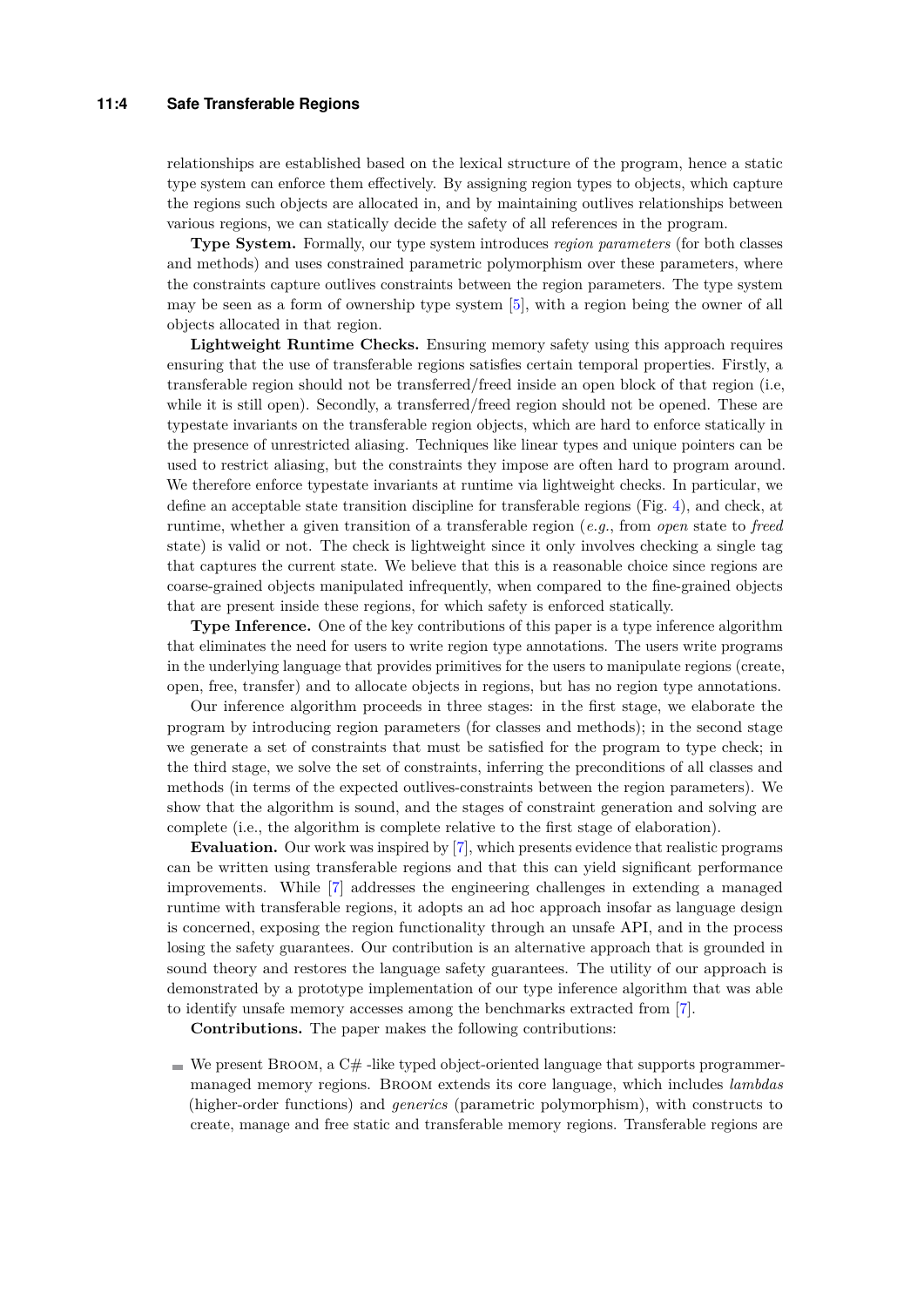first-class values in Broom.

- Broom is equipped with a region type system that statically guarantees safety of all memory accesses in a well-typed program, provided that certain typestate invariants on regions hold. The latter invariants are enforced via simple runtime checks.
- We define an operational semantics for Broom, and a type safety result that clearly defines and proves safety guarantees described above.
- $\blacksquare$  We describe a region type inference algorithm for BROOM that (a). completely eliminates the need to annotate Broom programs with region types, and (b). enables seamless interoperability between region-aware Broom programs and legacy standard library code that is region-oblivious. Our inference algorithm is based on a novel constraint solver that performs abduction in a partial-order constraint domain to infer weakest solutions to recursive constraints.
- $\blacksquare$  We establish the soundness and relative completeness of the type inference algorithm.
- We describe an implementation of Broom frontend in OCaml, along with case studies where the region type system was able to identify unsafe memory accesses statically.

### <span id="page-4-0"></span>**2** An Informal Overview of BROOM

Broom enriches a simple object-oriented language (supporting parametric polymorphism and lambdas) with a set of region-specific constructs. In this section, we present an informal overview of these region-specific constructs.

### <span id="page-4-1"></span>**2.1 Using Regions in BROOM**

**Stack Regions** The " letregion R { S } " construct creates a new stack region, with a static identifier R, whose scope is restricted to the statement S. The semantics of letregion is similar to Tofte and Talpin [\[20\]](#page-25-2)'s letregion expression: objects can be allocated by S in the newly created region while R is in scope, but the region and all objects allocated within it are freed at the end of S .

**Object Allocation** The " $new@R T()$ " construct creates a new object of type  $T$  in the region R . The specification of the allocation region R in this construct is optional. At runtime, Broom maintains a stack of *active* regions, and we refer to the region at the top of the stack as the *allocation context*. The statement new T() allocates the newly created object in the current allocation context. This is important as it enables Broom applications to use existing region-oblivious  $C#$  libraries, as explained soon.

**Transferable Regions** Transferable regions are first class values of Broom: they are objects of the class Region , they are created using the new keyword, and can be passed as arguments, stored in data structures, and returned from methods. A transferable region is intended to encapsulate a single data-structure, consisting of a collection of objects with a distinguished root object of some type T , which we refer to as the region's *root* object. The class Region is parametric over the type T of this root object.

The Region constructor takes as a parameter a function that constructs the root object: it creates a new region and invokes this function, with the new region as the allocation context, to create the root object of the region. The following code illustrates the creation of a transferable region, whose root is an object of type A .

Region<A> rgn = **new** Region<A>(() => **new** A())

In the above code, rgn is called the *handler* to the newly created region, and is required to read the contents of the region, or change its state. The class Region offers two methods: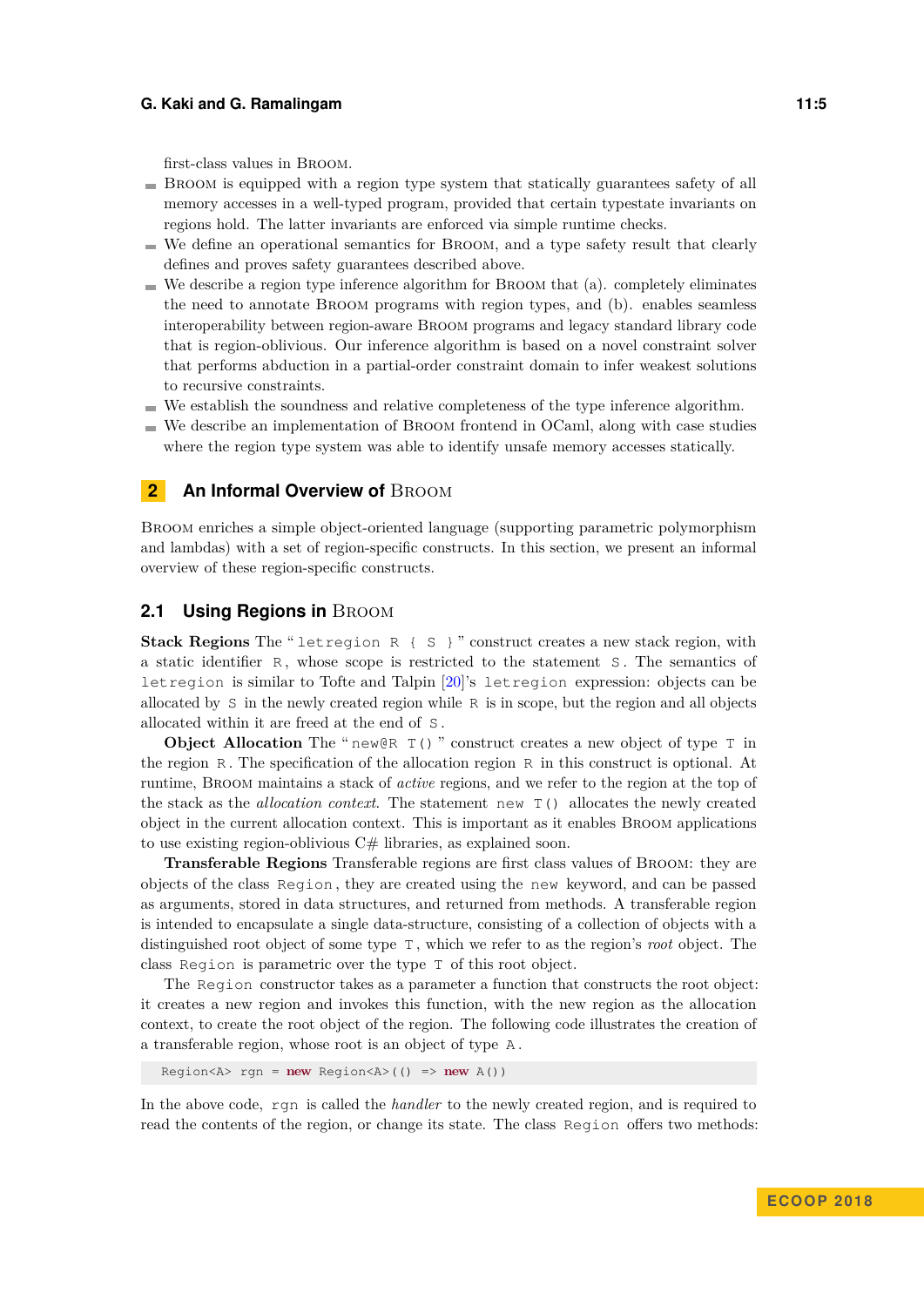```
1 c lass SelectVertex<TIn, TOut> {
2 Func<TIn, TOut> selector;
3 Dictionary<Time, Region<List<TOut>>> map;
4 ...
5 void onReceive(Time t,Region<List<TIn>> inRgn){
6 if (!map.ContainsKey(t))
7 map[t] = new Region<List<TOut>> (() => new List<TOut>());
8 open inRgn as inList {
9 letregion R0 {
10 foreach (TIn input in inList) {
11 open map[t] as outList {
12 TOut output = selector(input);
13 outList.add(output); } } } }
14 inRgn.free();
15 }
16 void onNotify(Time t) {
17 Region<List<TOut>> outRgn = map[t];
18 map.Remove(t);
19 outRgn.transfer(successorId);
20 }
21 }
```
#### **Figure 3** SELECT dataflow operator in BROOM

a free method that deallocates the region (and all the objects allocated within it), and transfer method that transfers the region to a (possibly remote) consumer process.

**Open and Closed Regions** A transferable region must be explicitly *opened* using Broom's open construct in order to either read or update or allocate objects in the region. Specifically, the construct " open rgn as  $\nabla \otimes R \{ S \}$ " does the following: (a). It opens the transferable region handled by rgn for allocation (i.e., makes it the current allocation context), (b). binds the identifier  $R$  to this open region, and (c). initializes the newly introduced local variable v to refer to the root object of the region. The  $QR$  part of the statement is optional and may be omitted. The open construct is intended to simplify the problem of ensuring memory safety, as will be explained soon. We refer to a transferable region that has not been opened as a *closed* region. A transferable region can only be transferred or freed when it is in closed state. The acceptable state transition discipline over the lifetime of a transferable region is described in Fig. [4.](#page-6-0) Enforcement of this discipline is done at runtime.

Opening a region also makes it the current allocation context. Thus, given a  $C#$  library function f (that makes no use of Broom's region constructs), opening a region R and invoking f has the effect that all objects created by this invocation are allocated in the region R .

**Motivating Example** Fig [3](#page-5-0) shows how the motivating example of Fig. [1](#page-1-0) can be written in Broom. The onReceive method receives its input message in a *transferred* region (*i.e.*, a *closed* region whose ownership is transferred to the recipient). On Line 7, we create a new region to store the output for time  $t$ , initializing it to contain an empty list. On Lines  $8$ and 9, we open the input region inRgn followed by creating a new stack region R0 . The temporary objects created by the iteration on line 10, for example, will be allocated in the stack region R0 that lives just long enough. We open the desired output region on line 11, so that the new output objects created by the invocation of selector on line 12 are allocated in the output region. Finally, the input region is freed on line 14. The output region at map $[t]$  stays as along as input messages with timestamp t keep arriving. When the timing message for t arrives, the onNotify method transfers the outRgn at map[t] to a downstream actor.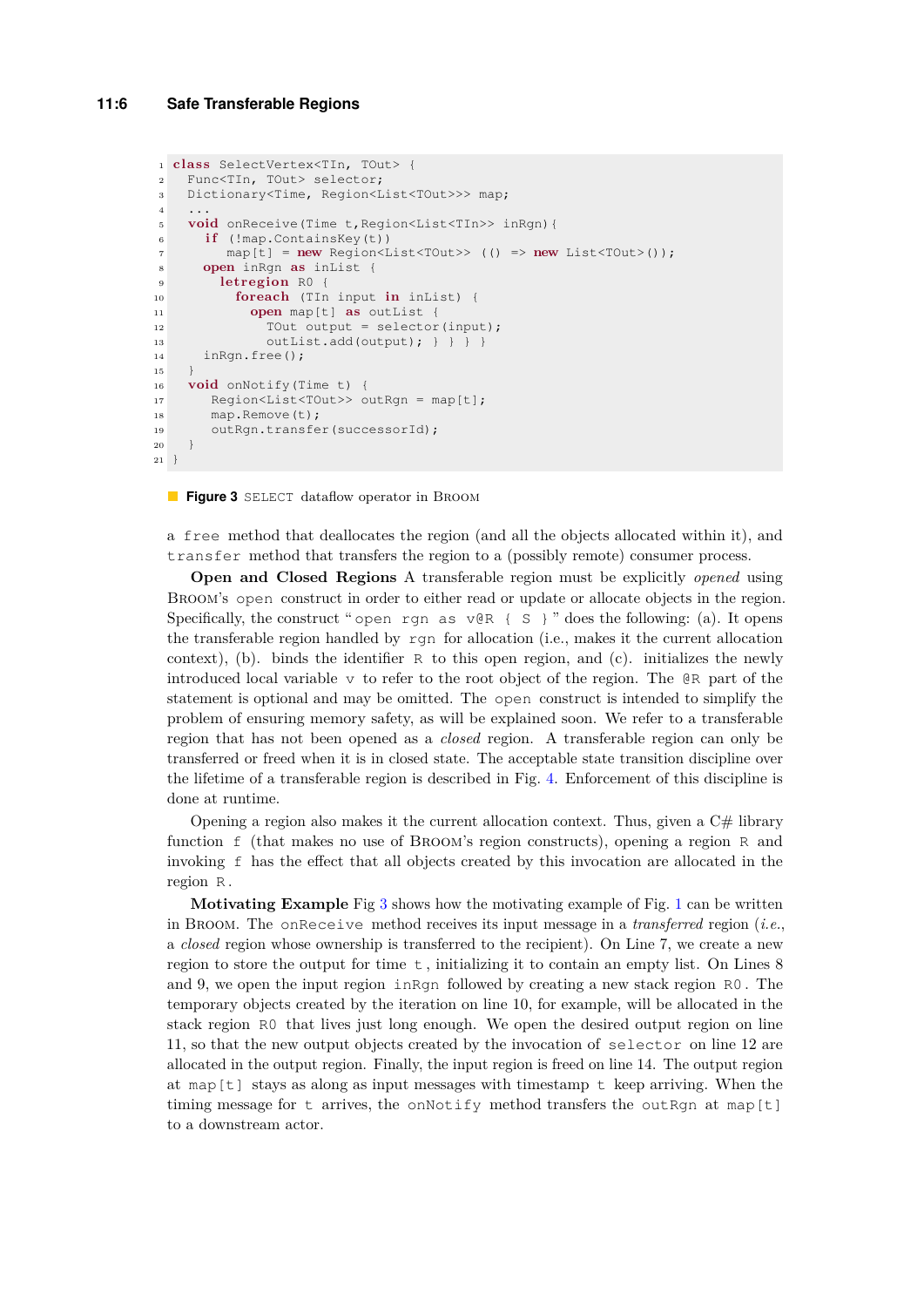<span id="page-6-0"></span>

<span id="page-6-2"></span>**Figure 4** The lifetime of a dynamic (transferable) region in BROOM

```
π ∈ Region identifiers ρ ∈ Region variables a, b ∈ Type variables
                          m \in Method names x, y, f \in Variables and fields
cn \in Class names ::= Object | Region | A | B
K ∈ FGJ class types ::= cn\langle \overline{T} \rangleT \in \texttt{FGJ types} ::= a \mid K \mid \texttt{unit} \mid \overline{T} \rightarrow Tr \in Region annotations ::= ρ | π
N ∈ Annotated class types ::= cn\langle \overline{T}\rangle \langle \overline{r}\rangle\tau ∈ types ::= T@r|N| unit |\langle \overline{\rho} | \phi \rangle \overline{\tau} \xrightarrow{r} \tauC \in Class definitions ::= class cn\langle \overline{a} \triangleleft \overline{K} \rangle \langle \overline{\rho} | \phi \rangle \triangleleft N \{ \overline{\tau} \}, \overline{d} \}d ∈ Methods ::= \tau m \langle \overline{\rho} | \phi \rangle (\overline{\tau} \overline{x}) \{ \text{return } e \}\phi, \Phi \in Region constraints ::= true | r \geq r | r = r | \phi \wedge \phie ∈ Expressions ::= () | x | e.f | e.m\langle \overline{r} \rangle(\overline{e}) | new N(\overline{e})|\lambda \mathbb{Q}r \langle \overline{\rho} | \phi \rangle (\overline{x} : \overline{\tau}).e \mid e \langle \overline{r} \rangle (\overline{e}) | let x = e in e| letregion π in e | open e as y@π in e
```


**Cloning** Note that in the example from Fig. [3](#page-5-0) the object returned by the selector (on Line 12) should not contain any references to the input object, since the input region, where the object resides, will be freed at the end of the method. If there is a need for the output object to point to subobjects of the input object, such subobjects must be cloned (to copy them from the input region to the output region). Fortunately, Broom's region type system (§ [3\)](#page-6-1) is capable of capturing such nuances in the type of selector and the type checker will ensure correctness. Furthermore, the type can be automatically inferred by BROOM's region type inference  $(\frac{6}{9}4)$  $(\frac{6}{9}4)$ , which can perform the above reasoning on behalf of the programmer.

### <span id="page-6-1"></span>**3** FEATHERWEIGHT BROOM

The purpose of Broom's region type system is to enforce the key invariant required for memory safety, namely that an object  $o_1$  in a region  $R_1$  contains a reference to an object  $o_2$  in *R*2, only if *R*<sup>2</sup> is guaranteed to outlive *R*1. While the invariant is easily stated, enforcing it in the presence of first-class dynamic regions, parametric polymorphism (generics), and higherorder functions requires new reasoning principles that we formally develop in this section. We introduce FEATHERWEIGHT BROOM (FB), an explicitly typed core language (with region types) that incorporates the features introduced in the previous section. FEATHERWEIGHT Broom builds on the Featherweight Generic Java (FGJ) [\[13\]](#page-25-5) formalism, and reuses notations and various definitions from [\[13\]](#page-25-5), such as the definition of type well-formedness for the core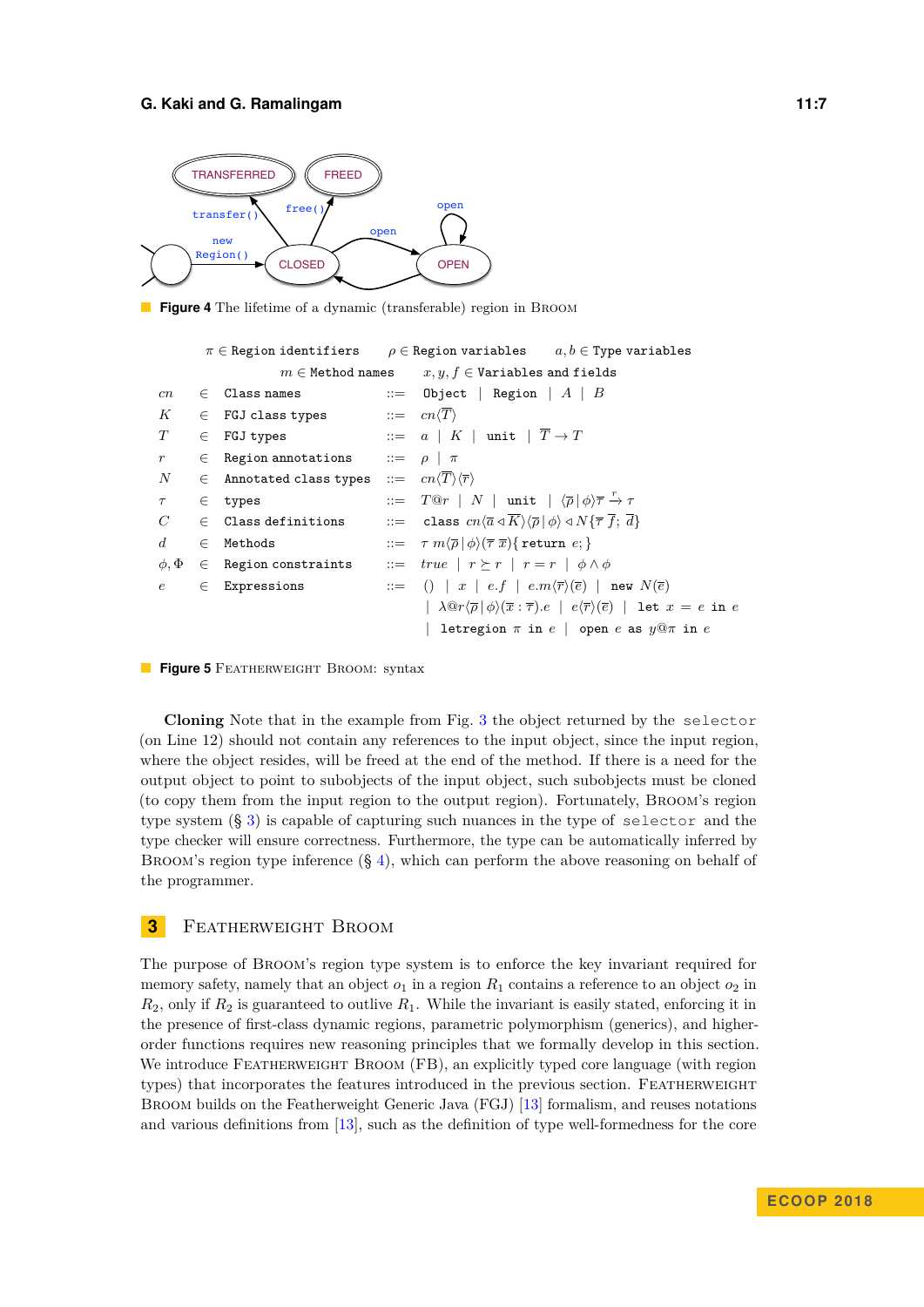#### **11:8 Safe Transferable Regions**

(region-free) language. (The language used in Section [2](#page-4-0) is essentially a version of FGJ without region types and with some syntactic sugar.)

### **3.1 Syntax**

Fig [5](#page-6-2) describes the syntax of FB. We refer to the class types of FGJ as *core types*. The following definition of Pair class in FB illustrates some of the key elements of the formal language (the symbol  $\triangleleft$  should be read *extends*, and the symbol  $\succeq$  stands for *outlives*):

```
c lass Pair<a / Object, b / Object>
                    \langle \varphi_0, \varphi_1, \varphi_2 | \varphi_1 \succeq \varphi_0 \wedge \varphi_2 \succeq \varphi_0 \rangle \triangleleft Object\langle \varphi_0 \rangle {
    a@ρ1 fst;
   b@ρ2 snd;
    a \&e \rho_1 getFst() { return this.fst; }
}
```
Note that we elide showing constructors since they are uninteresting from the type system's standpoint; their behavior in FB is same as in FGJ.

A class in FB is parametric over zero or more type variables (as in FGJ) as well as one or more region variables  $\rho$ . We refer to the first region parameter ( $\rho_0$  in the above example) as the *allocation region* of the class: it serves to identify the region where an instance of the class is allocated<sup>2</sup>. An object in FB can contain fields referring to objects allocated in regions  $(\bar{\rho})$  other than its own allocation region  $(\rho)$ , provided that the former outlive the latter (i.e.,  $\bar{\rho} \geq \rho$ ). In such case, the definition of object's class needs to be parametric over allocation regions of its fields (i.e., their classes). Furthermore, the constraint that such regions must outlive the allocation region of the class needs to be made explicit in the definition, as the Pair class does in the above definition. We say that the Pair class exhibits *constrained region polymorphism*.

To construct objects of the Pair class, its type and region parameters need to be instantiated with core types  $(T)$  and region annotations<sup>3</sup>  $(r)$ , respectively. For example:

```
letreg ion π0 in
  let snd = new Object<\pi_0>() in
  letregion \pi_1 in
     let fst = new Object<\pi_1>() in
     let p = new Pair < 0bject, 0bject>\lt \pi_1, \pi_1, \pi_0> (fst, snd);
```
In the above code, the instantiation of  $\rho_0$  and  $\rho_1$  with  $\pi_1$ , and  $\rho_2$  with  $\pi_0$  is allowed because (a)  $\pi_0$  and  $\pi_1$  are live during the instantiation, and (b).  $\pi_0 \succeq \pi_1$  and  $\pi_1 \succeq \pi_1$  (since outlives is reflexive). Observe that the region type of p conveys the fact that (a). it is allocated in region  $\pi_1$ , and (b). it holds references to objects allocated in region  $\pi_0$  and  $\pi_1$ . In contrast, if we choose to allocate the snd object also in  $\pi_1$ , then p would be contained in  $\pi_1$ , and its region type would be Pair<Object, Object  $>\pi_1$ ,  $\pi_1$ ,  $\pi_1$ ), which we abbreviate as Pair<0bject, 0bject > $\theta \pi_1$ . In general, we treat  $B\langle \overline{T} \rangle \mathbb{Q} \pi$  as being equivalent to  $B\langle \overline{T}\rangle \langle \overline{\pi}\rangle$ . Region annotation on type *a*, where *a* is a type variable, assumes the form  $a@$ *π*. If *a* is instantiated with Pair< Object , Object > , the result is the type of a Pair object contained in *π*.

<sup>&</sup>lt;sup>2</sup>In general,  $\bar{\rho}$  denotes the sequence  $\rho_1 \rho_2$ ... of region parameters of a class or a method. In some cases, we also represent region parameters as *ρρ* to clearly distinguish between the allocation region parameter (*ρ*) and the rest.

<sup>&</sup>lt;sup>3</sup>Region annotations  $(r)$  include region variables  $(\rho)$  and region identifiers  $(\pi)$ . Region identifiers are to region variables, as types (*T*) are to type variables (*a*)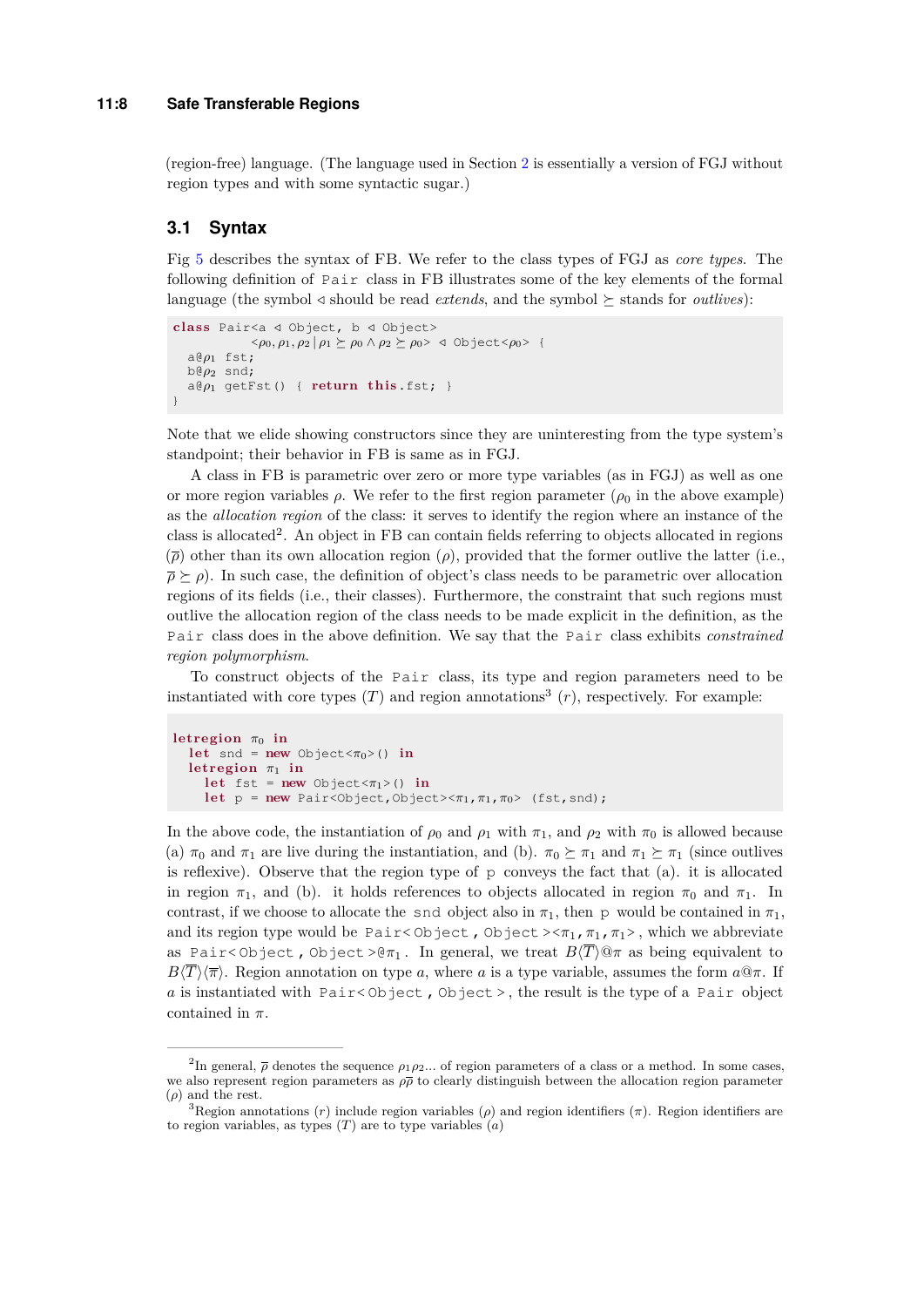Classes in FB are independently parameterized over types and regions. While this design decision has a downside in that it allows type variables to only denote the types of objects contained in a single region, it yields benefits that outweigh the costs. In particular, it lets us support region-polymorphic higher-order functions as class fields. This allows, for example, a generic class, whose type parameters are *a* and *b*, to contain a region-polymorphic function of type  $\langle \rho_0, \rho_1, \rho_2 | \rho_1 \rangle \geq \rho_0 \wedge \rho_2 \geq \rho_0 \langle a \mathbb{Q} \rho_1, b \mathbb{Q} \rho_2 \rangle \rightarrow$  Pair  $\langle a, b \rangle \langle \rho_0, \rho_1, \rho_2 \rangle$  as its field. Such region-polymorphic higher-order fields are used frequently by the dataflow operators, which apply them in the context of various regions (*e.g.,* see Fig. [3\)](#page-5-0). Keeping type and region parameterizations separate also simplifies the type system so that inference becomes practical (Sec. [4\)](#page-12-0). The need for polymorphism at the field level is also why FB treats function closures specially, rather than as objects of type Func as in C#.

Like classes, methods can also exhibit constrained region polymorphism. A method definition in FB is necessarily polymorphic over its allocation context  $(\S 2.1)$  $(\S 2.1)$ , and optionally polymorphic with respect to the regions containing its arguments (i.e., a method has at least one region parameter). Region parameters, like those on classes, are qualified with constraints (*φ*). If a method is not intended to be polymorphic with respect to its allocation context (for example, if its allocation context needs to be same as the allocation region of its *this* argument), then the required monomorphism can be captured as an equality constraint in *φ*.

FB extends FGJ's expression language with a lambda expression and an application expression  $(e\langle \overline{r}\rangle(\overline{e}))$  to define and apply functions (lambdas). Functions, like methods, exhibit constrained region polymorphism, as evident in their arrow region type  $(\sqrt{\rho} | \phi \rangle \overline{\tau} \overset{r}{\rightarrow} \tau)$ . A function, like a method, is necessarily polymorphic w.r.t its allocation context. Since a function closure can escape the context in which it is created, it is important to keep track of the region in which it is created in order to avoid unsafe dereferences. The *r* annotation above the arrow in the arrow type denotes the allocation region of the corresponding closure.

Note that mutable object fields are conspicuously absent from the FB model (and also the FGJ model in general), but this isn't a major shortcoming considering that constructor application, which happens during a new object creation, includes assignments to the object fields (see FGJ [\[13\]](#page-25-5)). Thus the type system is already obligated to handle unsafe assignments.

#### **3.2 Types and Well-formedness**

Well-formedness and typing rules of FEATHERWEIGHT BROOM establish the conditions under which a region type is considered well-formed, and an expression is considered to have a certain region type, respectively. Fig.  $6$  contains an illustrative subset of such rules<sup>4</sup>. The rules refer to a context  $(A)$ , which is a tuple of:

- A set  $(\Delta \in 2^r)$  of regions that are estimated to be live,
- A finite map  $(\Theta \in a \mapsto K)$  of type variables to their *bounds*, i.e., classes they are declared to extend (this artifact is inherited from FGJ), and
- A constraint formula ( $\Phi$ ) that captures the outlives constraints on regions in  $\Delta$ .

In addition, the context for the expression typing judgment also includes (a). a type environment  $(\Gamma \in x \mapsto \tau)$  that contains the type bindings for variables in scope, and (b). the region (*r*) that serves as the allocation context for the expression being type checked. Like the judgments in FGJ [\[13\]](#page-25-5), all the judgments defined by the rules in Fig. [6](#page-9-0) are implicitly

<sup>4</sup>Full formal development can be found in the appendix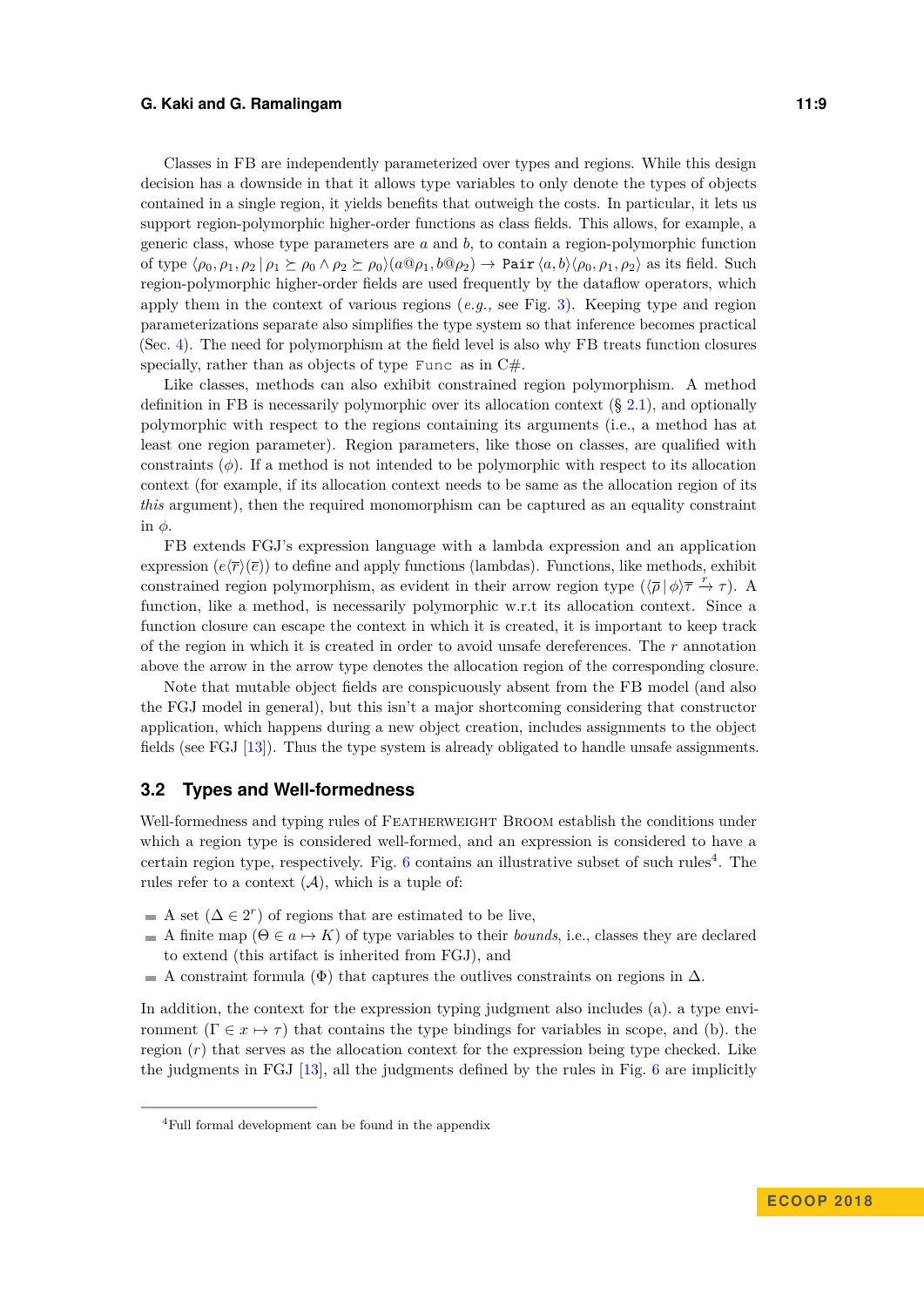<span id="page-9-0"></span>**Type Well-formedness**  $\mathcal{A} \vdash \tau$  ok  $CT(B) = \text{ class } B\langle \overline{a} \triangleleft \overline{K} \rangle \langle \overline{\rho} | \phi \rangle \triangleleft N\{... \}$   $\overline{r} \in \Delta \quad \Theta \Vdash B\langle \overline{T} \rangle \text{ ok } \Phi \vdash [\overline{r}/\overline{\rho}](\phi)$  $(\Delta, \Theta, \Phi)$   $\vdash$   $B\langle T\rangle\langle\overline{r}\rangle$  ok  $\Theta \Vdash T$  ok  $r \in \Delta$   $\Theta \Vdash T$  <: Object  $(\Delta, \Theta, \Phi) \vdash T@r$  ok  $\Theta \Vdash T$  ok  $\mathcal{A} = (\Delta, \Theta, \Phi)$  $\mathcal{A} \;\vdash\; \mathsf{Region}\,\langle T\rangle\langle\pi_\top\rangle$  ok **Expression Typing**  $\boxed{A, \Gamma, r \vdash e : \tau}$  $A, \Gamma, r \vdash \overline{e} : \overline{\tau}$  $\mathcal{A} \vdash N$  ok fields $(N) = f : \overline{\tau}$  $\mathcal{A}, \Gamma, r \;\vdash\; \texttt{new} \;\, N(\overline{e}) : N$  $\mathcal{A}, \Gamma, r \,\vdash\, e : \langle \rho \rangle$  unit  $\stackrel{r}{\to} T@ \rho$  $\mathcal{A}, \Gamma, r \;\vdash\; \texttt{new}$  Region $\langle T\rangle \langle \pi_\top \rangle(e)$ : Region $\langle T\rangle \langle \pi_\top \rangle$  $\mathcal{A}, \Gamma, r \vdash e : \tau'$  $\overline{f}$  :  $\overline{\tau}$  = fields(bound $_{\mathcal{A}.\Theta}(\tau'))$  $\mathcal{A}, \Gamma, r \vdash e.f_i : \tau_i$  $\mathcal{A} = (\Delta, \Theta, \Phi)$   $\mathcal{A}' = (\Delta \cup {\{\pi\}, \Theta, \Phi \wedge \phi\})$ *π*  $\notin$  Δ  $\not=$  Δ  $\succeq$  *π*  $\mathcal{A}', \Gamma, \pi \vdash e : \tau$   $\mathcal{A} \vdash \tau$  ok  $\mathcal{A}, \Gamma, r \vdash$  letregion  $\pi$  in  $e : \tau$  $\mathcal{A} = (\Delta, \Theta, \Phi)$   $\pi \notin \Delta$  $\mathcal{A}, \Gamma, r \;\vdash\; e_a :$  Region  $\langle T \rangle \langle \pi_\top \rangle$  $\mathcal{A} \vdash \tau$  ok  $\mathcal{A}' = (\Delta \cup \{\pi\}, \Theta, \Phi)$  $\Gamma' = \Gamma[y \mapsto T \mathbb{Q} \pi]$   $\mathcal{A}', \Gamma', \pi \vdash e_b : \tau$  $\mathcal{A}, \Gamma, r \;\vdash\;$  open  $e_a$  as  $y@ \pi$  in  $e_b : \pi$  $\mathcal{A} = (\Delta, \Theta, \Phi)$   $r \in \Delta \Delta \succ r$  $\rho, \overline{\rho} \notin \Delta \quad \mathcal{A}' = (\Delta \cup \{\rho, \overline{\rho}\}, \Theta, \Phi \wedge \phi)$  $\Delta \cup \{\rho, \overline{\rho}\}\vdash \phi$  ok  $\mathcal{A}' \vdash \overline{\tau^1}$  ok  $\mathcal{A}' \vdash \tau^2$  ok  $\mathcal{A}', \Gamma[\overline{x} \mapsto \overline{\tau^1}], \rho \vdash e : \tau^2$  $\mathcal{A}, \Gamma, r \vdash \lambda \mathbb{Q}r \langle \rho \overline{\rho} | \phi \rangle (\overline{x} : \overline{\tau^1}).e : \langle \rho \overline{\rho} | \phi \rangle \overline{\tau^1} \xrightarrow{r} \tau^2$  $\mathcal{A} = (\Delta, \Theta, \Phi)$   $\mathcal{A}, \Gamma, r \vdash e_0 : \tau$  $\mathsf{mtype}(m,\mathsf{bound}_{\Theta}(\tau)) = \bra{\rho\overline{\rho}} \ket{\phi}\overline{\tau^1} \to \tau^2$  $r, \overline{r} \in \Delta \quad \mathcal{A} \vdash \langle \rho \overline{\rho} | \phi \rangle \overline{\tau^1} \to \tau^2 \text{ ok}$  $\mathcal{A}, \Gamma, r \,\vdash\, \overline{e} : [r\overline{r}/\rho\overline{\rho}]\, \tau^1 \quad \Phi \,\vdash\, [r\overline{r}/\rho\overline{\rho}]\, \phi$  $\mathcal{A}, \Gamma, r \ \vdash \ e_0.m\langle r\overline{r}\rangle(\overline{e}):\left[r\overline{r}/\rho\overline{\rho}\right]\tau^2$  $\mathcal{A} = (\Delta, \Theta, \Phi)$   $r', r, \overline{r} \in \Delta$  $\mathcal{A}, \Gamma, r \vdash e : \langle \rho \overline{\rho} | \phi \rangle \overline{\tau^1} \xrightarrow{r'} \tau^2$  $\Phi \vdash [r\bar{r}/\rho\bar{\rho}]\phi \quad \mathcal{A}, \Gamma, r \vdash \bar{e} : [r\bar{r}/\rho\bar{\rho}]\tau^1$  $\mathcal{A}, \Gamma, r \vdash e\langle r\overline{r}\rangle(\overline{e}) : [r\overline{r}/\rho\overline{\rho}]\tau^2$ 

**Method Well-formedness**  $d \circ k$  in *B* 

$$
\Delta = \{\overline{\rho}, \rho_m, \overline{\rho_m}\} \quad \mathcal{A} = (\Delta, [\overline{a} \mapsto \overline{K}], \phi_m) \quad \Delta \vdash \phi_m \text{ ok}
$$
\n
$$
\mathcal{A} \vdash \overline{\tau^1}, \tau^2 \text{ ok } CT(B) = \text{class } B \langle \overline{a} \triangleleft \overline{K} \rangle \langle \overline{\rho} | \phi \rangle \triangleleft N \{...\} \quad \mathcal{A}, \Gamma, \rho_m \vdash e : \tau^2
$$
\n
$$
\Gamma = \left[ \overline{x} \mapsto \overline{\tau^1} \right] \left[ \text{this } \mapsto B \langle \overline{a} \rangle \langle \overline{\rho} \rangle \right] \quad \mathcal{A} \vdash \text{override}(m, N, \langle \rho_m \overline{\rho_m} | \phi_m \rangle \overline{\tau^1} \to \tau^2)
$$
\n
$$
\tau^2 \, m \langle \rho_m \overline{\rho_m} | \phi_m \rangle \langle \overline{\tau^1} | \overline{x} \rangle \{ \text{return } e; \} \text{ ok in } B
$$

**Figure 6** FEATHERWEIGHT BROOM: select type rules

parameterized on a class table  $(CT \in cn \rightarrow D)$  that maps class names to their definitions in FB.

The well-formedness judgment on region types  $(A \vdash \tau \circ k)$  makes use of the well-formedness and subtyping judgments on core types. We use a double-piped turnstile  $(\Vdash)$  for judgments in FGJ [\[13\]](#page-25-5), and a simple turnstile  $(\vdash)$  for those in FB. The class table ( $\llbracket CT \rrbracket$ ) for FGJ judgments is derived from FB's class table (*CT*) by erasing all region annotations on types, and region arguments in expressions  $(\lceil \cdot \rceil)$  denotes the region erasure operation). The wellformedness rule for class types  $(B\langle \overline{T}\rangle\langle \overline{r}\rangle)$  is responsible for enforcing the safety property that prevents objects from containing unsafe references. It does so by insisting that regions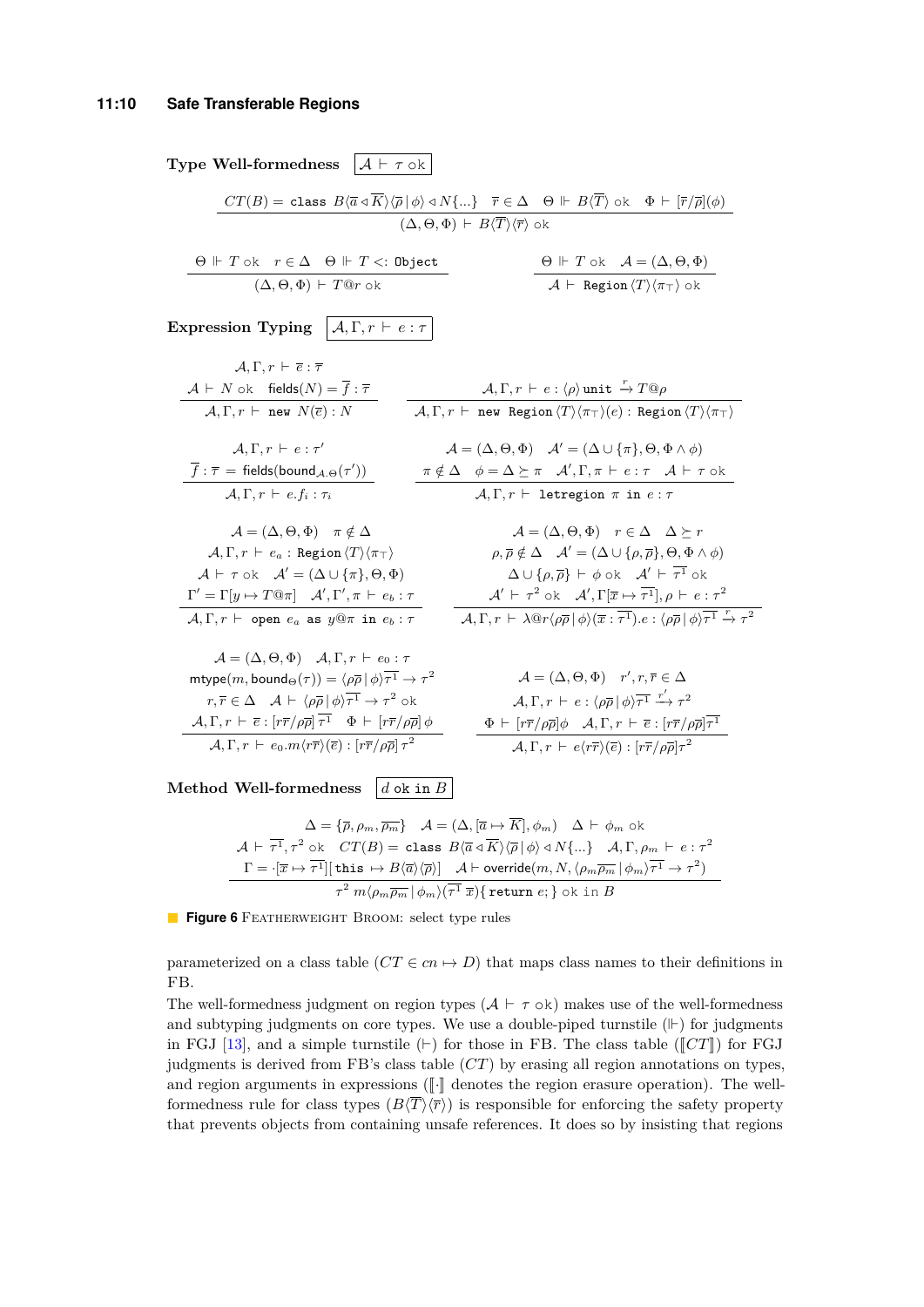$\bar{r}$  satisfy the constraints ( $\phi$ ) imposed by the class on its region parameters. The latter is enforced by checking the validity of  $\phi$ , with actual region arguments substituted for formal region parameters, under the conditions  $(\Phi)$  guaranteed by the context. The semantics of this sequent is straightforward, and follows directly from the properties of outlives and equality relations. For any well-formed core type *T*, *T*@*r* is a well-formed region type if *r* is a valid region. The type Region  $\langle T \rangle \langle r \rangle$  is well-formed only if  $r = \pi<sub>T</sub>$ , where  $\pi<sub>T</sub>$  is a special immortal region that outlives every other live region. This arrangement allows Region handlers to be aliased and referenced freely from objects in various regions, regardless of their lifetimes. On the flip side, this also opens up the possibility of references between transferable regions, which become unsafe in context of the recipient's address space. Fortunately, such references are explicitly prohibited by the type rule of Region objects, as described below.

The type rules distinguish between the new expressions that create objects of the Region class, and new expressions that create objects of other classes. The rule for the latter relies on an auxiliary definition<sup>5</sup> called fields (undefined for Region class) that returns the sequence of type bindings for fields (instance variables) of a given class type. Like in FGJ, the names and types of a constructor's arguments in FB are same as the names and types of its class's fields. The type rule for the field access expression  $(e, f<sub>i</sub>)$  also uses fields and another definition called bound, which returns the bound of a type variable (bound is an identity function for concrete types).

The type rule for the new Region expression expects the Region class's constructor to be called with a nullary function that returns a value in its allocation context. This ensures that the value returned by the function stores no references to objects allocated elsewhere, including the top region  $(\pi_{\perp})$ , thus preventing cross-region references originating from transferable regions. The body of the function might however create new regions while execution, but this is not a problem as long as such regions, and objects allocated in them, don't find their way into the result of its evaluation.

The type rule for the letregion expression requires that the static identifier introduced by the expression be unique under the current context (i.e.,  $\pi \notin \Delta$ ). This condition is needed in order to prevent the new region from incorrectly assuming existing outlives relationships on an eponymous region. The expression (*e*) under letregion is typechecked with the new region as its allocation context, under the assumption that the region is live  $(\Delta \cup \{\pi\})$ and that it is outlived by all existing live regions  $(\Delta \succeq \pi)$ . The result of a letregion expression must have a type that is well-formed under a context not containing the new region. This ensures that the value obtained by evaluating a letregion expression contains no references to the temporary objects inside the region.

The rule for the open expression, unlike the rule for letregion , does not introduce any outlives relationship between the newly opened region and any pre-existing region while checking the type of the expression (*e*) under open . This prevents new objects allocated inside the transferable region from storing references to those outside. The newly opened region becomes the allocation context for *e*, which is type checked under an environment (Γ) extended with the type binding for the root object.

The type rule for the lambda expression typechecks the lambda-bound expression (*e*) under an extended type environment containing bindings for function's arguments, assuming that region parameters are live, and that declared constraints over region parameters hold. The constraints ( $\phi$ ) are required to be well-formed under  $\Delta$  extended with the function's region parameters  $(\rho \bar{\rho})$ . Unlike a typical object, a function closure might capture references

<sup>&</sup>lt;sup>5</sup>All auxiliary definitions we use in this exposition originate from the FGJ calculus.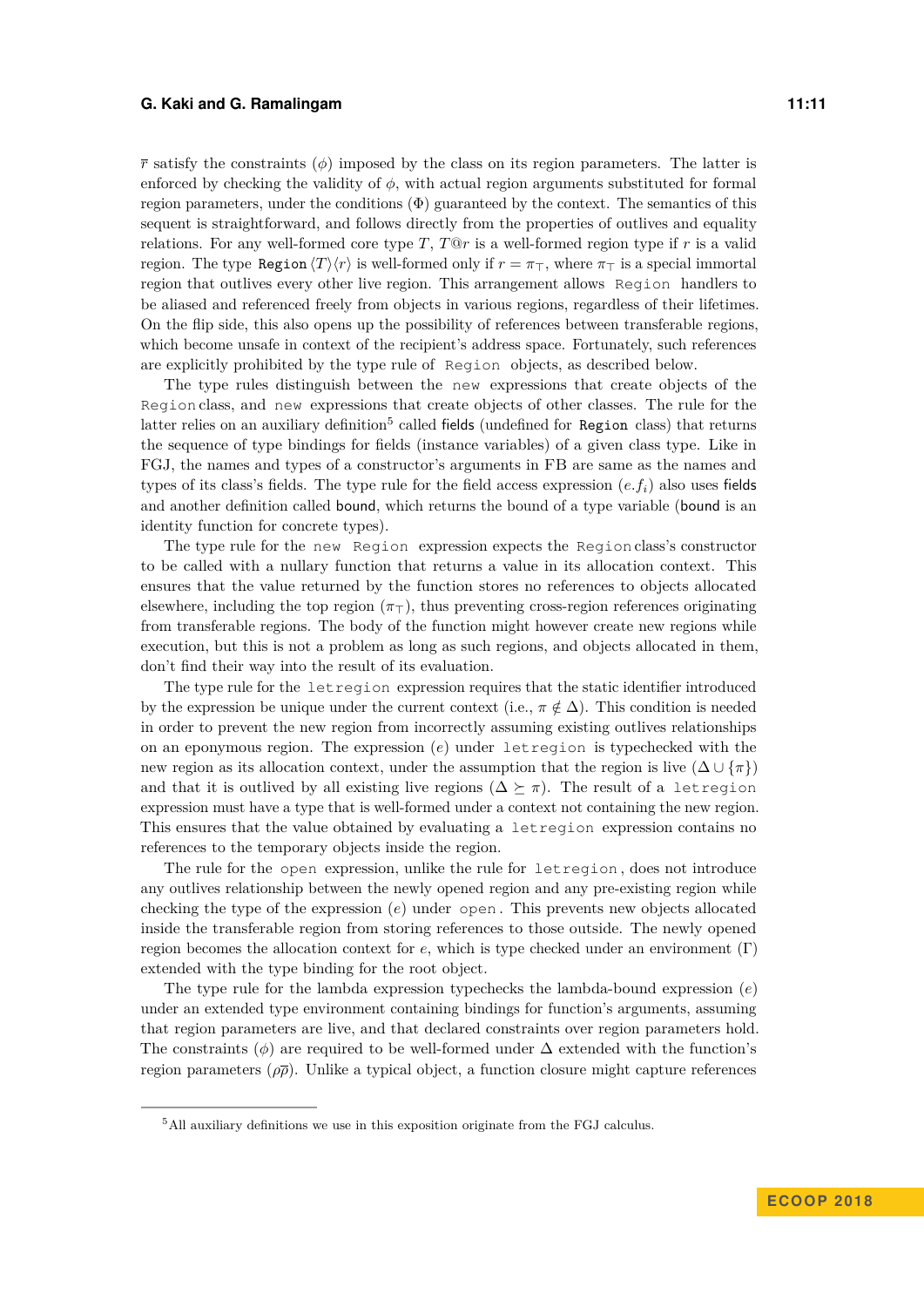<span id="page-11-0"></span>

|  | $1 \in$ Memory locations                                |                                                           |  |
|--|---------------------------------------------------------|-----------------------------------------------------------|--|
|  | $r \in$ Region annotations ::= 1                        |                                                           |  |
|  | $s \in$ Region Typestate ::= $\Box$   $\Box$   $\times$ |                                                           |  |
|  | $e \in$ Expressions                                     | $\therefore$ letd 1 in $e$   opened 1(s) in $e$   $\perp$ |  |

**Figure 7** FEATHERWEIGHT BROOM: extended syntax to accommodate run-time constructs

that may become unsafe if the closure escapes its allocation context. FB prevents this scenario by requiring the function closure to always be allocated in the current allocation context (*r*).

The type rule for method application uses an auxiliary definition mtype that gives the type of a class method. Method application involves instantiation of method's region parameters, and the type rule requires the first region parameter to be instantiated with the current allocation context  $(r)$ . The type rule for function application does similarly. This requirement ensures the safety of closures as demonstrated by the following example.

Consider a method *m* with two region parameters -  $\rho_0$  and  $\rho_1$  (i.e.,  $m \langle \rho_0, \rho_1 \rangle (\dots)$ ). Suppose the method immediately returns a function closure that contains a reference to (an object in)  $\rho_1$ . Since function closures are always allocated in the current allocation context, the closure is allocated in  $\rho_0$ , the allocation context for the method body (the rule for methods discussed below). Now, consider the following use of the method:

```
letreg ion R0 in
  let f = let region R1 in m < R0, R1 > ()in f()
```
Observe that the first region parameter of m is instantiated with R0 , while the allocation context for the method call is  $R1$ . The function f returned by m stores a reference to  $R1$ , which is unsafe when  $f$  is finally called. The type system fortunately disallows this scenario by enforcing certain restrictions during method and function applications as described above.

The method well-formedness rule makes use of an auxiliary definition override that judges whether the current method is a valid overriding of any eponymous method from the super class. The type environment is extended with a binding that binds the this keyword to the type of the current class. Note that the type of the current method as accessed via this (i.e., this  $\mathbf{m}$ ) is region-parametric, thus admitting region-polymorphic recursion (i.e., recursive call to m can have different region arguments than m ).

### **3.3 Operational Semantics and Type Safety**

The operational semantics of FB describes a non-trivial runtime component that introduces memory regions and performs run-time verification of their typestate. Fig. [7](#page-11-0) shows the additional language constructs of FB that manifest only at run-time. A location (1) abstracts all the memory locations associated with a region (i.e., each memory region is associated with a single location). A transferable region can be in one of three possible states: closed  $(\square)$ , open/live  $(\blacksquare)$ , and transferred/freed  $(\times)$ . Constructs letd and opened are the run-time manifestations of letregion and open ; letregion reduces to letd while allocating a (static) region, and open reduces to opened while opening a (transferable) region. An opened expression is tagged with the typestate (*s*) of the transferable region before it is opened (as Fig. [4](#page-6-0) shows, a transferable region can be open 'd from either an open state or a closed state). Special value  $\perp$  denotes an exception.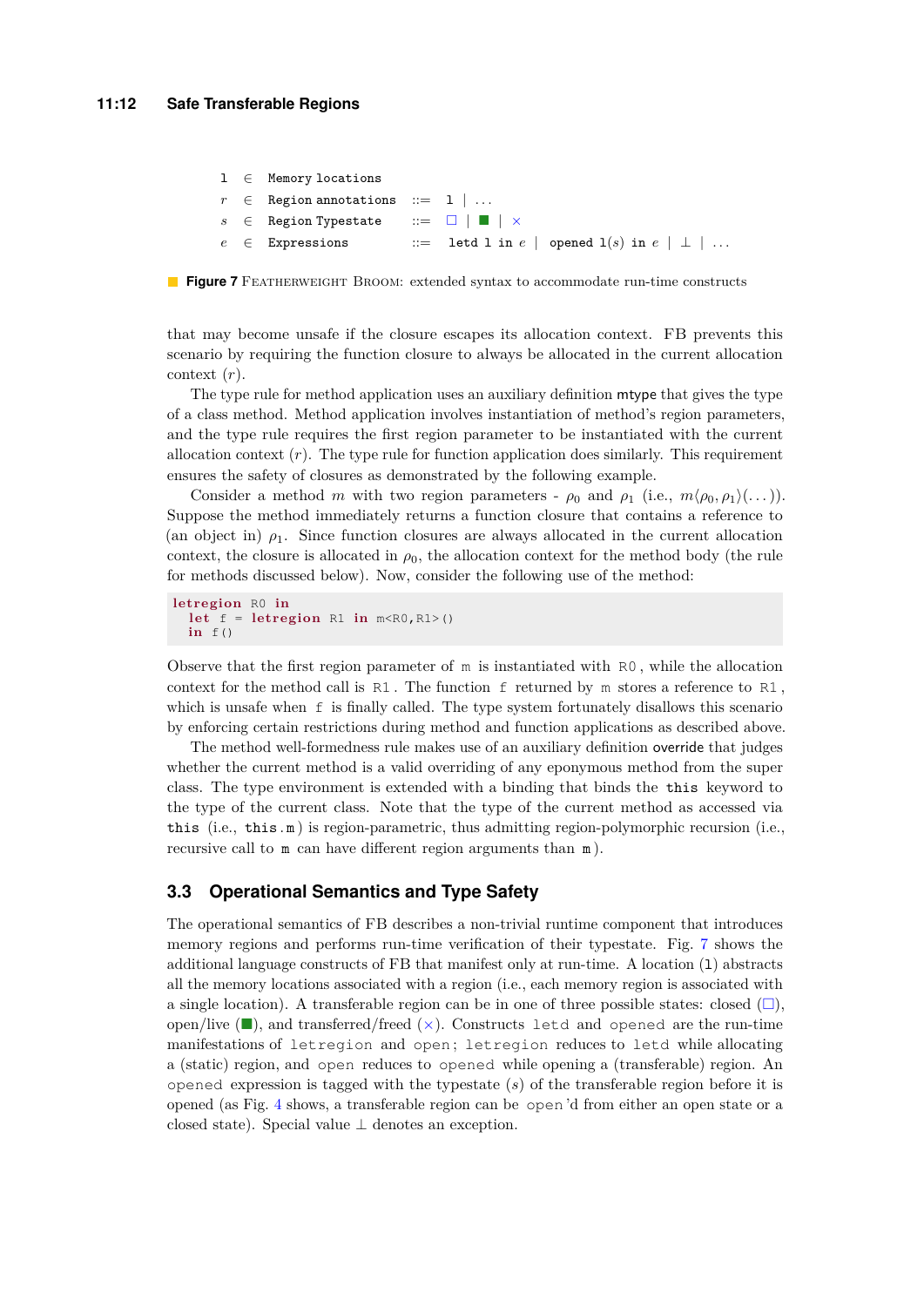Operational semantics of FB defines a four-place small-step reduction relation of the form shown below:

$$
(e, \Sigma) \longrightarrow (e', \Sigma')
$$

The typestate of regions is tracked by a finite map  $(\Sigma)$  from locations to typestates (Fig. [4\)](#page-6-0). The reduction relation relates an expression  $(e)$  and a typestate map  $(\Sigma)$  to a reduced expression  $(e')$  and an updated typestate map  $(\Sigma')$ . The semantics gets "stuck" if *e* attempts to access an object whose allocation region is not present in ∆, or if *e* tries to open a transferable region that is not mapped to an appropriate typestate by  $\Sigma$ . On the other hand, if *e* attempts to commit an operation on a Region object that is not sanctioned by the transition discipline in Fig. [4,](#page-6-0) then it raises an exception value  $(\perp)$ . An illustrative subset of operational semantics that formalize the intuitions described above is shown in Fig. [8.](#page-13-0) Fig. [15](#page-28-0) of the appendix contains rest of the rules.

To help state the type safety theorem, we define the syntactic class of (runtime) values:

*v* ∈ values ::= new  $B\langle \overline{T}\rangle\langle \overline{1}\rangle\langle \overline{v}\rangle$  |  $\lambda@1\langle \overline{\rho} | \phi\rangle\langle \overline{\tau} | \overline{x}\rangle.e$  | new Region  $\langle T\rangle\langle 1\tau 1\rangle(v)$ 

The first two forms are obtained by using locations for region annotations in new and lambda expressions. The last form is the value that new Region expressions gets evaluated to; the location  $1<sub>T</sub>$  stands for the region  $\pi<sub>T</sub>$ , and 1 is the location of the newly allocated transferable region. The following type safety theorem shows that a well-typed program will never attempt to dereference an "invalid" reference (a reference to an object in a region that has been transferred or freed):

**► Theorem 1.** (Type Safety)  $\forall e, \tau, \Delta, \Sigma$ , such that consistent( $\Delta, \Sigma$ ) and  $\Delta \vdash \Phi$  ok, if  $(\Delta, \cdot, \Phi)$ ,  $\cdot \vdash e : \tau$ , then either *e* is a value, or *e* raises an exception  $((e, \Sigma) \rightarrow \bot)$ , or there *exists an e' and a*  $\Sigma'$  *such that* consistent( $\Delta, \Sigma'$ ) *and*  $(e, \Sigma) \longrightarrow (e', \Sigma')$  *and*  $(\Delta, \cdot, \Phi)$ ,  $\vdash e' : \tau$ .

The relation consistent relates  $\Delta$  and  $\Sigma$  only if both make consistent assumptions about liveness of regions. Since  $\Delta$  is consistent with both  $\Sigma$  and  $\Sigma'$ , the theorem also captures the key property of operational semantics that no live region is ever freed or transferred.

**Integrating regions with GC heap**. FB stores the region handlers in a distinguished top region, which abstracts the GC heap. Type system prevents transferable regions from storing references into the GC heap. A static region however can store references to region handles, which need to be taken into account while GC'ing the heap. Traversing the region memory to identify references into the GC heap unfortunately defeats the purpose of regions. The solution we adopt is to disable collecting region handles as long as any static region is open. Since static regions are intended to store temporary objects while populating a dynamic region, their lifetimes are short enough to let region handles to be GC'd.

### <span id="page-12-0"></span>**4 Type Inference**

BROOM's region type system imposes an annotation burden, and manually annotating  $C#$ standard libraries with region types can be tedious. We now present our region type inference algorithm that eliminates the need to write region type annotations. Formally, the type inference algorithm is an elaboration function from programs in  $\llbracket FB \rrbracket$  (i.e., FB without region types, but with letregion and open expressions, similar to the language introduced in § [2\)](#page-4-0) to programs in FB. For simplicity, we assume that each letregion and open construct in the input program introduces a distinct region identifier  $\pi$ .

**Overview.** We now present a high-level outline of the type inference algorithm. The algorithm consists of the following steps: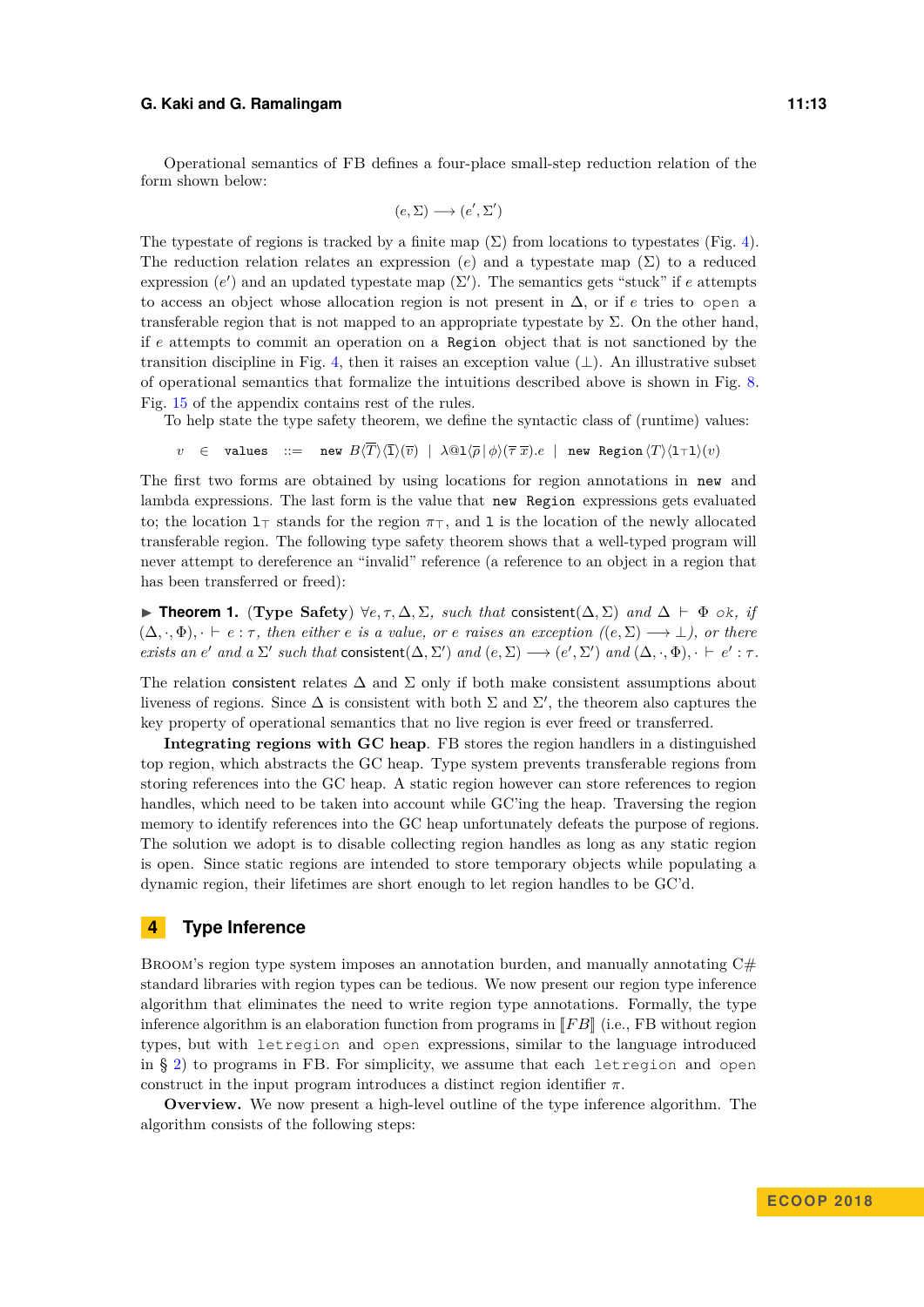<span id="page-13-0"></span> $(e, \Sigma) \longrightarrow (e', \Sigma')$ 

| [LETREGIONBEGIN]  | $1 \notin dom(\Sigma) \Sigma' = \Sigma[1 \rightarrow \blacksquare]$                                     |
|-------------------|---------------------------------------------------------------------------------------------------------|
| [LETREGION]       | $(e, \Sigma) \rightarrow (e', \Sigma')$                                                                 |
| [LETREGION]       | $(e, \Sigma) \rightarrow (e', \Sigma')$                                                                 |
| [LETREGIONEDN]    | $\Sigma' = \Sigma[1 \rightarrow \times]$                                                                |
| [LETREGIONEDN]    | $\Sigma' = \Sigma[1 \rightarrow \times]$                                                                |
| [NewREGION]       | $1 \notin dom(\Sigma) \Sigma' = \Sigma[1 \rightarrow \square]$                                          |
| [NewREGION]       | $(new Region(T)/(\pi_T)(v), \Sigma) \rightarrow (new Region(T)/(\pi_T1)(v\langle 1 \rangle)), \Sigma')$ |
| [NewREGION]       | $(e, \Sigma[1 \rightarrow \blacksquare]) \rightarrow (e', \Sigma')$                                     |
| [NewREGION]       | $(e, \Sigma[1 \rightarrow \blacksquare]) \rightarrow (e', \Sigma')$                                     |
| [OPEN]            | $v_a$ as $x@r$ in $e_b, \Sigma) \rightarrow (opened 1(\Sigma(1))$ in $[v/x][1/r]e_b, \Sigma')$          |
| [OPEND]           | $(open\ v_a$ as $x@r$ in $e_b, \Sigma) \rightarrow (opened 1(\Sigma(1))$ in $[v/x][1/r]e_b, \Sigma')$   |
| [OPENED]          | $\Sigma' = \Sigma[1 \rightarrow s]$                                                                     |
| [OPENEDN]         | $\Sigma' = \Sigma[1 \rightarrow s]$                                                                     |
| [OPENEND]         | $\Sigma' = \Sigma[1 \rightarrow s]$                                                                     |
| [OPENEND]         | $\Sigma' = \Sigma[1 \rightarrow s]$                                                                     |
| [OPENTRANSFERRED] | $v_a$ as $x@r$ in <                                                                                     |

- **1.** *Region Parameterization*. The first step elaborates the input program by introducing *formal region parameters* (for each class and method), and *region variables* (representing yet undetermined *actual region parameters*). We also introduce for each class and method, a *predicate variable*  $(\varphi)$  to denote an undetermined set of outlives-constraints over the region parameters of that class/method.
- **2.** *Constraint Generation*. In the second step, we analyze the program to generate a set of constraints (over the region identifiers and the predicate variables) that must hold (as per the static semantics in Fig. [6\)](#page-9-0).
- **3.** *Constraint Solving*. We solve the generated set of constraints using our fixpoint constraint solving algorithm, which reduces the constraint solving problem to an abduction problem.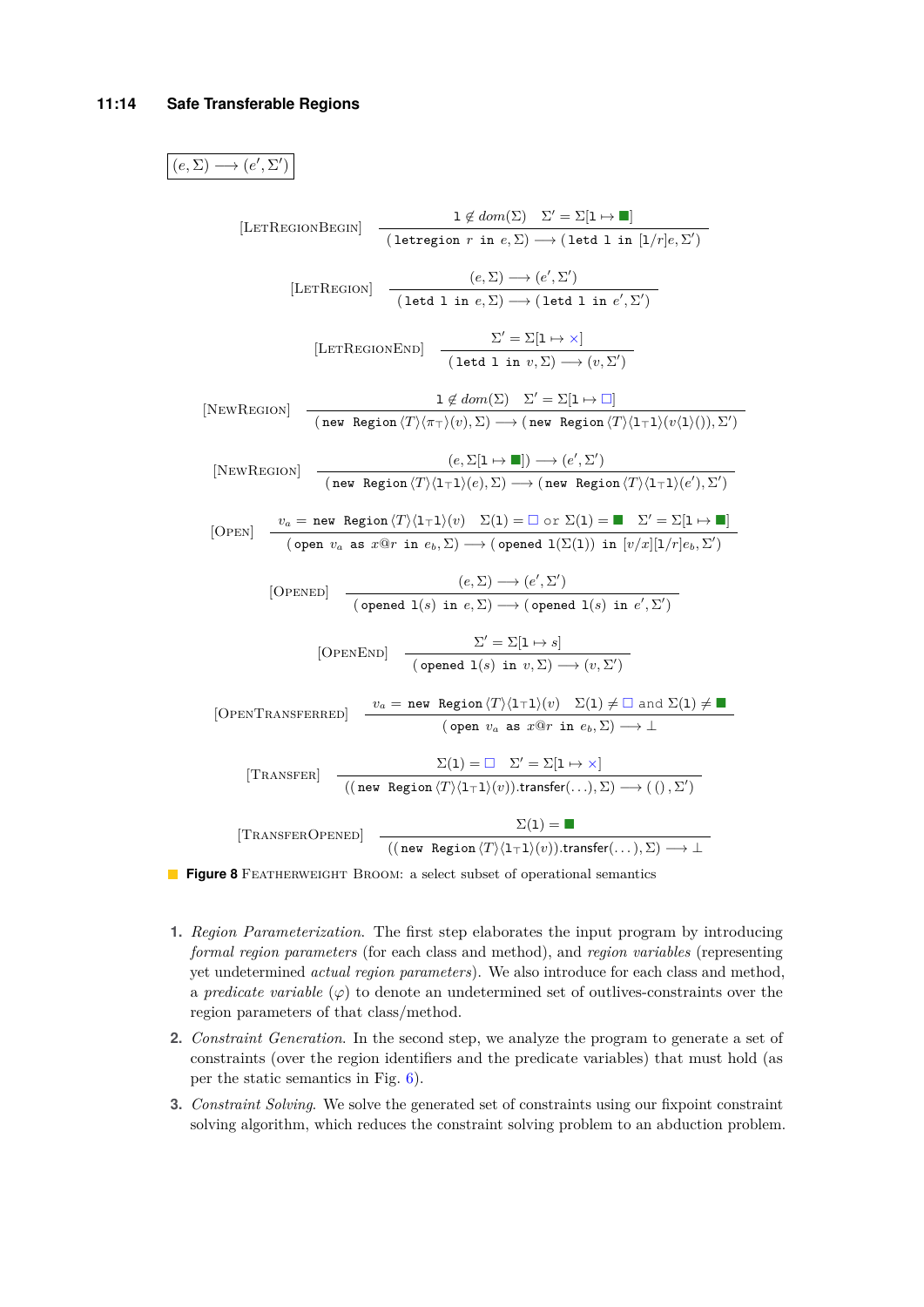If the original program in  $\llbracket F \mathcal{B} \rrbracket$  contains unsafe references, for example, a reference from a transferable region to a stack region, then the constraints generated during the elaboration are not satisfiable. In such a case, the solver fails to solve the constraints.

**4.** If the solver succeeds, it returns a solution *η* consisting of a pair of substitution functions *η<sup>R</sup>* and *η<sup>P</sup>* for free region and predicate variables, respectively, introduced in step 1. We apply these substitutions to the elaborated program to produce the final program.

We later on establish the soundness of the type inference algorithm, and the completeness of the constraint-generation and constraint-solving steps (steps 2 and 3 above).

#### **4.1 Region Parameterization for Classes**

Region parameterization is an iterative process involving the following three steps, the first two of which are mutually dependent on each other.

*Introduction of Formal Region Parameters*. For every class C , we identify a sequence of formal region parameters  $\pi_0$ ,  $\cdots$   $\pi_n$  that C should be parametric over.

*Introduction of Actual Region Parameters*. We then replace every instance of class C in the program by an instance  $C \langle \rho_0, \cdots, \rho_n \rangle$ , where  $\rho_0, \cdots, \rho_n$  are fresh identifiers denoting actual region parameters.

*Predicate Variable Introduction*. For every class C , we introduce a fresh predicate variable  $\varphi$ , which represents the yet undetermined outlives-constraints between the formal region parameters of class C .

We identify the region parameters of classes as follows.

*Non-Recursive Classes*. The class Object is defined to have a single region parameter  $\pi_0$  (the allocation region). The region parameters for any other non-recursive class C is determined only after the region parameters of any class that C depends on have been determined: this includes the base-class B of C and the class (type) of any of its fields. We replace every dependee type T in C by its instantiated type, using fresh region parameters as needed. The sequence of region parameters for C is defined to be the sequence of region parameters for the base class B concatenated with the list of all fresh region parameters introduced while instantiating the types of the fields in the class. (The class inherits its allocation region from its base class. Note that if a class does not specify an explicit base class, it has an implicit base class Object .)

This transformation is illustrated below, using a non-generic Pair class:

| class Pair $\triangleleft$ Object |               | class Pair $\langle \rho_0, \rho_1, \rho_2   \varphi \rangle$ $\triangleleft$ Object $\langle \rho_0 \rangle$ |
|-----------------------------------|---------------|---------------------------------------------------------------------------------------------------------------|
| Object fst;                       |               | Object $\langle \rho_1 \rangle$ fst;                                                                          |
| Object snd;                       | $\Rightarrow$ | Object $\langle \rho_2 \rangle$ snd;                                                                          |
|                                   |               |                                                                                                               |

*Recursive Classes*. The region parameters for a recursive class is computed in a similar fashion, with the following difference: any recursive field is ignored while instantiating region parameters for the fields of the class, and the region parameters of the recursive class are computed as before. We then do parameter instantiation for all recursive fields, such that their region annotations (the actual region parameters) are exactly the same as the (formal) region parameters of the class. The following example illustrates this for a non-generic List class. The resulting class represents a linked list with spine in the region  $\rho_0$  and data objects in the region  $\rho_1$ .

```
c lass List / Object {
    Object data;
    List next;
}
                                                          ⇒
                                                                       class List \langle \rho_0, \rho_1 | \varphi \rangle \triangleleft \text{Object } \langle \rho_0 \rangle {
                                                                           Object \langle \rho_1 \rangle data;
                                                                           List \langle \rho_0, \rho_1 \rangle next;
                                                                       }
```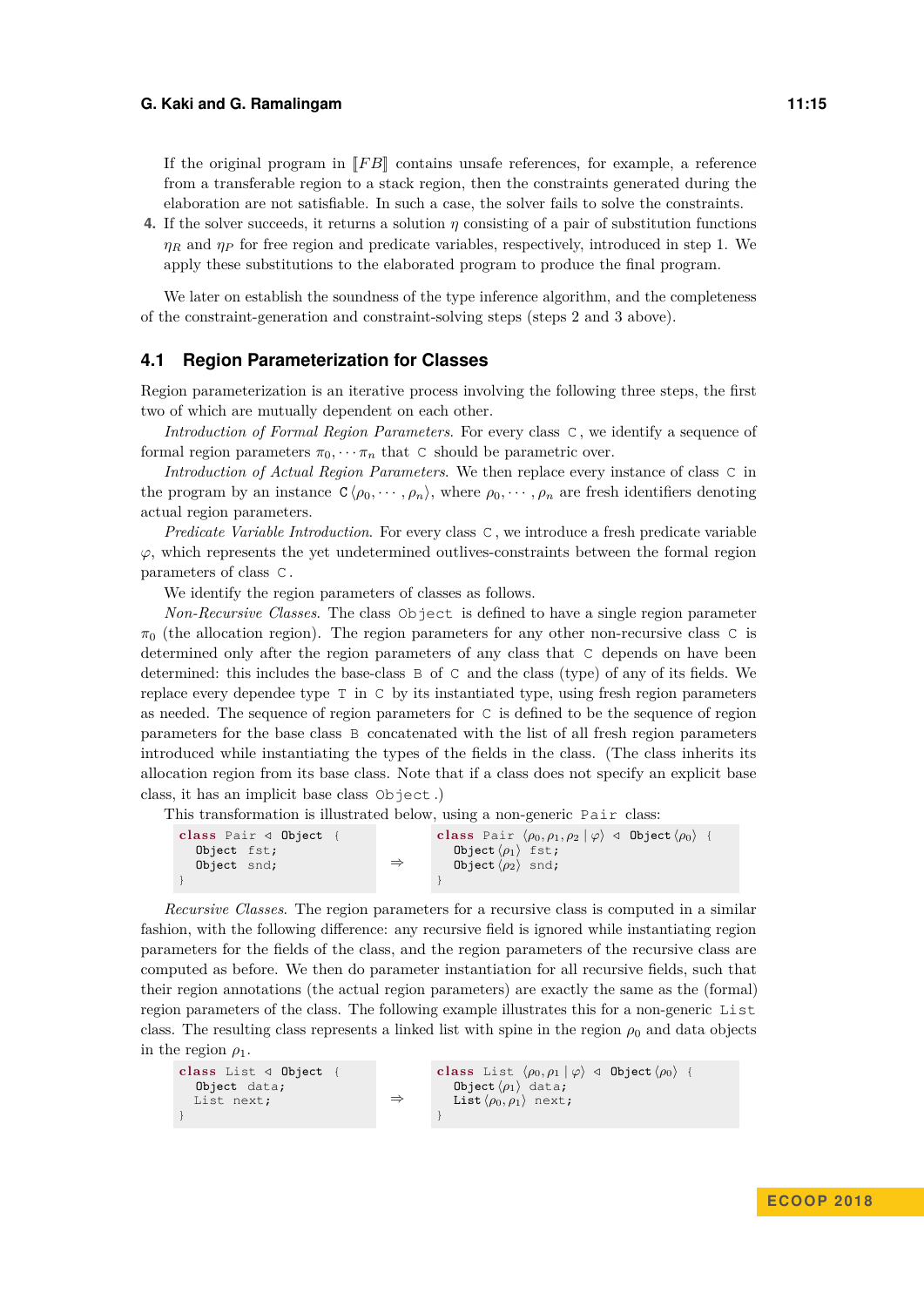#### **11:16 Safe Transferable Regions**

The above technique can be extended to mutually recursive classes in a straightforward manner, by simultaneously parameterizing them (and then instantiating them).

*Type-Parametric Classes.* The type parameter T of a class C is instantiated as  $T$  **@***ρ* using a single region parameter  $\rho$ . (This can be extended to use the bound specified for  $\tau$ , if any.)

*Function Types*. Since FB is higher-order, fields of function type are allowed.We explain how the parameter instantiation step instantiates function types below, after discussing parameterization for methods.

### **4.2 Region Parameterization for Methods and Function Types**

As the next step, we introduce region parameters for every method. We do this by instantiating the types of all parameters and the return value (of the method) using fresh region identifiers (as explained previously), and then generalizing these region identifiers as formal region parameters of the method. In addition, a fresh region identifier is introduced to represent the allocation region. We also introduce a fresh predicate variable *ϕ* for every method, just as we did for each class. Thus, the method

Object m (List x) {...} is instantiated as

Object $\langle \rho_3 \rangle$  m $\langle \rho_0, \rho_1, \rho_2, \rho_3 \rangle$  (List $\langle \rho_1, \rho_2 \rangle$  x)  $\{\ldots\}$ 

We then consider every method invocation in the program, and introduce fresh region variables representing the (yet unknown) actual region parameters for this particular invocation. We similarly perform instantiation for every constructor invocation of the form new@π<sub>0</sub>  $T(\ldots)$ , by instantiating the type T as before, turning it into new  $T(\pi_0, \rho_1, \cdots, \rho_n)$  (...), where  $\rho_1, \dots, \rho_n$  are fresh region variables. Note that the programmer typically specifies the region  $\pi_0$  where the object is to be allocated. If the programmer does not specify this, it is allocated in the allocation-context region by default. Region variables are introduced only for the other region parameters.

Function types (of fields and parameters) are instantiated just like methods above, (and the region where the closure is allocated is determined just as for other objects). For example, the function type List  $\rightarrow$  Object is instantiated as  $\langle \rho_0, \rho_1, \rho_2, \rho_3 | \varphi \rangle$  List  $\langle \rho_1, \rho_2 \rangle \stackrel{\pi}{\rightarrow}$ Object  $\langle \rho_3 \rangle$ . Note that the newly introduced region identifiers are generalized as formal region parameters of the function type. This is a (heuristic) choice made in the case of higher order functions. Consider a higher order function *f* with a function typed parameter *g*. The fresh region identifiers introduced while instantiating the type of *g* could be alternatively generalized as formal region parameters of *f*, but we choose to generalize them as formal region parameters of *g*. We will discuss this aspect again later.

### **4.3 Constraint Generation**

The constraint generation algorithm mimics the static type checker, but accumulates constraints that must hold for the type checking to succeed.

**Syntax of Constraints.** (See Fig. [9.](#page-16-0)) The constraints are expressed using a set *R* of region constants, a set *V* of region variables, and a set *P* of predicate variables.

Recall that a *region constant* may be either (a) a *formal region parameter* of a class or method, or (b) a *static region identifier* introduced by a letregion construct, or (c) an *open transferable region identifier* introduced by an open construct. A *region variable* is introduced to represent an unknown *actual* region parameter of a method invocation or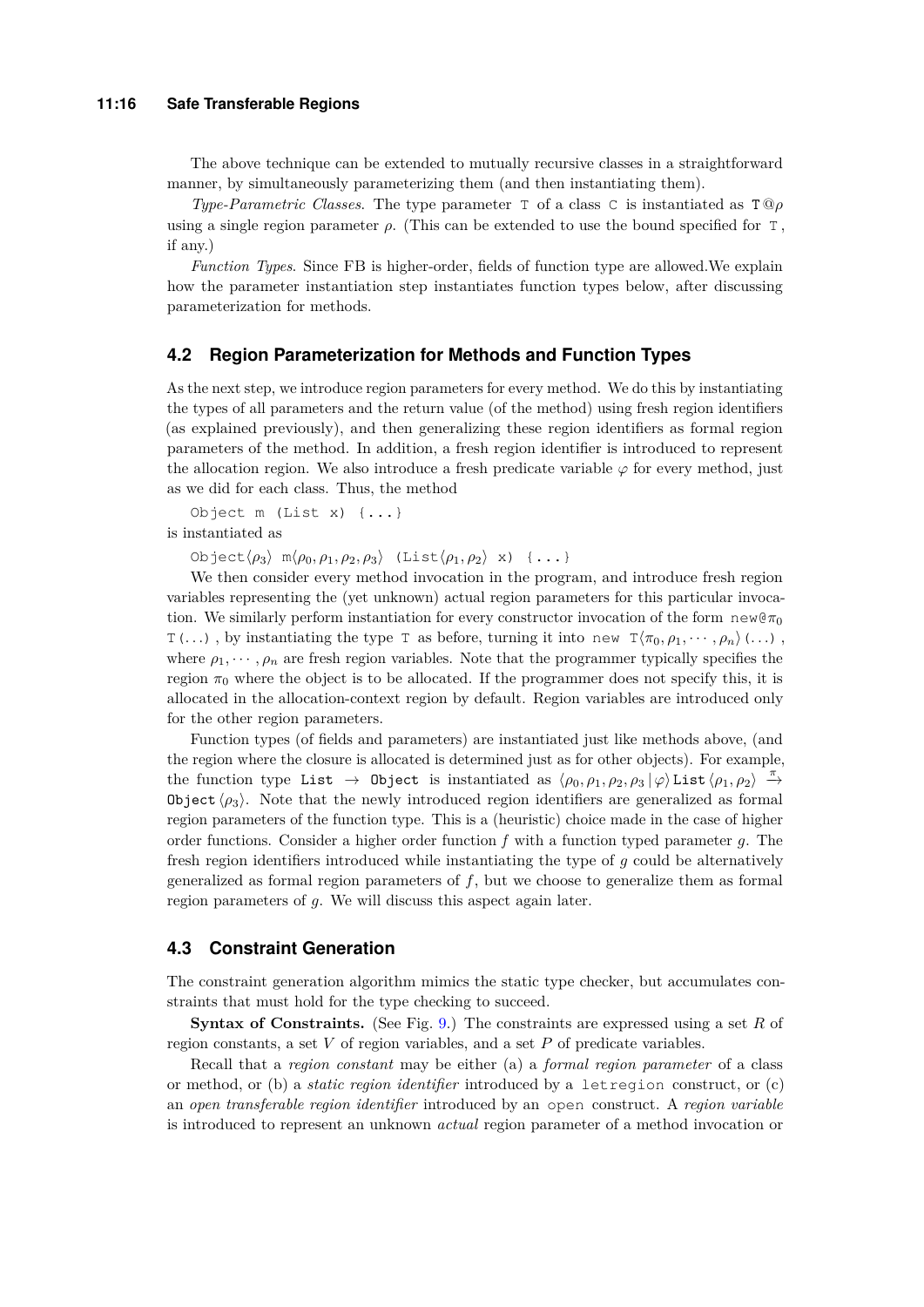<span id="page-16-0"></span>

| $\rho \in$ Region Identifiers ::= $\pi   \nu$                                       |                                                                                  |
|-------------------------------------------------------------------------------------|----------------------------------------------------------------------------------|
| $\phi \in \text{Region Constant}$ ::= $true   \rho \succeq \rho   \phi \wedge \phi$ |                                                                                  |
| $F \in$ Substitution ::= $\cdot$   $[\rho/\rho]F$                                   |                                                                                  |
| $\ell \in$ Antecedent ::= $\phi \mid \varphi \mid \varphi \wedge \phi$              |                                                                                  |
| $r \in \text{Consequent}$ ::= $\phi \mid F(\varphi)$                                |                                                                                  |
|                                                                                     | Constraint ::= $\ell \vdash r \mid \nu \in \Delta \mid \Delta \vdash \varphi$ ok |



object allocation, and the constraint-solver, if successful, will bind each region variable to a region constant.

A *region-constraint*  $\phi$  consists of a conjunction of *outlives-constraints* of the form  $\rho_1 \succeq \rho_2$ . A predicate variable  $\varphi$  is introduced to represent, *e.g.*, the unknown precondition of a method. The constraint-solver will end up binding it to a *region-constraint φ* over a set of fixed formal region parameters. Our constraints also make uses of *pending substitutions F*: A pending substitution serves to bind formal region parameters in  $\varphi$  to the actual region parameters used in a particular context: E.g., in the validity constraint  $\pi_1 \succeq \pi_2 \vdash [\pi_1/\rho_1][\pi_2/\rho_2]\varphi$ , the pending substitution is  $[\pi_1/\rho_1][\pi_2/\rho_2]$ .

The constraints are primarily of the form  $\varphi_i \wedge \phi_{cx} \vdash \phi_{cs}$  or  $\varphi_i \wedge \phi_{cx} \vdash F_j(\varphi_j)$ . Here,  $\varphi_i$ is a predicate variable (representing the precondition of a method to be determined),  $\phi_{cs}$  is a region-constraint that is *required* to hold at a particular program point (within the method), and  $\phi_{cx}$  is a region-constraint that is *known* to hold at that program point. Constraints of the form  $\varphi_i \wedge \varphi_{cx} \vdash F_j(\varphi_j)$  are generated by an invocation of a method with precondition  $\varphi_j$ .

We use *well-formedness constraints* of the form  $\rho \in \Delta$  to restrict the domain of unification for a region variable ( $\rho$ ) to a constant set  $\Delta = {\pi_1, \cdots, \pi_n}$  of regions in scope, and wellformedness constraints of form  $\Delta \vdash \varphi$  ok to restrict the domain of a predicate variable  $(\varphi)$  to the set of all possible region-constraint formulas over a fixed set of regions ( $\Delta = \{\pi_1, \dots, \pi_n\}$ ) in scope.

**Constraint Solution.** We define an *assignment*  $\eta$  to be a pair of functions  $(\eta_R, \eta_P)$ , where  $\eta_R$  is a map from *V* to *R* and  $\eta_P$  is a map from *P* to a region-constraint formula. Such an assignment is said to *satisfy* a set of constraints *C* if every sequent in *C* is valid after the substitutions  $\eta_P$  and  $\eta_R$ . We say that *C* is *satisfiable* if it has a satisfying assignment.

**Constraint Generation.** The constraint generation algorithm is a direct adaption of the type checker: each type checking judgment is modified to produce a set of constraints that must hold for the type checker to succeed.

Fig. [10](#page-17-0) illustrates this for selected language constructs. (The appendix contains the remaining constraint generation rules.) These rules use the same context as the corresponding typing judgment in Fig. [6,](#page-9-0) except that this is generalized to permit the use of region variables and predicate variables. Symbols  $\mathcal A$  and  $\Gamma$  retain their meaning, modulo this extension. Thus, the component  $\Phi$  of A will now be a *symbolic expression* of the form  $\varphi \wedge \phi$ , where  $\varphi$  is the predicate variable representing the undetermined precondition of the method being analyzed. The algorithm proceeds top-down, analyzes an expression *e* in a context A*,* Γ*, r*, and returns a type  $\tau$  and a set of constraints *C* (expressed in the rules as  $\mathcal{A}, \Gamma, r \vdash e : \tau \lhd C$ ), indicating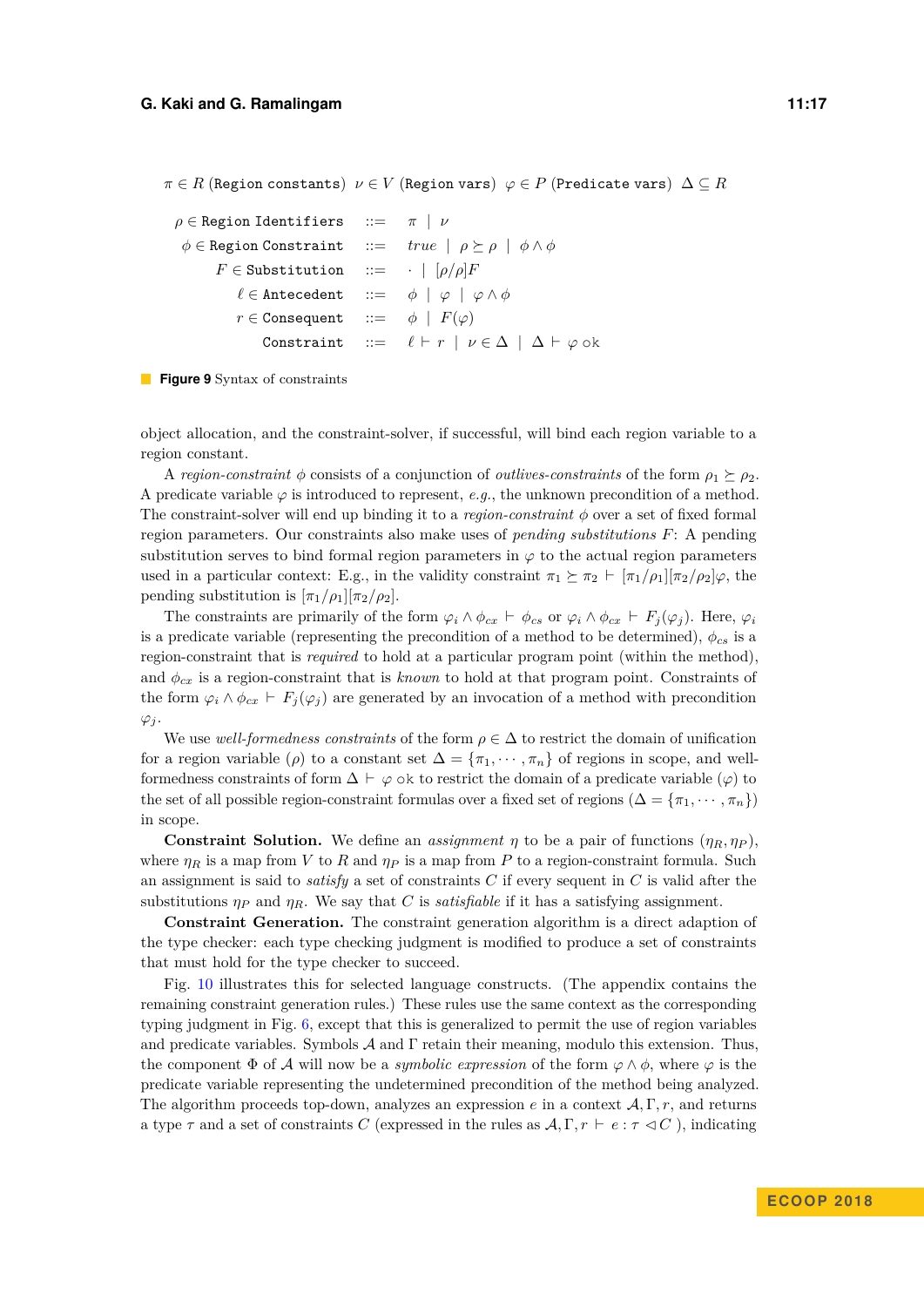<span id="page-17-0"></span>**Expression Typing Constraint Generation**  $\mathcal{A}, \Gamma, r \vdash e : \tau \triangleleft C$ 

$$
[NEW]
$$
\n
$$
\frac{\mathcal{A}, \Gamma, r \vdash \overline{e} : \overline{\tau} \lhd C_1 \quad \mathcal{A} \vdash N \text{ ok } \lhd C_2 \quad \text{fields}(N) = \overline{f} : \overline{\tau}}{\mathcal{A}, \Gamma, r \vdash \text{new } N(\overline{e}) : N \lhd C_1 \cup C_2}
$$
\n[
$$
[NEWRecION]
$$
\n
$$
\frac{\mathcal{A}, \Gamma, r \vdash e : \langle \rho \rangle \text{ unit } \xrightarrow{\Gamma} \mathcal{D} \varphi \lhd C}{\mathcal{A}, \Gamma, r \vdash \text{new Region } \langle T \rangle \langle \pi \tau \rangle \langle e \rangle : \text{Region } \langle T \rangle \langle \pi \tau \rangle \lhd C}
$$
\n
$$
\mathcal{A} = (\Delta, \Theta, \Phi) \quad \pi \notin \Delta \quad \mathcal{A}' = (\Delta \cup \{\pi\}, \Theta, \Phi \land (\Delta \succeq \pi))
$$
\n[
$$
[LETREGION]
$$
\n
$$
\frac{\mathcal{A}', \Gamma, \pi \vdash e : \tau \lhd C_1 \quad \mathcal{A} \vdash \tau \text{ ok } \lhd C_2}{\mathcal{A}, \Gamma, r \vdash \text{letregion } \pi \text{ in } e : \tau \lhd (C_1 \cup C_2)}
$$
\n
$$
\mathcal{A} = (\Delta, \Theta, \Phi) \quad C_1 = \{r\overline{r} \in \Delta\} \quad \mathcal{A}, \Gamma, r \vdash e : \langle \rho \overline{\rho} | \phi \rangle \overline{\tau} \xrightarrow{\Gamma} \tau^2 \lhd C_2
$$
\n[
$$
[FNAPPLY]
$$
\n
$$
\frac{C_3 = \{\Phi \vdash [r\overline{r}/\rho\overline{\rho}]\phi\} \quad \mathcal{A}, \Gamma, r \vdash \overline{e} : [r\overline{r}/\rho\overline{\rho}] \tau^1 \lhd C_4}{\mathcal{A}, \Gamma, r \vdash e \langle r\overline{r} \rangle \langle \overline{e} \rangle : [r\overline{r}/\rho\overline{\rho}] \tau^2 \lhd \cup_{i=1}^4 C_i}
$$
\n[
$$
\mathcal{A} = (\Delta, \Theta, \Phi) \quad \pi \notin \Delta \quad
$$

**Figure 10** Constraint generation rules part 1

that the expression will have a type  $\tau$  provided the constraints  $C$  hold.

When we adapt a type-checking judgement rule to produce a corresponding constraintgeneration rule, we treat the antecedent conditions of the type-checking rule in one of two ways. Many of these antecedent conditions are converted into constraints which are accumulated in the set *C*. However, some of the antecedent conditions are expected to be trivially satisfied and are expressed as antecedent conditions in the constraint-generation rule as well. E.g., our frontend ensures that the region constants introduced by open and letregion constructs are unique (and the elaboration phase ensures this by alpha-renaming them as needed). Thus, the precondition  $\rho \notin \Delta$  in rules LETREGION and OPEN is expected to hold true at constraint-generation time (and does not produce any constraints).

The rules for generating constraints from a method and class definition first build a context  $(\mathcal{A})$  containing a set  $(\Delta)$  denoting regions that are currently live, a map  $(\Theta)$  mapping type variables to their bounds, and a constraint formula  $(\Phi)$  capturing constraints over live region variables. We use predicate variables ( $\varphi$  and  $\varphi_m$ ) to capture constraints over variables in  $\Delta$  that are yet to be inferred.

Let  $GEN,  $(q)$  denote the set of constraints generated from an elaborated$ program *q*. The following theorem states that constraint-generation is sound and complete:

<span id="page-17-1"></span>**Findmen 2.** Let  $C =$  GENCONSTRAINT(*q*)*. An assignment*  $\eta$  *(for the region and predicate variables in q) satisfies*  $C$  *iff*  $q[\eta]$  *is well-typed.* 

### **4.4 The Constraint Solver**

We refer to any validity constraint whose antecedent contains a predicate variable (*i.e.*, is of the form  $\varphi \wedge \varphi_{cx}$  as an *abduction constraint*. Here,  $\varphi_{cx}$  is either *true* (in which case, we call the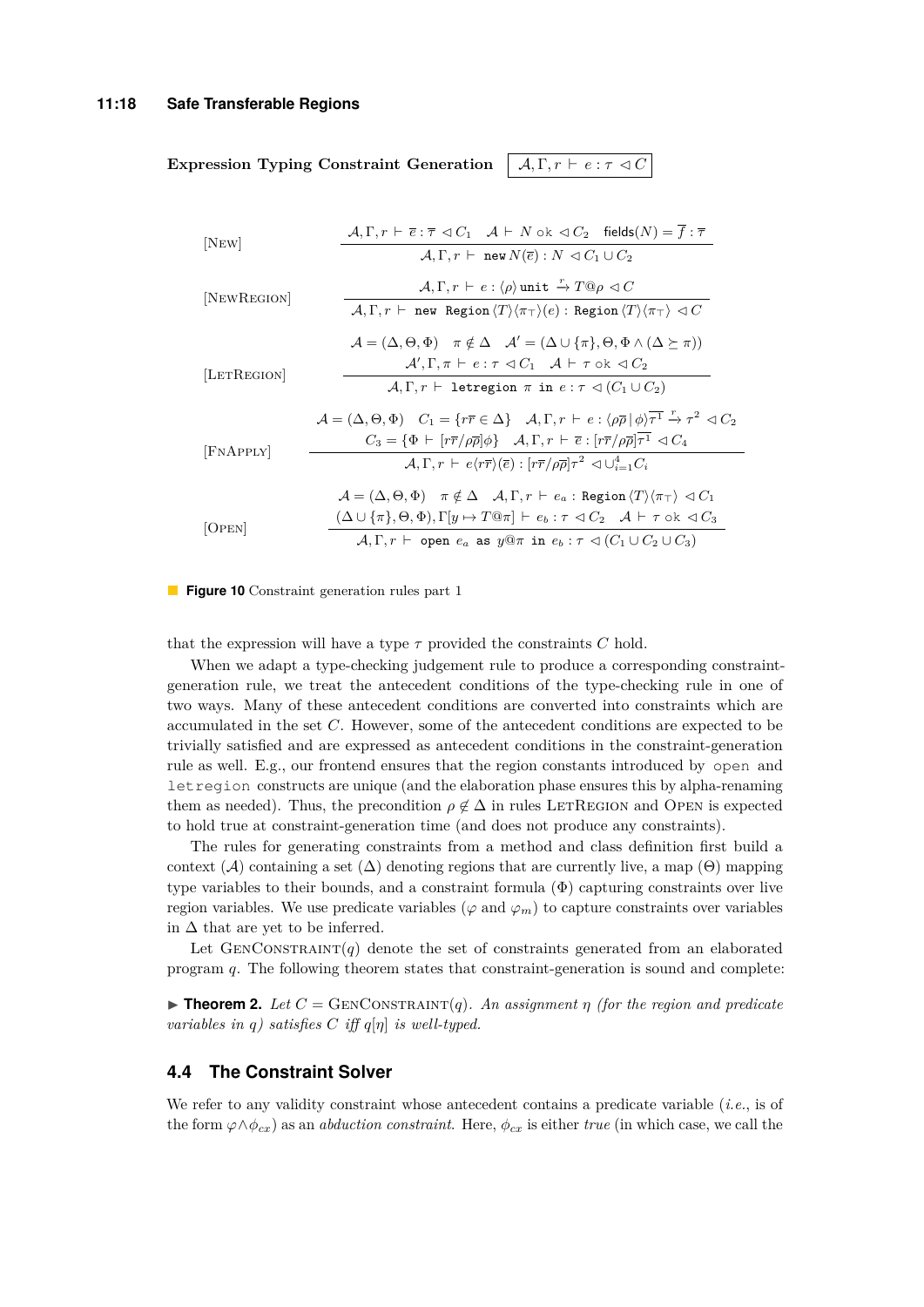constraint a trivial abduction constraint) or a conjunction of one or more outlives-constraints (in which case, we call the constraint a non-trivial abduction constraint).

Non-trivial abduction constraints are a key challenge in solving the constraints. We now describe some special properties of the set of constraints *C* generated by our algorithm, which allow us to handle abduction constraints efficiently.

For any predicate variable  $\varphi$  used in *C*, *C* has exactly one constraint of the form  $\Delta \vdash \varphi$  ok. We will refer to this  $\Delta$  as  $\Delta_P^C(\varphi)$ . (Our constraint-generation algorithm guarantees the preceding property. Even otherwise, a set of constraints  $\Delta_i \vdash \varphi$  ok can be replaced by the single equivalent constraint ( $\cap_i \Delta_i$ )  $\vdash \varphi$  ok.) We say that an abduction constraint is *C*-decomposable if its antecedent is of the form  $\varphi \wedge \phi_{cx}$  where  $\varphi$  is a predicate variable and  $\phi_{cx}$  is a conjunction of zero or more outlives-constraints of the form  $\pi_1 \succeq \pi_2$  satisfying the following conditions: (1)  $\pi_2 \notin \Delta_P^C(\varphi)$ . (2) if  $\pi_1 \in \Delta_P^C(\varphi)$ , then for every  $\pi_f \in \Delta_P^C(\varphi)$ ,  $\pi_f \succeq \pi_2$  is a conjunct in  $\phi_{cx}$ . We will omit the reference to *C* in the above notation if no confusion is likely.

**Example 3.** Every abduction constraint in C, where  $C = \text{GENCONSTRAINT}(q)$ , is C*decomposable.*

 $▶$  **Lemma 4.** *Consider any C*-decomposable constraint  $\varphi \land \varphi \vdash \pi_i \succeq \pi_j$  where both  $\pi_i$  and  $\pi_j$  *are region constants. Let*  $\eta$  *satisfy*  $C$ *.* 

(a) If  $\{\pi_i, \pi_j\} \subseteq \Delta_P(\varphi)$ :  $\eta$  satisfies  $\varphi \wedge \phi \vdash \pi_i \succeq \pi_j$  iff  $\eta$  satisfies  $\varphi \vdash \pi_i \succeq \pi_j$ . (b) If  $\{\pi_i, \pi_j\} \not\subseteq \Delta_P(\varphi)$ :  $\eta$  satisfies  $\varphi \wedge \phi \vdash \pi_i \succeq \pi_j$  iff  $\eta$  satisfies  $\phi \vdash \pi_i \succeq \pi_j$ 

The above lemma shows how we can reduce a non-trivial abduction constraint to either a trivial abduction constraint or a non-abduction constraint, provided that the consequent is an outlives-constraint without region variables.

**Constraint Solver.** The first step in our algorithm for solving a set of constraints *C* computes a set  $C^* \supseteq C$  of constraints by iteratively applying the following rules until a fixed point is reached:

- **1.** (Initialization)  $\ell \vdash r \in C \Rightarrow \ell \vdash r \in C^*$
- **2.** (Transitivity)
	- **a.**  $\ell \vdash \rho_1 \succeq \rho_2 \in C^*, \ell \wedge \phi \vdash \rho_2 \succeq \rho_3 \in C^* \Rightarrow \ell \wedge \phi \vdash \rho_1 \succeq \rho_3 \in C^*$ **b.**  $\ell \wedge \phi \vdash \rho_1 \succeq \rho_2 \in C^*, \ell \vdash \rho_2 \succeq \rho_3 \in C^* \Rightarrow \ell \wedge \phi \vdash \rho_1 \succeq \rho_3 \in C^*$
- **3.** (Substitution)  $\ell \vdash F(\varphi) \in C^*$ ,  $\varphi \vdash \varphi \in C^* \Rightarrow \ell \vdash F(\varphi) \in C^*$
- **4.** (Abduction Decomposition)
	- **a.**  $\varphi \wedge \phi_{cx} \vdash \pi_i \succeq \pi_j \in C^*, \{\pi_i, \pi_j\} \subseteq \Delta_P(\varphi) \Rightarrow \varphi \vdash \pi_i \succeq \pi_j \in C^*$ **b.**  $\varphi \wedge \phi_{cx} \vdash \pi_i \succeq \pi_j \in C^*$ ,  $\{\pi_i, \pi_j\} \not\subseteq \Delta_P(\varphi), \{\pi_i, \pi_j\} \subseteq R \Rightarrow \phi_{cx} \vdash \pi_i \succeq \pi_j \in C^*$

We can show that every new constraint added by the above rules is implied by existing constraints:

### **Fineorem 5.** Let  $C = \text{GENCONSTRAINT}(q)$ . An assignment  $\eta$  satisfies  $C$  iff  $\eta$  satisfies  $C^*$ .

A key goal of this step is to identify the value every region variable must have in any solution of the set of constraints, as explained below. Consider a set of constraints *D*. We say that a region variable *ρ occurs* in a *context*  $\ell$  (in *D*) if *D* contains some constraint  $\ell \vdash r$ where *ρ* occurs in *r*. We say that a region variable *ρ* is *bound* to a region constant  $\pi$  in a context  $\ell$  if  $\{\ell \vdash \rho \succeq \pi, \ell \vdash \pi \succeq \rho\} \subseteq D$ . We say that a region variable  $\rho$  is *bound* to a region constant *π* (in *D*) if *ρ* is bound to *π* in every context  $\ell$  in which it occurs. We say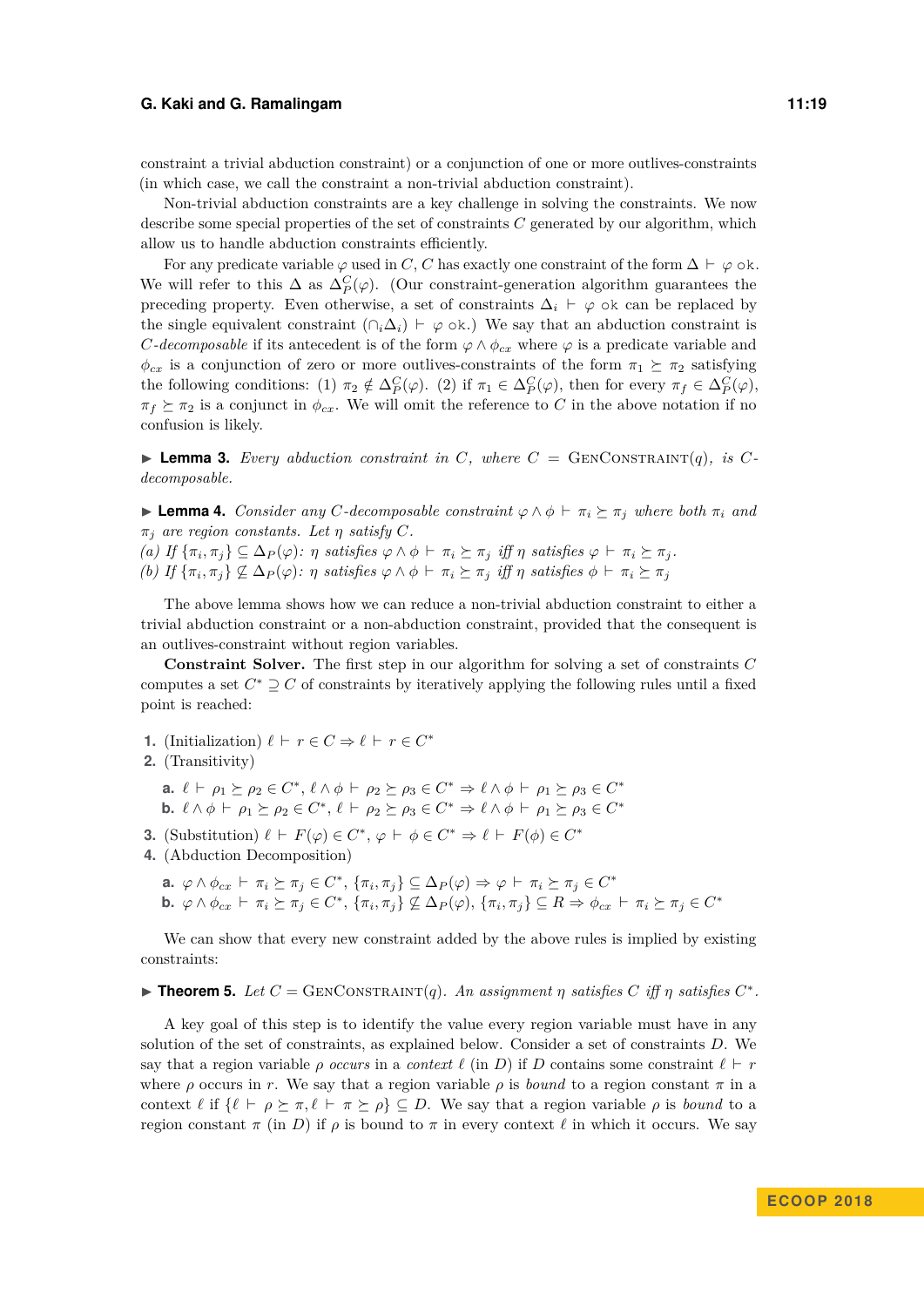that a region variable *ρ* is *somewhere-bound* to a region constant  $\pi$  (in *D*) if *ρ* is bound to  $\pi$ in some context  $\ell$  in which it occurs.

The set  $C^*$  makes it easy to identify a solution  $\hat{\eta}$  (if one exists), as below. For any predicate variable  $\varphi$ ,  $\hat{\eta}_P(\varphi)$  is defined to be  $\wedge {\pi_1 \succeq \pi_2 \mid \pi_1, \pi_2 \in R, \varphi \vdash \pi_1 \succeq \pi_2}$  $\pi_2 \in C^*$ . For any region variable  $\rho$ , we define  $\hat{\eta}_R(\rho)$  to be any element of the set  $\{\pi \in R \mid \rho \text{ is somewhere-bound to } \pi \text{ in } C^*\},\$  if this set is non-empty. If this set is empty for any  $\rho$ ,  $\hat{\eta}$  is undefined.

The set  $C^*$  also makes it easy to check if *C* is satisfiable. Let  $C_g^*$  denote the subset of all ground constraints (*i.e.*, constraints without any region variable or predicate variable) in *C* ∗ . Let WF*<sup>R</sup>* denote the subset of all well-formedness constraints for region variables in *C* ∗ . Define  $SOLVE(C)$  as below.

 $\text{SOLVE}(C) = \begin{cases} \text{SOME}(\hat{\eta}) & \text{if } C_g^* \text{ is valid and } \hat{\eta} \text{ is defined and satisfies } \text{WF}_R \end{cases}$ NONE otherwise

<span id="page-19-0"></span>**Find Theorem 6.** Let  $C =$  GENCONSTRAINT(*q*). (Soundness) If  $\text{SOLVE}(C) = \text{SOME}(\eta)$ , then  $\eta$ *satisfies C.* (Completeness) If  $SOLVE(C) = None$ , then *C* is unsatisfiable.

Checking the validity of a ground constraint is straightforward. A ground constraint is of the form  $\wedge_{i\in I} \ell_i \vdash r$ , where each  $\ell_i$  and r is an outlives-constraint. Let D denote  $\{\vdash \ell_i \mid i \in I\}$ . The given constraint is valid iff *r* belongs to  $D^*$ .

**Algorithmic Aspects.** Note that checking the validity of a ground constraint can be realized using a simple graph reachability algorithm. Given a set *S* of outlives constraints, define the directed graph  $G(S) = (V(S), E(S))$  as follows. Every distinct region identifier  $\rho$ in *S* is represented by a vertex, which we will also refer to as  $\rho$ . Every outlives constraint  $\rho_1 \succeq \rho_2$  is represented by an edge from  $\rho_1$  to  $\rho_2$ . It is easy to see that ∧*S*  $\vdash \rho_1 \succeq \rho_2$  iff there exists a path from  $\rho_1$  to  $\rho_2$  in  $G(S)$ . Thus, a simple graph reachability algorithm can be used to check the validity of ground constraints.

This idea generalizes. Extending the simple graph reachability algorithm to incorporate the Substitution rule (in computing  $C^*$ ) turns the problem into a context-free reachability problem in graphs [\[16\]](#page-25-6) (as usual for context-sensitive interprocedural analysis).

Algorithms for context-free reachability can be adapted to incorporate the Abduction Decomposition step. Alternatively, the iterative process described above is a standard fixed point computation and can be encoded using a set of Datalog rules, allowing us to compute the closure using any Datalog engine.

#### **4.5 Soundness and Completeness: Discussion**

Theorems [2](#page-17-1) and [6](#page-19-0) show that the second and third steps of the type-inference algorithm are sound. It is easy to verify the soundness of the first step (the elaboration phase): For any program  $p \in [FB]$ , the elaboration phase produces a q such that for any assignment  $\eta$ , we have  $\llbracket q[\eta] \rrbracket = p$ . The soundness of the type inference algorithm follows.

Theorem [2](#page-17-1) and [6](#page-19-0) also establish the completeness of the constraint-generation and constraint-solving steps. The only source of incompleteness in the type inference algorithm is the set of heuristic choices made during the first step, as explained below.

(1) We determine the set of region parameters for a recursive class using the heuristic that a recursive occurrence of the class has the same parameters, in the same order, as the class itself. This heuristic fails, for example, if the program uses a recursive list type whose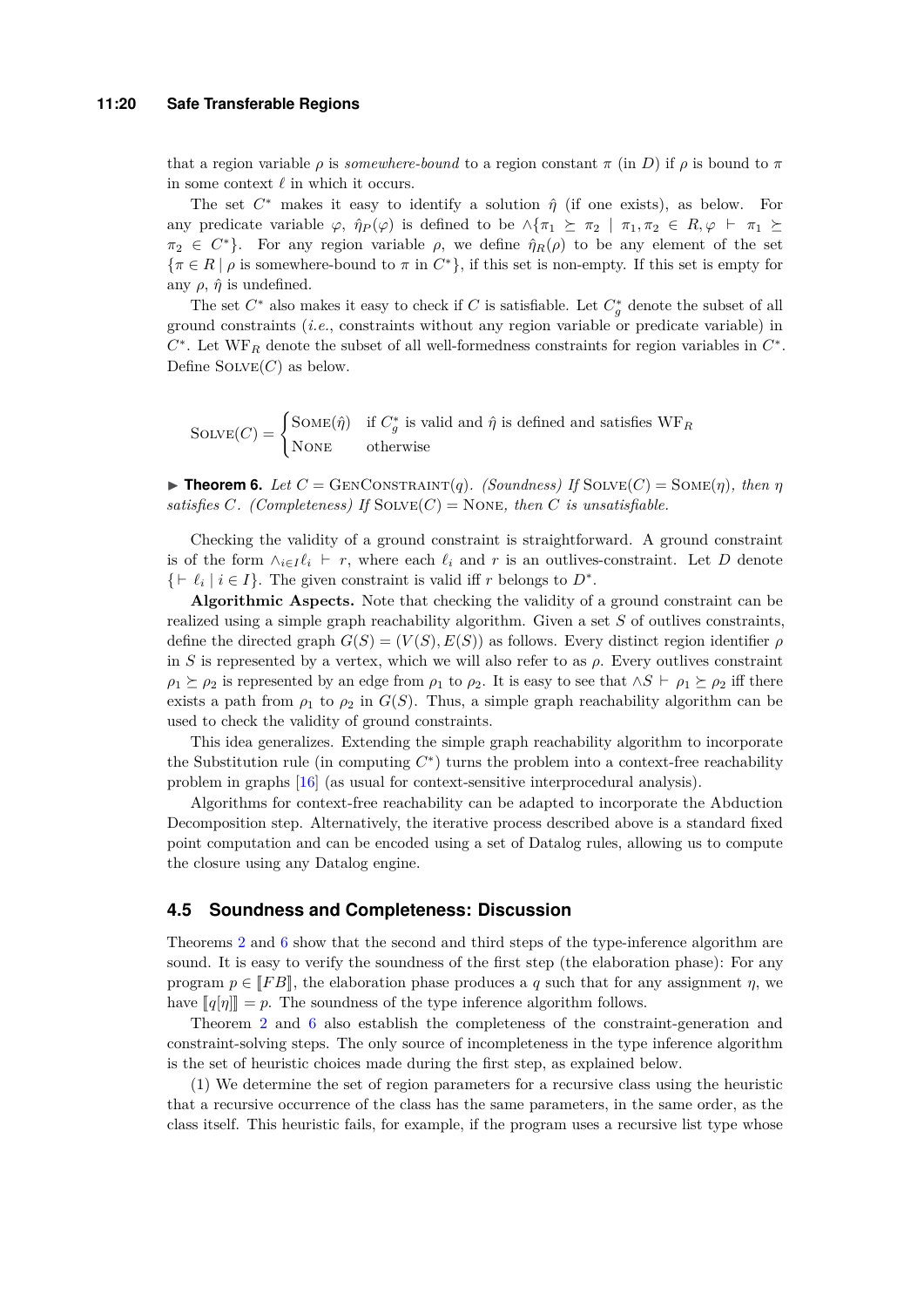elements alternatively come from two different regions. Such a program would require the following elaboration, which is beyond the scope of our approach:

**c lass** List */* Object { Object data; List next; } ⇒ class List  $\langle \rho_0, \rho_1, \rho_2 | \varphi \rangle \triangleleft \text{Object } \langle \rho_0 \rangle$ { Object  $\langle \rho_1 \rangle$  data; List  $\langle \rho_0, \rho_2, \rho_1 \rangle$  next; }

(2) Our technique for region parameterization also uses a heuristic in the case of higher order programs. The following examples illustrates that principal types may not exist for higher order functions.

**unit** apply (  $T \rightarrow$  **unit** f,  $T \times$ ,  $T \times$ ) {  $f(x)$ ;  $f(y)$ ; }

This method may be typed assuming either that f is polymorphic over the region that its parameter is allocated in (permitting x and y to be allocated in any regions), or by assuming that x and y are allocated in the same region  $\rho_1$  that f expects its parameters to be allocated in. Neither type subsumes the other. Our algorithm heuristically chooses the first option, as it appears to be the more likely and useful candidate.

If users provide partial region annotations, especially in situations (such as above) where elaboration makes a heuristic choice, the elaboration procedure can use the user-provided choices instead. This can help the type-inference overcome these limitations.

### **4.6 Modularity Aspects of Type Inference**

The type inference algorithm, as presented, traverses the entire program to generate the set of constraints, which are solved en masse, using an iterative fixed point computation. However, the type inference can be realized in a modular and compositional fashion, subject only to the restrictions imposed by recursion.

In the elaboration phase, we can process a class C only after any class B that C depends on has been processed: class C depends on class B if B is either C 's base class or the type of any field of C depends on B . In effect, this means that any collection of mutually recursive classes must be processed together. Non-recursive dependences can be handled in a compositional fashion: if class C depends on B non-recursively, then the elaboration can be done for B first, and then C can be processed.

The same idea applies to the constraint-solving phase as well. Given a set of constraints, we say that a predicate variable  $\varphi_1$  *directly-depends* on another predicate variable  $\varphi_2$  if the set of constraints includes a constraint  $\varphi_1 \wedge \varphi_{cx} \vdash F(\varphi_2)$ . We say that  $\varphi_1$  *depends* on  $\varphi_2$ if  $\varphi_1$  transitively depends on  $\varphi_2$ . The constraint solver needs to process any collection of mutually dependent predicate variables together. In effect, this requires the type inference to process any collection of mutually recursive methods together. However, methods that are not mutually recursive can be processed separately.

### **5 Implementation and Evaluation**

As mentioned earlier, our work is a continuation of the work reported in [\[7\]](#page-24-0), which provides users with a C#-based implementation of transferable regions (the features described in Section [2\)](#page-4-0). This system has no type system and provides users with no safety guarantees. [\[7\]](#page-24-0) presents evidence that realistic programs can be implemented using transferable regions and that this can yield significant performance gains. In particular, it reports speedups up to 34% for typical big-data analytics jobs. We now describe our implementation and experience with the type system and type inference algorithm presented in the current paper.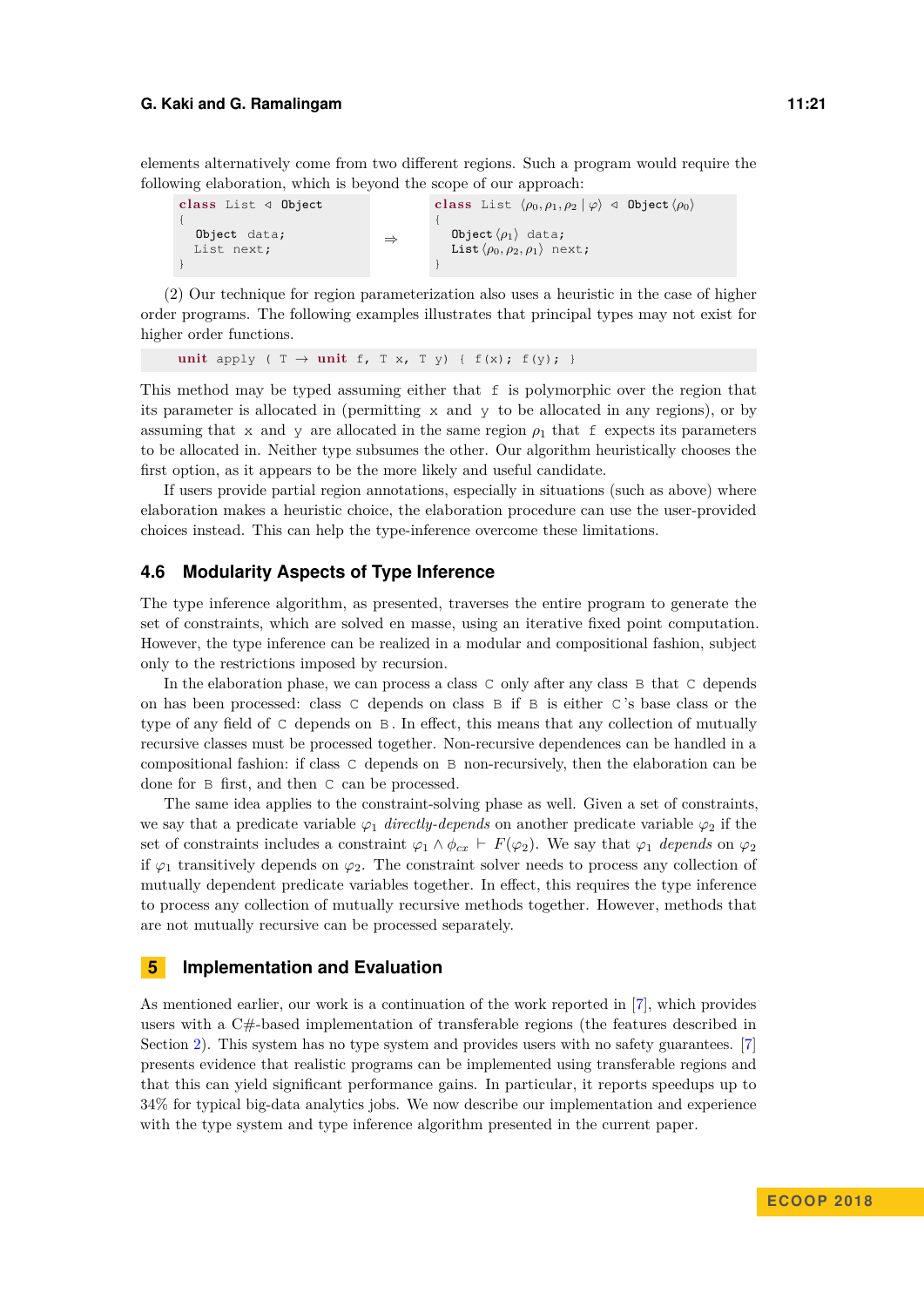```
c lass LinkedList<T><R5,R4 | R4R5> {
 ListNode<T><R5,R4> head;
 List<T><R17, R4> rev<R17, R4 | R4\succeqR17>(unit u) {
    List<T><R17,R4> xs = new List<T><R17,R4>(this.head.val);
    ListNode<T><R5,R4> cur = this.head.next;
    while (!cur == Null) {
      xs.add<R17>(cur.val)
      cur = cur.next; }
    return xs;
  }
```
**Figure 11** Region-annotated definition of rev computed by BROOMC

We have implemented Broomc, a prototype of Broom compiler frontend, including its region type system and type inference, in 3k+ lines of OCaml. The input to Broomc is a program in  $\llbracket F B^+ \rrbracket$ , an extended version of  $\llbracket F B \rrbracket$  that includes assignments, conditionals, loops, more primitive datatypes (*e.g.*, integers), and a null value. Our implementation of region type inference and constraint solving closely follows the description given in Sec. [4.](#page-12-0)

We performed two kinds of experiments to evaluate our region type system and type inference. First, we implemented some microbenchmarks (≤100 LOC) consisting of standard classes such as pairs, lists, list iterators, etc., in  $\llbracket FB^+\rrbracket$ , and used our inference engine to infer their region types. These classes are region-oblivious. Hence, as long as they are well-typed as per the core type system, Broomc must be able to automatically construct its region-type-annotated definition without fail. Broomc was able to infer the expected region types for all these classes under 10ms. Fig [11](#page-21-0) shows the region-type-annotated definition computed for the list reverse method. Observe that Broomc was able to infer that the list and its data (of type T ) can be allocated in different regions, as long as the latter outlives the former. This allows, for instance, a preOrder method to traverse a tree in a transferable region, and return a list of its nodes, where the list itself is allocated in the stack region.

Next, we translated 4 out of the 6 Naiad streaming query operator benchmarks (Naiad vertices) used in [\[7\]](#page-24-0) to  $\llbracket FB^+\rrbracket$ , and used BROOMC to verify their safety. The 2 remaining benchmarks were left out because their region behavior (from the perspective of the type system) is subsumed by the included benchmarks. The number of LOC performing operations on Region objects relative to the total LOC is 8% or under in the Naiad benchmarks. During the process, we found multiple instances of potential memory safety violations in the  $\llbracket FB^+\rrbracket$  translation of all the 4 Naiad vertices, which we verified to be present in the original  $C#$  implementation as well. The cause of all safety violations is the creation of a reference from the outgoing message (a transferable region) to the payload of the incoming message. For example, the implementation of SelectVertex contains the following:

```
if (this.selector(inMsg.payload[i])) {
  outMsg.set(outputOffset, inMsg.payload[i]);
  ...
}
```
The outMsq is later transferred to a downstream actor, where the reference to inMsq's payload becomes unsafe<sup>6</sup>. We eliminated such unsafe references by creating a clone of  $inMsg.payload[i]$  in outMsq, and our compiler was subsequently able to certify the safety of all references.

<sup>&</sup>lt;sup>6</sup>This unsafe reference could have gone unnoticed during experiments in [\[7\]](#page-24-0) because their experimental setup included only one actor.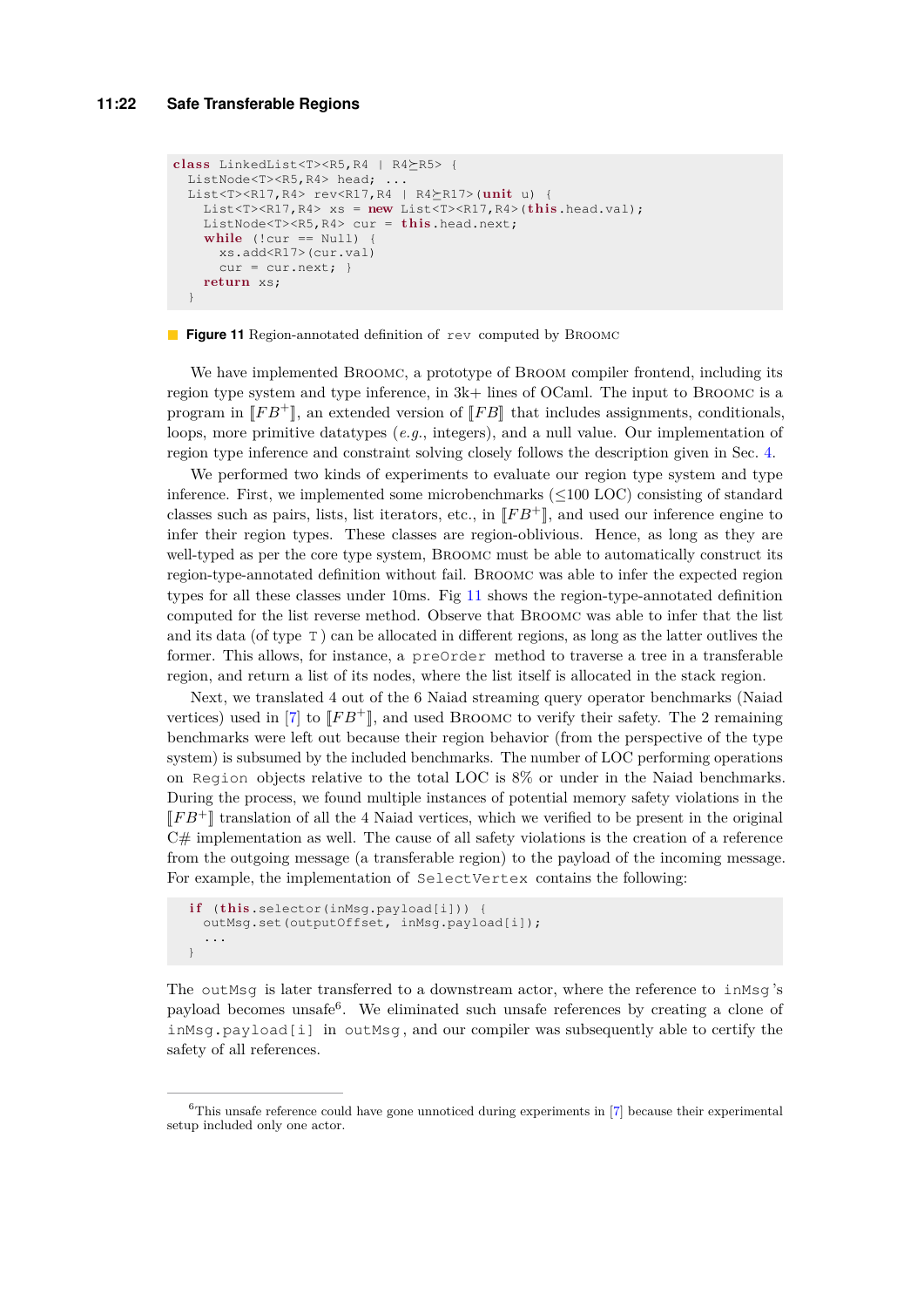Our experience with Naiad benchmarks shows the utility of our type inference/checking tool, particularly because it comes at no additional cost to the developer.

### **6 Related Work**

Following Tofte and Talpin's seminal work in [\[15,](#page-25-7) [20,](#page-25-2) [21\]](#page-25-3), static type systems for safe regionbased memory management have been extensively studied in the context of various languages and problem settings  $[8, 10, 24, 2, 1, 9, 23, 17, 11]$  $[8, 10, 24, 2, 1, 9, 23, 17, 11]$  $[8, 10, 24, 2, 1, 9, 23, 17, 11]$  $[8, 10, 24, 2, 1, 9, 23, 17, 11]$  $[8, 10, 24, 2, 1, 9, 23, 17, 11]$  $[8, 10, 24, 2, 1, 9, 23, 17, 11]$  $[8, 10, 24, 2, 1, 9, 23, 17, 11]$  $[8, 10, 24, 2, 1, 9, 23, 17, 11]$  $[8, 10, 24, 2, 1, 9, 23, 17, 11]$  $[8, 10, 24, 2, 1, 9, 23, 17, 11]$  $[8, 10, 24, 2, 1, 9, 23, 17, 11]$  $[8, 10, 24, 2, 1, 9, 23, 17, 11]$  $[8, 10, 24, 2, 1, 9, 23, 17, 11]$  $[8, 10, 24, 2, 1, 9, 23, 17, 11]$  $[8, 10, 24, 2, 1, 9, 23, 17, 11]$  $[8, 10, 24, 2, 1, 9, 23, 17, 11]$  $[8, 10, 24, 2, 1, 9, 23, 17, 11]$ . Our work differs from the existing proposals in one or more of the following respects.

- **1.** Our design choice focuses on ensuring memory-safety while giving programmers control over region management and allocation of objects in regions. In contrast, some systems automate all aspects of memory management. This is a convenience-performance trade-off.
- **2.** We support both lexically scoped (stack) regions and dynamic transferable regions (both programmer-managed).
- **3.** We exploit a combination of a simple static type discipline and lightweight runtime checks to ensure memory safety. In particular, our approach circumvents the need for restrictive static mechanisms (e.g., linear types and unique pointers) or expensive runtime mechanisms (e.g., garbage collection and reference counting) in order to guarantee safety.
- **4.** We present a full (interprocedural) type inference algorithm that eliminates the need to write region annotations on types.
- **5.** Our underlying language is an object-oriented programming language, equipped with higher-order functions and parameterized (generic) types. These language features necessitate some non-trivial choices in the design of the region-parametricity aspect of the language, which also have an impact on aspects such type inference.

Tofte and Talpin's approach [\[21\]](#page-25-3) uses compiler-managed lexically scoped (stack) regions (as a replacement for GC). Our type inference is analogous to theirs in some respects, while differing in others. Their inference algorithm only generates equality constraints, solvable via unification. Our type inference algorithm generates partial order outlives constraints. Consequently, our constraint solving algorithm is more sophisticated, and is capable of inferring unknown outlives constraints over region arguments of polymorphic recursive functions.

Walker and Watkins [\[23\]](#page-25-4) extend lambda calculus with first-class regions with dynamic lifetimes, and impose linear typing to control accesses to regions. Our open/close lexical block for transferable regions traces its origins to the let! expression in [\[23\]](#page-25-4) and [\[22\]](#page-25-10), which safely relaxes linear typing restrictions, allowing variables to be temporarily aliased. We don't use linear typing (for references to regions), thus admit unrestricted aliasing, but use lightweight runtime checks for safety. Moreover, [\[23\]](#page-25-4)'s linear type system is insufficient to enforce the invariants needed to ensure safety under region transfers, such as the absence of references that escape a transferable region.

Cyclone [\[8\]](#page-24-4) equips C with programmer-managed stack regions, and a typing discipline that statically guarantees the safety of all pointer dereferences. Later proposals [\[10,](#page-24-2) [19\]](#page-25-11) extends Cyclone with dynamic regions. Broom differs from Cyclone in its non-intrusiveness design principle, which requires its safety mechanisms to not intrude on the programming practices of C#. Broom programmers, for example, shouldn't be forced to abandon iterators in favor of for-loops, annotate region types, or rewrite  $C#$ 's standard libraries to use in Broom. Cyclone requires C programmers to use new language constructs and abandon some standard programming idioms in the interest of preserving safety. For instance, Cyclone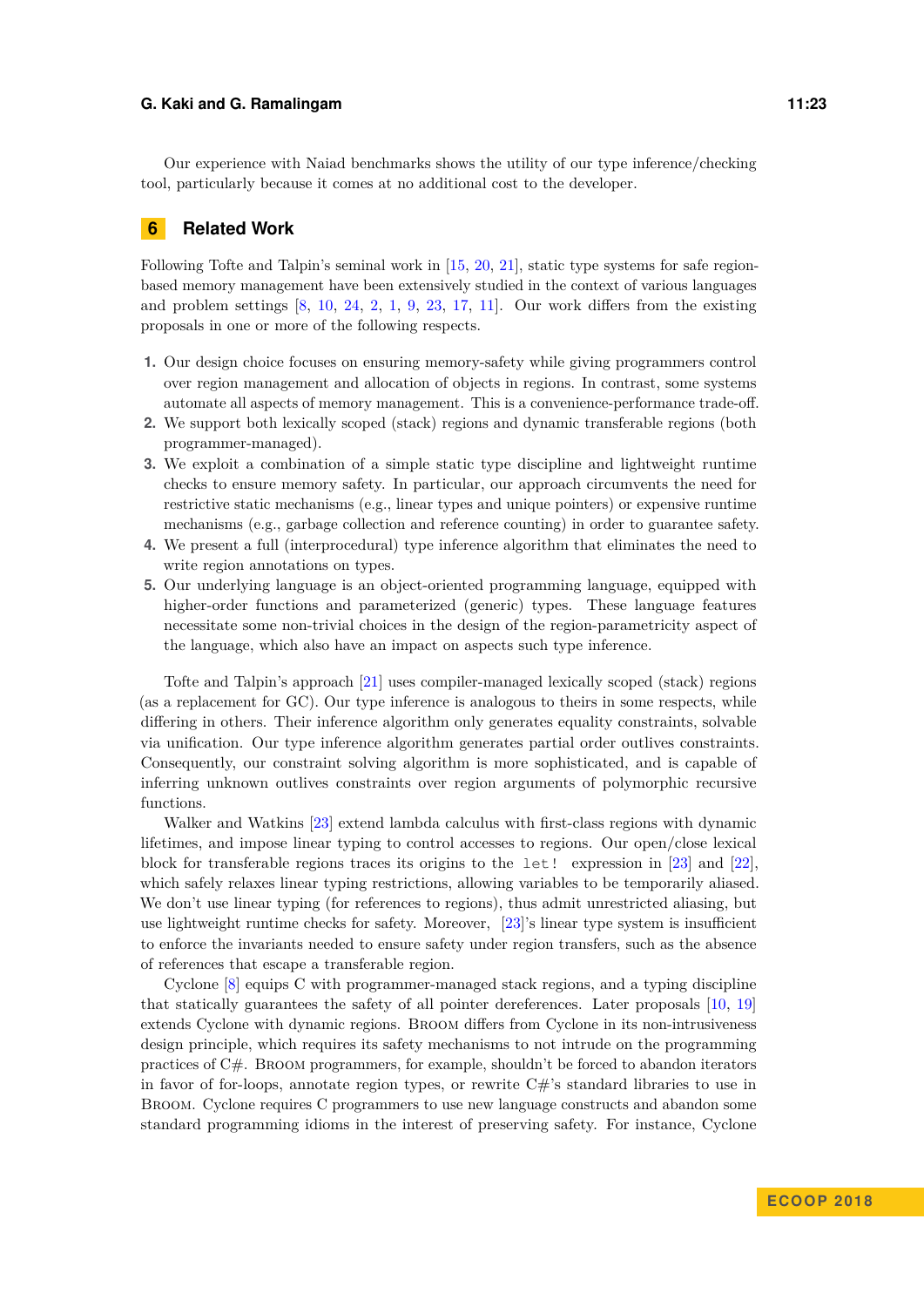#### **11:24 Safe Transferable Regions**

programmers are required to write region types for functions; the type inference is only intraprocedural. Ensuring safety in presence of dynamic regions requires using either unique pointers or reference-counted objects. Both approaches are intrusive. For example, unique pointers constrain, or in some cases forbid, the use of the familiar iterator pattern, which requires creation of aliases to objects in a collection. Some standard library functions, for example, those that use caching, may need to be rewritten. Moreover, even with unique pointers, safety cannot be guaranteed statically; checks against NULL are needed at run-time to enforce safety. For ref-counted objects, Cyclone requires programmers to use special functions ( alias\_refptr and drop\_refptr ) to create and destroy aliases. Reference count is affected only by these functions. An alias going out of scope, for instance, does not decrement the ref-count. The requirement to use additional constructs to manage aliases makes reference counting more-or-less as intrusive as unique pointers.

Our work differs from Cyclone also in terms of its technical contributions. While Cyclone equips C with a range of region constructs [\[19\]](#page-25-11), the semantics of (a significant subset of) such constructs, and the safety guarantees of the language are not formalized. In contrast, the (static and dynamic) semantics of Broom has been rigorously defined with respect to a well-understood formal system (FGJ). The safety guarantees have been formalized and proved. Similar contrast can be made of region type inference in both the languages. Cyclone's type inference was only ever described as being similar to Tofte and Talpin's, and its effectiveness in presence of tracked pointers is not clear. In contrast, a detailed type inference algorithm is one of our core contributions.

Our region type system can also be thought of as a specialized ownership type system [\[5\]](#page-24-3), where each region is the owner of all objects allocated in the region. An ownership type system for safe region-based memory management in real-time Java has been proposed by Boyapati *et al.* [\[2\]](#page-24-5). Their language permits only lexically-scoped (stack) regions. In contrast, we permit regions with dynamically determined lifetimes. Our language also admits generics and higher-order functions. We also establish type safety and transfer safety results that formalize the guarantees provided by our system. While Boyapati *et al.*'s language is explicitly typed, our language comes equipped with full type inference. However, several inference algorithms have been proposed in the context of other ownership type systems. Our type inference algorithm is also novel compared to these existing ownership inference algorithms, which are based on, e.g., pointer analysis  $[12]$  or boolean satisfiability  $[6]$ . (See Section 5.2 of Clark *et al.*'s survey of ownership type systems [\[5\]](#page-24-3) for a more comprehensive discussion of ownership inference algorithms.) Some distinguishing characteristics of our algorithm is that it is customized to our problem, does not use any pointer analysis algorithm (which can be a source of imprecision) or SAT solvers (which can be a source of inefficiency), and comes with relative completeness guarantees.

Henglein *et al.* [\[9\]](#page-24-7) propose a flow-sensitive approach for first-order programs to generalize Tofte and Talpin's approach to dynamic regions. Cherem and Rugina [\[4\]](#page-24-9) describe a flowinsensitive and context-sensitive analysis that transforms Java programs to use (dynamic) regions. However, neither of themr supports dynamic regions as first-class objects; they cannot be stored in data structures or passed to methods. Furthermore, while Henglein *et al.* [\[9\]](#page-24-7) require reference counting to ensure memory safety, Cherem and Rugina's analysis [\[4\]](#page-24-9) comes with no formal safety guarantees. Holk *et al.* [\[11\]](#page-25-9) use regions to safely transfer data between the CPU and GPU in the context of Scheme. However, their setting only includes lexically-scoped regions for which Tofte and Talpin-style analysis suffices. In contrast, we provide first-class support for transferable regions with dynamic lifetimes.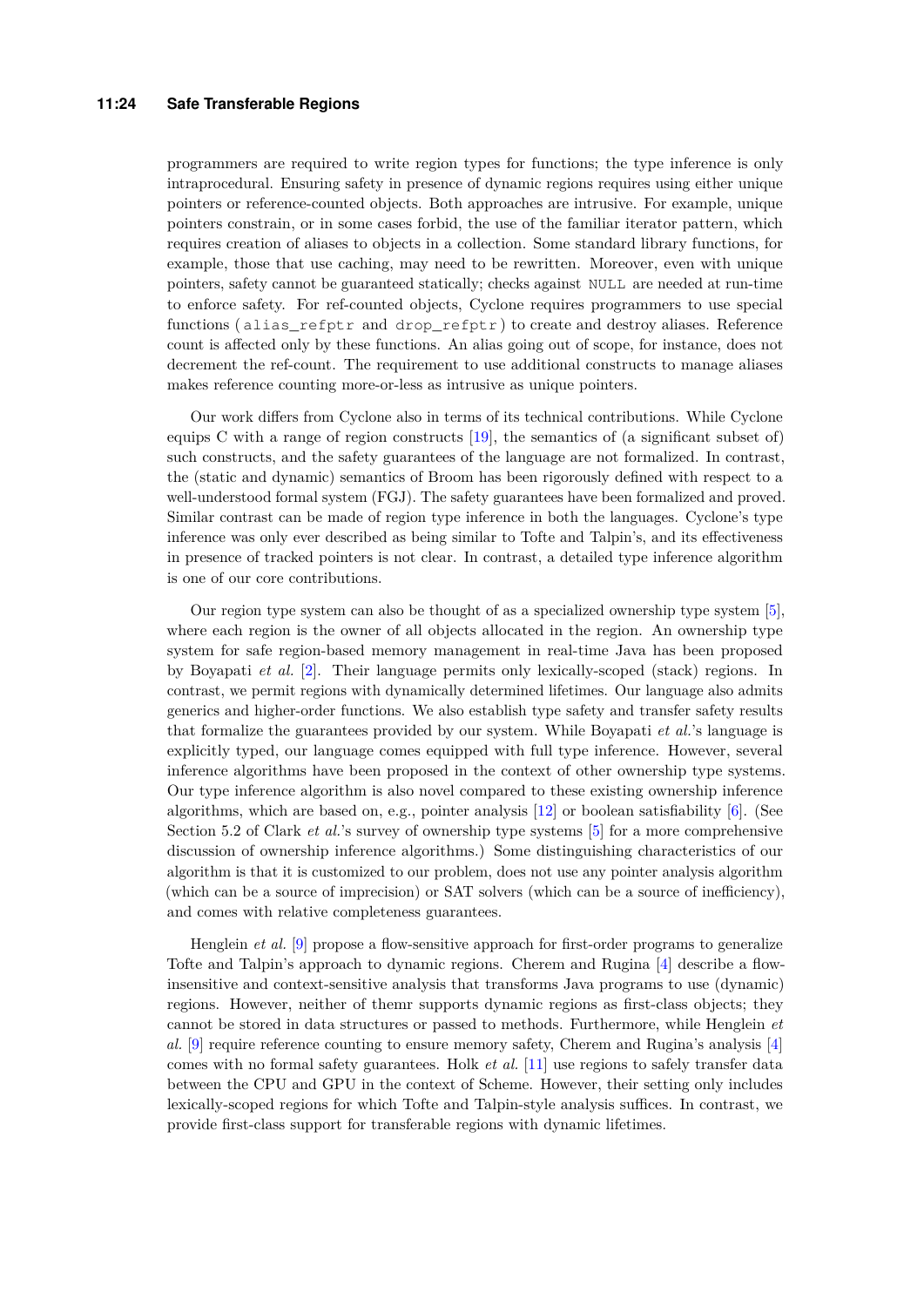#### **References**

- <span id="page-24-6"></span>**1** Robert L. Bocchino, Jr., Vikram S. Adve, Danny Dig, Sarita V. Adve, Stephen Heumann, Rakesh Komuravelli, Jeffrey Overbey, Patrick Simmons, Hyojin Sung, and Mohsen Vakilian. A type and effect system for deterministic parallel java. In *Proceedings of the 24th ACM SIGPLAN Conference on Object Oriented Programming Systems Languages and Applications*, OOPSLA '09, pages 97–116, New York, NY, USA, 2009. ACM. URL: [http:](http://doi.acm.org/10.1145/1640089.1640097) [//doi.acm.org/10.1145/1640089.1640097](http://doi.acm.org/10.1145/1640089.1640097), [doi:10.1145/1640089.1640097](http://dx.doi.org/10.1145/1640089.1640097).
- <span id="page-24-5"></span>**2** Chandrasekhar Boyapati, Alexandru Salcianu, William Beebee, Jr., and Martin Rinard. Ownership types for safe region-based memory management in real-time java. In *Proceedings of the ACM SIGPLAN 2003 Conference on Programming Language Design and Implementation*, PLDI '03, pages 324–337, New York, NY, USA, 2003. ACM. URL: [http:](http://doi.acm.org/10.1145/781131.781168) [//doi.acm.org/10.1145/781131.781168](http://doi.acm.org/10.1145/781131.781168), [doi:10.1145/781131.781168](http://dx.doi.org/10.1145/781131.781168).
- <span id="page-24-1"></span>**3** Badrish Chandramouli, Jonathan Goldstein, Mike Barnett, Robert DeLine, John C. Platt, James F. Terwilliger, and John Wernsing. Trill: A high-performance incremental query processor for diverse analytics. *PVLDB*, 8(4):401–412, 2014. URL: [http://www.vldb.](http://www.vldb.org/pvldb/vol8/p401-chandramouli.pdf) [org/pvldb/vol8/p401-chandramouli.pdf](http://www.vldb.org/pvldb/vol8/p401-chandramouli.pdf).
- <span id="page-24-9"></span>**4** Sigmund Cherem and Radu Rugina. Region analysis and transformation for java programs. In *Proceedings of the 4th International Symposium on Memory Management*, ISMM '04, pages 85–96, New York, NY, USA, 2004. ACM. URL: [http://doi.acm.org/10.1145/](http://doi.acm.org/10.1145/1029873.1029884) [1029873.1029884](http://doi.acm.org/10.1145/1029873.1029884), [doi:10.1145/1029873.1029884](http://dx.doi.org/10.1145/1029873.1029884).
- <span id="page-24-3"></span>**5** Dave Clarke, Johan Östlund, Ilya Sergey, and Tobias Wrigstad. *Ownership Types: A Survey*, pages 15–58. Springer Berlin Heidelberg, Berlin, Heidelberg, 2013. URL: [http://dx.doi.](http://dx.doi.org/10.1007/978-3-642-36946-9_3) [org/10.1007/978-3-642-36946-9\\_3](http://dx.doi.org/10.1007/978-3-642-36946-9_3), [doi:10.1007/978-3-642-36946-9\\_3](http://dx.doi.org/10.1007/978-3-642-36946-9_3).
- <span id="page-24-8"></span>**6** Werner Dietl, Michael D. Ernst, and Peter Müller. Tunable static inference for generic universe types. In *ECOOP 2011 - Object-Oriented Programming - 25th European Conference, Lancaster, UK, July 25-29, 2011 Proceedings*, pages 333–357, 2011. URL: [http://dx.doi.org/10.1007/978-3-642-22655-7\\_16](http://dx.doi.org/10.1007/978-3-642-22655-7_16), [doi:10.](http://dx.doi.org/10.1007/978-3-642-22655-7_16) [1007/978-3-642-22655-7\\_16](http://dx.doi.org/10.1007/978-3-642-22655-7_16).
- <span id="page-24-0"></span>**7** Ionel Gog, Jana Giceva, Malte Schwarzkopf, Kapil Vaswani, Dimitrios Vytiniotis, Ganesan Ramalingam, Manuel Costa, Derek Gordon Murray, Steven Hand, and Michael Isard. Broom: Sweeping out garbage collection from big data systems. In *15th Workshop on Hot Topics in Operating Systems, HotOS XV, Kartause Ittingen, Switzerland, May 18-20, 2015*, 2015. URL: [https://www.usenix.org/conference/hotos15/](https://www.usenix.org/conference/hotos15/workshop-program/presentation/gog) [workshop-program/presentation/gog](https://www.usenix.org/conference/hotos15/workshop-program/presentation/gog).
- <span id="page-24-4"></span>**8** Dan Grossman, Greg Morrisett, Trevor Jim, Michael Hicks, Yanling Wang, and James Cheney. Region-based memory management in cyclone. In *Proceedings of the ACM SIGPLAN 2002 Conference on Programming Language Design and Implementation*, PLDI '02, pages 282–293, New York, NY, USA, 2002. ACM. URL: [http://doi.acm.org/10.1145/](http://doi.acm.org/10.1145/512529.512563) [512529.512563](http://doi.acm.org/10.1145/512529.512563), [doi:10.1145/512529.512563](http://dx.doi.org/10.1145/512529.512563).
- <span id="page-24-7"></span>**9** Fritz Henglein, Henning Makholm, and Henning Niss. A direct approach to control-flow sensitive region-based memory management. In *Proceedings of the 3rd ACM SIGPLAN International Conference on Principles and Practice of Declarative Programming*, PPDP '01, pages 175–186, New York, NY, USA, 2001. ACM. URL: [http://doi.acm.org/10.](http://doi.acm.org/10.1145/773184.773203) [1145/773184.773203](http://doi.acm.org/10.1145/773184.773203), [doi:10.1145/773184.773203](http://dx.doi.org/10.1145/773184.773203).
- <span id="page-24-2"></span>**10** Michael Hicks, Greg Morrisett, Dan Grossman, and Trevor Jim. Experience with safe manual memory-management in cyclone. In *Proceedings of the 4th International Symposium on Memory Management*, ISMM '04, pages 73–84, New York, NY, USA, 2004. ACM. URL: <http://doi.acm.org/10.1145/1029873.1029883>, [doi:10.1145/](http://dx.doi.org/10.1145/1029873.1029883) [1029873.1029883](http://dx.doi.org/10.1145/1029873.1029883).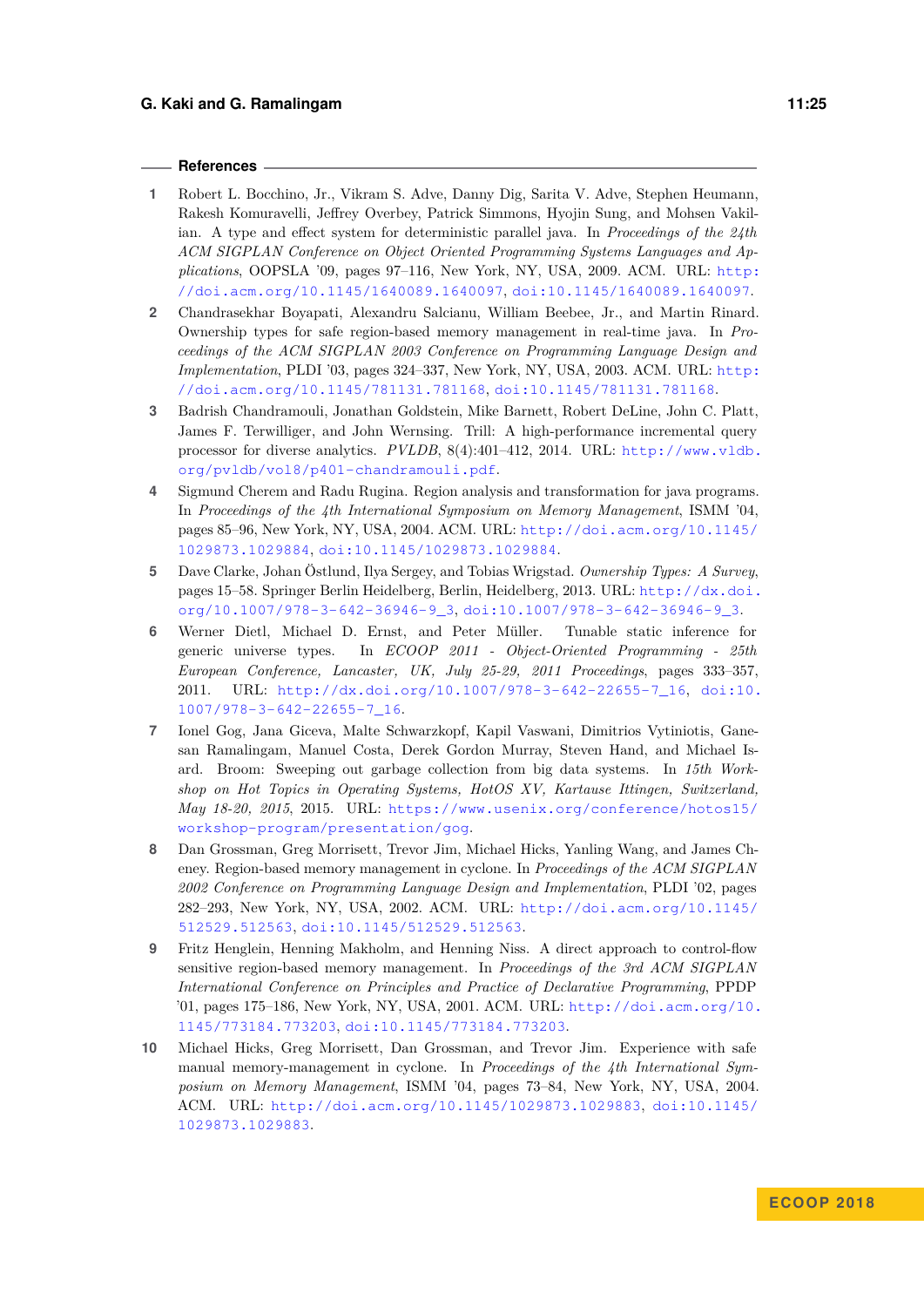#### **11:26 Safe Transferable Regions**

- <span id="page-25-9"></span>**11** Eric Holk, Ryan Newton, Jeremy Siek, and Andrew Lumsdaine. Region-based memory management for gpu programming languages: Enabling rich data structures on a spartan host. In *Proceedings of the 2014 ACM International Conference on Object Oriented Programming Systems Languages & Applications*, OOPSLA '14, pages 141–155, New York, NY, USA, 2014. ACM. URL: <http://doi.acm.org/10.1145/2660193.2660244>, [doi:10.1145/2660193.2660244](http://dx.doi.org/10.1145/2660193.2660244).
- <span id="page-25-12"></span>**12** Wei Huang, Werner Dietl, Ana Milanova, and Michael D. Ernst. Inference and checking of object ownership. In *ECOOP 2012 - Object-Oriented Programming - 26th European Conference, Beijing, China, June 11-16, 2012. Proceedings*, pages 181– 206, 2012. URL: [http://dx.doi.org/10.1007/978-3-642-31057-7\\_9](http://dx.doi.org/10.1007/978-3-642-31057-7_9), [doi:10.](http://dx.doi.org/10.1007/978-3-642-31057-7_9) [1007/978-3-642-31057-7\\_9](http://dx.doi.org/10.1007/978-3-642-31057-7_9).
- <span id="page-25-5"></span>**13** Atsushi Igarashi, Benjamin C. Pierce, and Philip Wadler. Featherweight java: A minimal core calculus for java and gj. *ACM Trans. Program. Lang. Syst.*, 23(3):396–450, May 2001. URL: <http://doi.acm.org/10.1145/503502.503505>, [doi:10.1145/](http://dx.doi.org/10.1145/503502.503505) [503502.503505](http://dx.doi.org/10.1145/503502.503505).
- <span id="page-25-0"></span>**14** Martin Maas, Tim Harris, Krste Asanovic, and John Kubiatowicz. Trash day: Coordinating garbage collection in distributed systems. In *Proceedings of the 15th USENIX Conference on Hot Topics in Operating Systems*, HOTOS'15, pages 1–1, Berkeley, CA, USA, 2015. USENIX Association. URL: [http://dl.acm.org/citation.cfm?id=](http://dl.acm.org/citation.cfm?id=2831090.2831091) [2831090.2831091](http://dl.acm.org/citation.cfm?id=2831090.2831091).
- <span id="page-25-7"></span>**15** Mads Tofte and Jean-Pierre Talpin. A Theory of Stack Allocation in Polymorphically Typed Languages. Technical Report DIKU-report 93/15, University of Copenhagen, 1993. URL: <http://citeseerx.ist.psu.edu/viewdoc/summary?doi=10.1.1.51.6564>.
- <span id="page-25-6"></span>**16** Thomas W. Reps. Program analysis via graph reachability. *Information & Software Technology*, 40(11-12):701–726, 1998. URL: [http://dx.doi.org/10.1016/](http://dx.doi.org/10.1016/S0950-5849(98)00093-7) [S0950-5849\(98\)00093-7](http://dx.doi.org/10.1016/S0950-5849(98)00093-7), [doi:10.1016/S0950-5849\(98\)00093-7](http://dx.doi.org/10.1016/S0950-5849(98)00093-7).
- <span id="page-25-8"></span>**17** The Rust Programming Language, 2015. Accessed: 2015-11-7 13:21:00. URL: [https:](https://doc.rust-lang.org/book) [//doc.rust-lang.org/book](https://doc.rust-lang.org/book).
- <span id="page-25-1"></span>**18** Type-safe off-heap memory, 2016. Accessed: 2016-06-6 13:21:00. URL: [https://github.](https://github.com/densh/scala-offheap) [com/densh/scala-offheap](https://github.com/densh/scala-offheap).
- <span id="page-25-11"></span>**19** Nikhil Swamy, Michael Hicks, Greg Morrisett, Dan Grossman, and Trevor Jim. Safe manual memory management in cyclone. *Science of Computer Programming*, 62(2):122 – 144, 2006. Special Issue: Five perspectives on modern memory management - Systems, hardware and theory. URL: [http://www.sciencedirect.com/science/article/](http://www.sciencedirect.com/science/article/pii/S0167642306000785) [pii/S0167642306000785](http://www.sciencedirect.com/science/article/pii/S0167642306000785), [doi:http://dx.doi.org/10.1016/j.scico.2006.](http://dx.doi.org/http://dx.doi.org/10.1016/j.scico.2006.02.003) [02.003](http://dx.doi.org/http://dx.doi.org/10.1016/j.scico.2006.02.003).
- <span id="page-25-2"></span>**20** Mads Tofte and Jean-Pierre Talpin. Implementation of the typed call-by-value *λ*-calculus using a stack of regions. In *Proceedings of the 21st ACM SIGPLAN-SIGACT Symposium on Principles of Programming Languages*, POPL '94, pages 188–201, New York, NY, USA, 1994. ACM. URL: <http://doi.acm.org/10.1145/174675.177855>, [doi:](http://dx.doi.org/10.1145/174675.177855) [10.1145/174675.177855](http://dx.doi.org/10.1145/174675.177855).
- <span id="page-25-3"></span>**21** Mads Tofte and Jean-Pierre Talpin. Region-based memory management. *Inf. Comput.*, 132(2):109–176, February 1997. URL: [http://dx.doi.org/10.1006/inco.1996.](http://dx.doi.org/10.1006/inco.1996.2613) [2613](http://dx.doi.org/10.1006/inco.1996.2613), [doi:10.1006/inco.1996.2613](http://dx.doi.org/10.1006/inco.1996.2613).
- <span id="page-25-10"></span>**22** Philip Wadler. Linear Types Can Change the World! In M. Broy and C. B. Jones, editors, *IFIP TC 2 Working Conference on Programming Concepts and Methods*, pages 561–581, Sea of Gallilee, Israel, April 1990. North-Holland.
- <span id="page-25-4"></span>**23** David Walker and Kevin Watkins. On regions and linear types (extended abstract). In *Proceedings of the Sixth ACM SIGPLAN International Conference on Functional Pro-*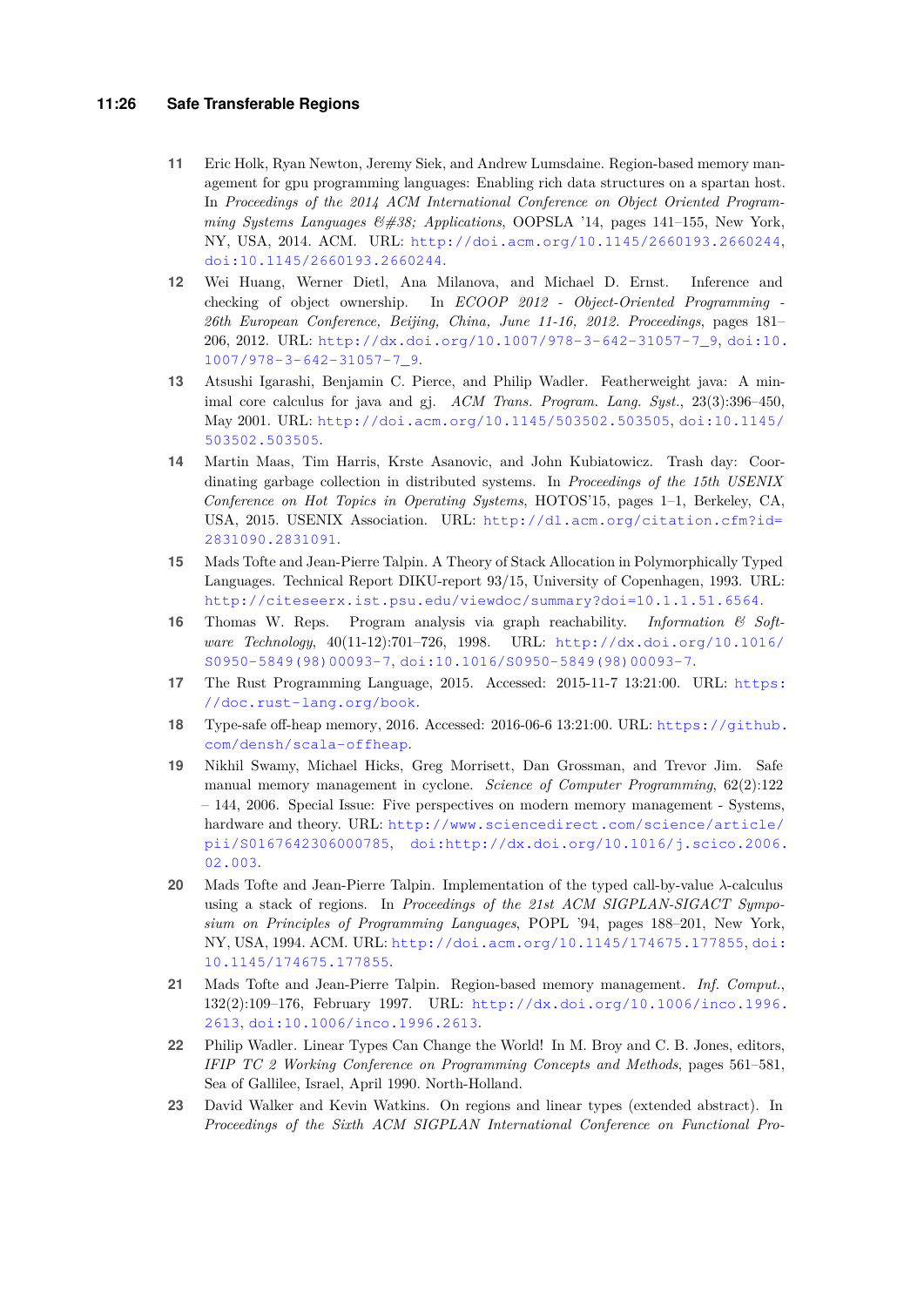*gramming*, ICFP '01, pages 181–192, New York, NY, USA, 2001. ACM. URL: [http:](http://doi.acm.org/10.1145/507635.507658) [//doi.acm.org/10.1145/507635.507658](http://doi.acm.org/10.1145/507635.507658), [doi:10.1145/507635.507658](http://dx.doi.org/10.1145/507635.507658).

- <span id="page-26-1"></span>**24** Bennett Norton Yates. A type-and-effect system for encapsulating memory in java. Master's thesis, Department of Computer Science and Information Science, University of Oregon, 1999.
- <span id="page-26-0"></span>**25** Matei Zaharia. New developments in spark, 2015. URL: [http://www.slideshare.](http://www.slideshare.net/databricks/new-developments-in-spark) [net/databricks/new-developments-in-spark](http://www.slideshare.net/databricks/new-developments-in-spark).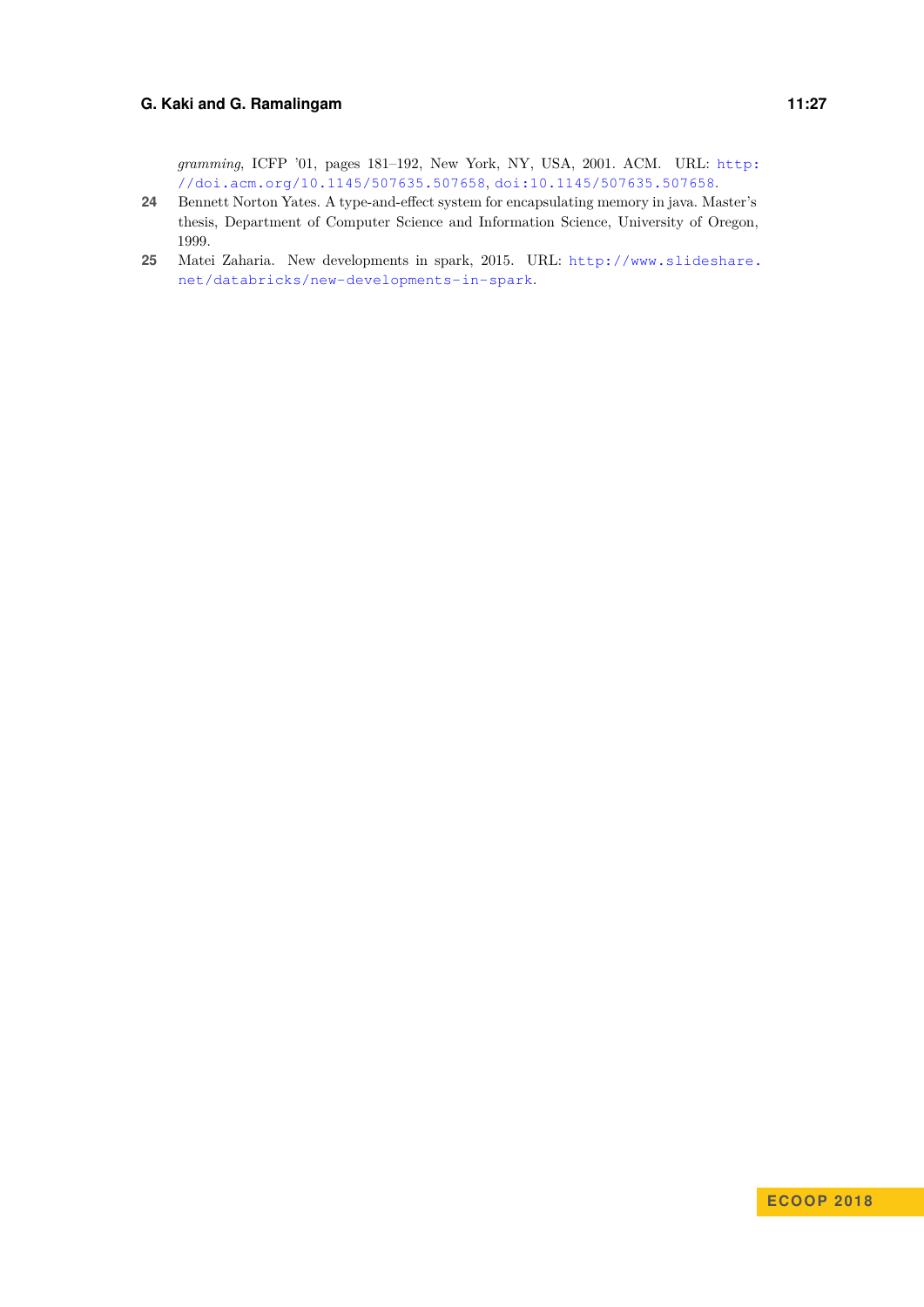## **A Appendix**

### **A.1 Full Static Semantics**

\n
$$
\begin{array}{llll}\n\text{allocRgn}(A\langle r\overline{r}\rangle\langle T\rangle) & = & r & \text{bound}_{\Theta}(a@r) & = & \Theta(a)@r \\
\text{allocRgn}(\overline{\rho}|\phi\rangle\overline{\tau^1} \xrightarrow{r} \tau^2) & = & r & \text{bound}_{\Theta}(N) & = & N \\
\text{shape}(A\langle \overline{r}\rangle\langle T\rangle) & = & A\langle T\rangle & \text{fields}(\text{Object}\langle r\rangle) & = & \bullet \\
\hline\n\end{array}
$$
\n

\n\n
$$
\begin{array}{llll}\n\text{cr}(B) = \text{class } B\langle \overline{a} \triangleleft \overline{K}\rangle\langle \overline{\rho}|\phi\rangle \triangleleft N\{\overline{\tau^f} \overline{f}; \ldots\} & S = [\overline{r}/\overline{\rho}, \overline{T}/\overline{a}] & \text{fields}(S(N)) = \overline{g} : \overline{\tau^g} \\
\hline\n\end{array}
$$
\n

\n\n
$$
\begin{array}{llll}\n\text{cr}(B) = \text{class } B\langle \overline{a} \triangleleft \overline{K}\rangle\langle \overline{\rho}|\phi\rangle \triangleleft N\{\overline{\tau^f} \overline{f}; \overline{d}\} & m \notin \overline{d} & S = [\overline{r}/\overline{\rho}, \overline{T}/\overline{a}] \\
\hline\n\end{array}
$$
\n

\n\n
$$
\begin{array}{llll}\n\text{cr}(B) = \text{class } B\langle \overline{a} \triangleleft \overline{K}\rangle\langle \overline{\rho}|\phi\rangle \triangleleft N\{\overline{\tau^f} \overline{f}; \overline{d}\} & m \notin \overline{d} & S = [\overline{r}/\overline{\rho}, \overline{T}/\overline{a}] \\
\hline\n\end{array}
$$
\n

\n\n
$$
\begin{array}{llll}\n\text{cr}(B) = \text{class } B\langle \overline{a} \triangleleft \overline{K}\rangle\langle \overline{\rho}|\phi\rangle \triangleleft N\{\overline{\tau^f} \overline{f}; \overline{d}\} & m \notin \overline{d
$$

 $\overline{21} \rightarrow \tau^{22}$ 

$$
\mathcal{A}\vdash \mathsf{override}(m,N,\langle \overline{\rho_2}\,|\,\phi_1\rangle\tau
$$

**Figure 12** FEATHERWEIGHT BROOM: auxiliary definitions

**Subtyping**  $\boxed{A \vdash \tau_1 \lt: \tau_2}$ A ` *τ <*: *τ*  $(C_1, \Theta, \Phi) \vdash a \mathbb{Q} \rho < : \Theta(a) \mathbb{Q} \rho$   $\qquad \qquad \frac{CT(B) = \text{class } B\langle \overline{a} \triangleleft K \rangle \langle \overline{\rho} | \phi \rangle \triangleleft N\{...\}}{=}$  $\mathcal{A} \vdash B\langle T\rangle\langle\overline{r}\rangle <: [\overline{r}/\overline{\rho}, \overline{T}/\overline{a}](N)$  $\mathcal{A} \;\vdash\; \tau_1 <: \tau_2$  $\mathcal{A} \;\vdash\; \tau_2 <: \tau_3$  $\mathcal{A} \;\vdash\; \tau_1 <: \tau_3$  $A.\Phi \vdash \phi_1 \Rightarrow \phi_2$  $\mathcal{A} \vdash \overline{\tau^{11}} < : \overline{\tau^{21}} \quad \mathcal{A} \vdash \tau^{22} < : \tau^{12}$  $\mathcal{A} \vdash \langle \overline{\rho} | \phi_2 \rangle \overline{\tau^{21}} \xrightarrow{r} \tau^{22} \langle : \langle \overline{\rho} | \phi_1 \rangle \overline{\tau^{11}} \xrightarrow{r} \tau^{12}$ **Type, and Type Constraint Well-formedness**  $\overline{A \vdash \tau \circ k, \Delta \vdash \phi \circ k}$ *r* ∈ ∆  $(\Delta, \Theta, \Phi)$   $\vdash$  **Object**  $\langle r \rangle$  ok  $r_0, r_1 \in \Delta$  $\Delta$   $\vdash$   $r_0$   $\succeq$   $r_1$  ok  $\Delta$   $\vdash$   $\phi_0$  ok  $\Delta$   $\vdash$   $\phi_1$  ok  $Δ ⊢ φ₀ ∧ φ₁$  ok  $r \in \Delta$   $\overline{\rho} \notin \Delta$   $\Delta' = \Delta \cup {\overline{\rho}}$   $\mathcal{A}' = (\Delta', \Theta, \Phi \wedge \phi)$   $\Delta' \vdash \phi$  ok  $\mathcal{A}' \vdash \overline{\tau^1}$  ok  $\mathcal{A}' \vdash \tau^2$  ok  $(\Delta, \Theta, \Phi) \vdash \langle \overline{\rho} | \phi \rangle \overline{\tau^1} \stackrel{r}{\rightarrow} \tau^2$  ok **Class Well-formedness** *B* ok  $\Delta = {\rho, \overline{\rho}}$   $\Theta = [\overline{a} \mapsto \overline{K}]$   $\Phi = \phi$   $\mathcal{A} = (\Delta, \Theta, \Phi)$   $\Delta \vdash \phi$  ok  $\Theta \Vdash \overline{K}$  ok  $\overline{d}$  ok in *B*  $\mathcal{A} \vdash N, \tau^f \text{ ok }$  shape $(N) \ne \text{Region } \langle T \rangle$   $\Phi \vdash \textsf{allocRgn}(\tau^f) \succeq \rho$  alloc $\textsf{Rgn}(N) = \rho$ class  $B\langle \overline{a} \triangleleft K \rangle \langle \rho \overline{\rho} | \phi \rangle \triangleleft N\{ \tau^f | f; d \} \triangleleft k$ 

**Figure 13** FEATHERWEIGHT BROOM: subtyping and well-formedness rules (contiunuation of Fig. [6\)](#page-9-0)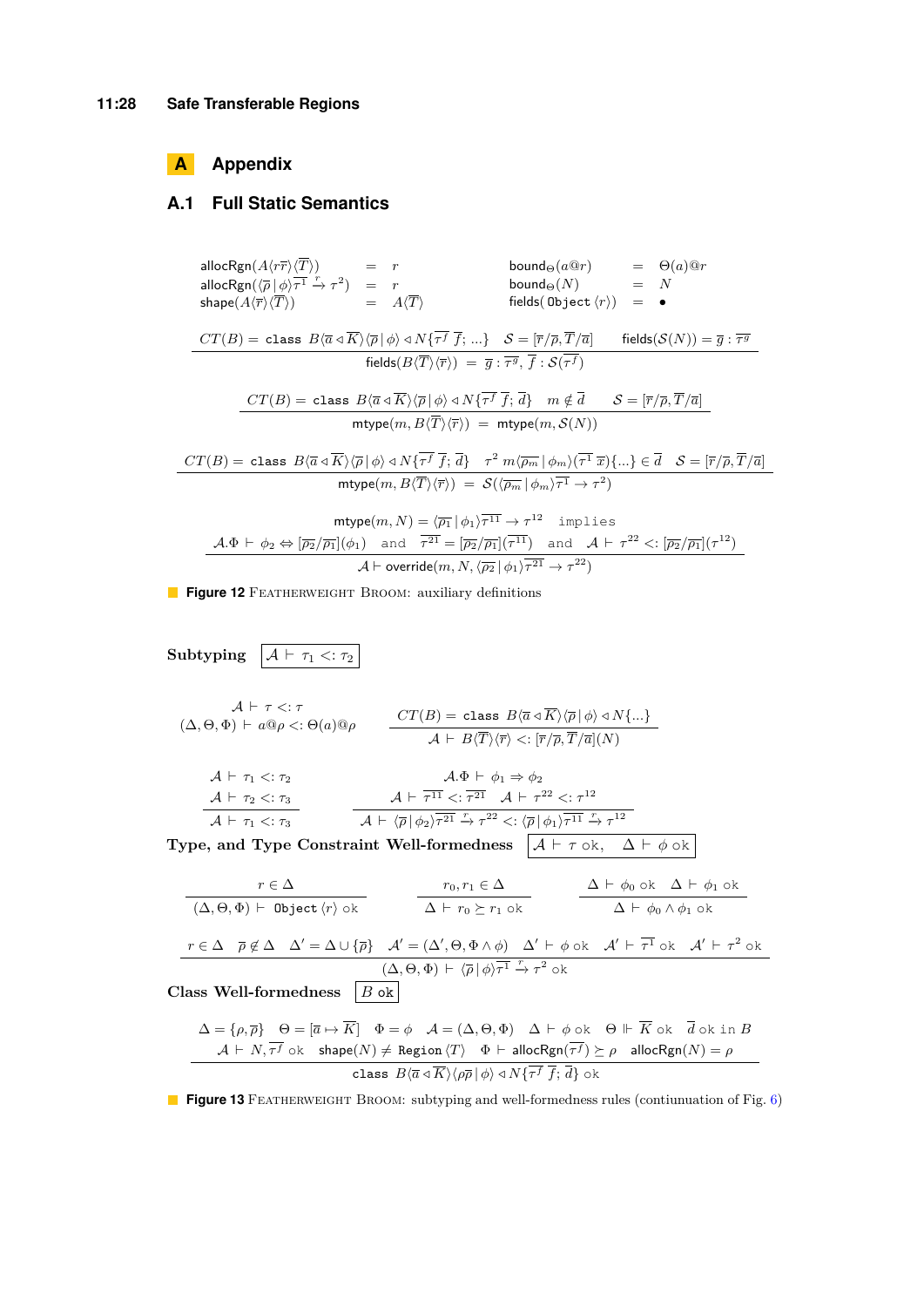**Expression Typing**  $\overline{A}$ ,  $\Gamma$ ,  $r \vdash e : \tau$  $\mathcal{A}, \Gamma, r \vdash e_1 : \tau_1$  $\mathcal{A}, \Gamma[x \mapsto \tau_1], r \vdash e_2 : \tau_2$  $\mathcal{A}, \Gamma, r \vdash$  let  $x = e_1$  in  $e_2 : \tau_2$  $\mathcal{A} = (\Delta, \Theta, \Phi)$  l  $\notin \Delta$  $\mathcal{A}' = (\Delta \cup \{1\}, \Theta, \Phi \wedge \Delta \succeq 1)$  $\mathcal{A}', \Gamma, \mathbf{1} \vdash e : \tau \quad \mathcal{A} \vdash \tau$  ok  $\mathcal{A}, \Gamma, r \vdash$  letd l in  $e : \tau$  $\mathcal{A} = (\Delta, \Theta, \Phi)$   $\mathcal{A}' = (\Delta \cup \{1\}, \Theta, \Phi)$   $\mathcal{A}' \vdash T@1 \text{ ok } \mathcal{A}', \Gamma, 1 \vdash e : T@1$  $\mathcal{A}, \Gamma, r \;\vdash\; \mathtt{new}\;$  Region  $\langle T\rangle\langle\mathtt{l}_\top\mathtt{l}\rangle(e)$  : Region  $\langle T\rangle\langle\pi_\top\rangle$  $\mathcal{A} = (\Delta, \Theta, \Phi)$   $\mathcal{A}' = (\Delta \cup \{1\}, \Theta, \Phi)$  $1 \in \Delta$  implies  $s = \blacksquare$   $\mathcal{A}', \Gamma, 1 \vdash e : \tau \mathcal{A} \vdash \tau$  ok  $\mathcal{A}, \Gamma, r \vdash$  opened  $\mathbb{1}(s)$  in  $e : \tau$  $\mathcal{A}, \Gamma, r \vdash e : \tau$  $\mathcal{A} \vdash \tau \mathrel{<:} \tau'$  $\mathcal{A}, \Gamma, r \vdash e : \tau'$ 

**Figure 14** FEATHERWEIGHT BROOM: expression typing (contiunuation of Fig. [6\)](#page-9-0)

### **A.2 Full Operational Semantics**

<span id="page-28-0"></span> $(e, \Sigma) \longrightarrow (e', \Sigma')$ 

$$
[EVALORERE]
$$
\n
$$
\frac{(e, \Sigma) \rightarrow (e', \Sigma')}{(E[e], \Sigma) \rightarrow (E[e'], \Sigma')}
$$
\n
$$
[EXCEPTION]
$$
\n
$$
\frac{(e, \Sigma) \rightarrow \bot}{(E[e], \Sigma) \rightarrow \bot}
$$
\n
$$
[FIELDACCESS]
$$
\n
$$
\frac{\Sigma(1) = \blacksquare \text{ fields}(A\langle\overline{T}\rangle\langle 1\overline{1}\rangle) = \overline{f} : \overline{\tau}}{((\text{new } A\langle\overline{T}\rangle\langle 1\overline{1}\rangle\langle \overline{v}\rangle), f_i, \Sigma) \rightarrow (v_i, \Sigma)}
$$
\n
$$
[METHODINV]
$$
\n
$$
\frac{\Sigma(1) = \blacksquare \text{ mbody}(m, A\langle\overline{T}\rangle\langle 1\overline{1}\rangle) = \rho\overline{\rho}.\overline{x}.e}{((\text{new } A\langle\overline{T}\rangle\langle 1\overline{1}\rangle\langle \overline{v}\rangle), m\langle 1\overline{T}\rangle\langle \overline{v}\rangle, \Sigma) \rightarrow (1\langle 1\overline{T}\rangle\langle \overline{p}\rangle\langle \overline{r}\rangle\langle \overline{r}\rangle)
$$
\n
$$
[FNAPPLY]
$$
\n
$$
\frac{v_a = \lambda \text{@1}'\langle \rho\overline{\rho}\rangle(\overline{\tau}.\overline{x}).e \Sigma(1') = \blacksquare}{(v_a\langle 1\overline{1}\rangle\langle \overline{v}\rangle), \Sigma) \rightarrow ((\overline{v}/\overline{x}][\overline{1}\overline{1}\rho\overline{\rho}].e, \Sigma)}
$$
\n
$$
[EXCEPTION]
$$
\n
$$
\frac{\Sigma(1) = \square \quad (e, \Sigma[1 \rightarrow \blacksquare)) \rightarrow \bot}{(\text{new Region }\langle T\rangle\langle 1\overline{\tau}\rangle\langle e), \Sigma) \rightarrow \bot}
$$
\n
$$
[LETEXP]
$$
\n
$$
[LETEXP]
$$
\n
$$
[Let x = v \text{ in } e, \Sigma) \rightarrow ([v/x]e, \Sigma)
$$
\n
$$
E ::= \bullet | (\bullet).f | \bullet.m(\overline{1}\rangle(\overline{e}) | v.m(\overline{1}\rangle\langle\ldots, \bullet, \ldots) | \text{ new } N
$$

**Figure 15** FEATHERWEIGHT BROOM: operational semantics (continuation of Fig. [8\)](#page-13-0)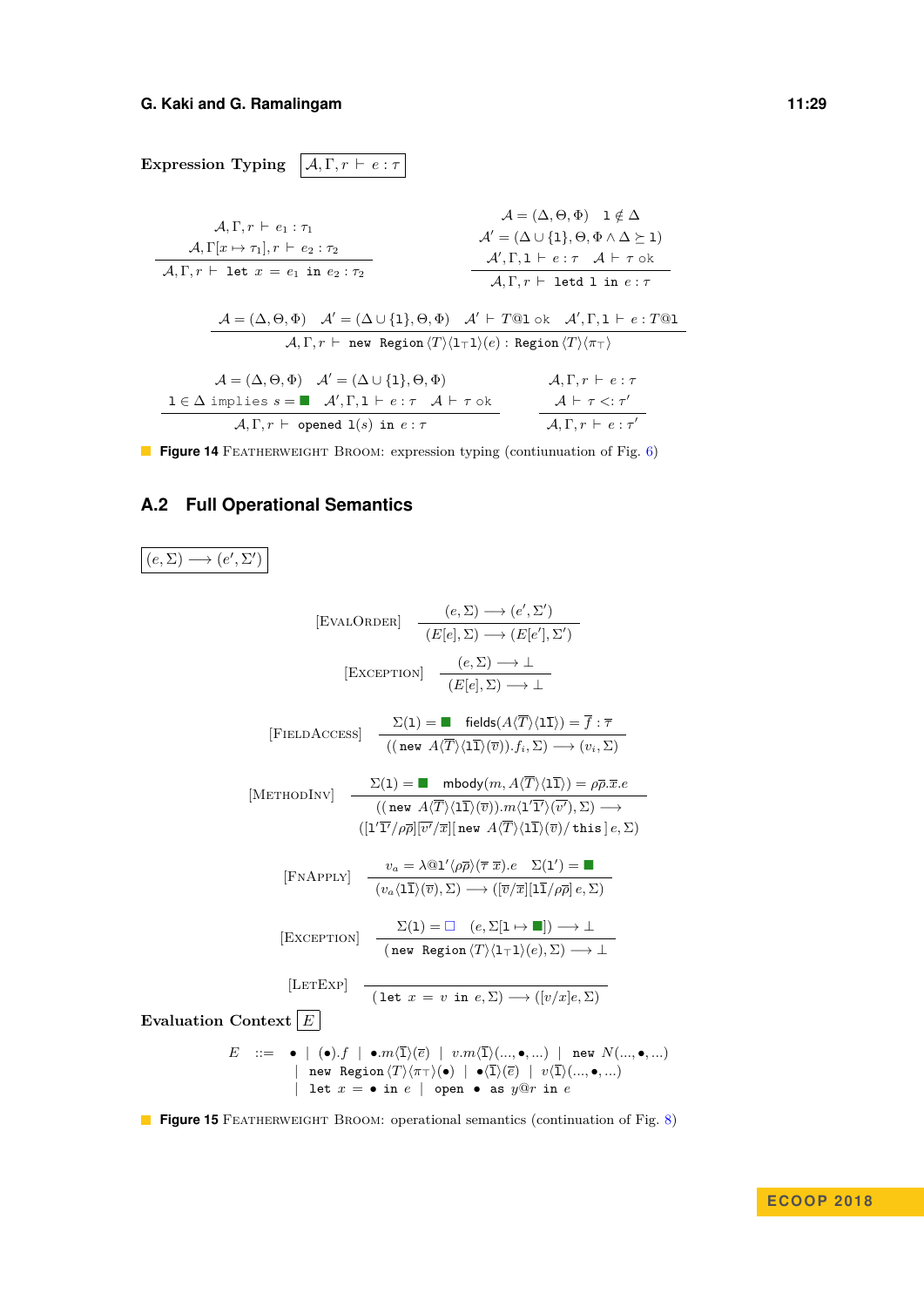# **A.3 Full Constraint Generation Semantics**

<span id="page-29-0"></span>

| Expression Typing Constraint Generation $A, \Gamma, r \vdash e : \tau \lhd C$ |                                                                                                                                                                                                                                                                                                                                                                                                                                                                                                                                                                                                                                                                                                                                                                                                                                                                                                                                                                                                                                                                       |  |  |  |
|-------------------------------------------------------------------------------|-----------------------------------------------------------------------------------------------------------------------------------------------------------------------------------------------------------------------------------------------------------------------------------------------------------------------------------------------------------------------------------------------------------------------------------------------------------------------------------------------------------------------------------------------------------------------------------------------------------------------------------------------------------------------------------------------------------------------------------------------------------------------------------------------------------------------------------------------------------------------------------------------------------------------------------------------------------------------------------------------------------------------------------------------------------------------|--|--|--|
| [UNIT]                                                                        | $\mathcal{A}, \Gamma, r \vdash () : \text{unit } \lhd \{\}$                                                                                                                                                                                                                                                                                                                                                                                                                                                                                                                                                                                                                                                                                                                                                                                                                                                                                                                                                                                                           |  |  |  |
| VAR                                                                           | $A, \Gamma, r \vdash x : \Gamma(\tau) \triangleleft \{\}$                                                                                                                                                                                                                                                                                                                                                                                                                                                                                                                                                                                                                                                                                                                                                                                                                                                                                                                                                                                                             |  |  |  |
| [FIELDACCESS]                                                                 | $\mathcal{A}, \Gamma, r \vdash e : \tau' \lhd C \quad \overline{f} : \overline{\tau} = \text{fields}(\text{bound}_{\mathcal{A}.\Theta}(\tau'))$<br>$A, \Gamma, r \vdash e, f_i : \tau_i \lhd C$                                                                                                                                                                                                                                                                                                                                                                                                                                                                                                                                                                                                                                                                                                                                                                                                                                                                       |  |  |  |
| LET                                                                           | $\mathcal{A}, \Gamma, r \vdash e_1 : \tau_1 \lhd C_1 \quad \mathcal{A}, \Gamma[x \mapsto \tau_1], r \vdash e_2 : \tau_2 \lhd C_2$<br>$\mathcal{A}, \Gamma, r \vdash$ let $x = e_1$ in $e_2 : \tau_2 \vartriangleleft C_1 \cup C_2$                                                                                                                                                                                                                                                                                                                                                                                                                                                                                                                                                                                                                                                                                                                                                                                                                                    |  |  |  |
| [METHODINV]                                                                   | $A, \Gamma, r \vdash e_0 : \tau \lhd C_1$ $C_2 = \{r\overline{r} \in A.\Delta\}$<br>mtype $(m,$ bound $_{\mathcal{A},\Theta}(\tau)) = \langle \rho \overline{\rho}   \phi \rangle \overline{\tau^1} \to \tau^2$<br>$\mathcal{A} \vdash \langle \rho \overline{\rho}   \phi \rangle \overline{\tau^1} \rightarrow \tau^2 \text{ ok } \triangleleft C_3 \quad \mathcal{A}, \Gamma, r \vdash \overline{e} : [r\overline{r}/\rho \overline{\rho}](\overline{\tau^1}) \triangleleft C_4$<br>$C_5 = \{ \mathcal{A} \Phi \vdash [r\overline{r}/\rho\overline{\rho}](\phi) \}$<br>$\mathcal{A}, \Gamma, r \vdash e_0.m \langle r\overline{r} \rangle \langle \overline{e} \rangle : [r\overline{r}/\rho\overline{\rho}](\tau^2) \triangleleft C_1 \cup C_2 \cup C_3 \cup C_4 \cup C_5$<br>$r \in A.\Delta$ $\rho \overline{\rho} \notin A.\Delta$ $A' = (A.\Delta \cup {\rho \overline{\rho}}), A.\Theta, A.\Phi \wedge \phi)$<br>$\mathcal{A}' \cdot \Delta \vdash \phi$ ok $\mathcal{A}' \vdash \overline{\tau^1}$ ok $\lhd C_1$ $\mathcal{A}' \vdash \tau^2$ ok $\lhd C_2$ |  |  |  |
| [LAMBDA]                                                                      | $\mathcal{A}', \Gamma[\overline{x} \mapsto \overline{\tau^1}], \rho \vdash e : \tau^2 \lhd C_3$<br>$\mathcal{A}, \Gamma, r \vdash \lambda \mathbb{Q}r \langle \rho \overline{\rho}   \phi \rangle (\overline{x} : \overline{\tau^1}).e : \langle \rho \overline{\rho}   \phi \rangle \overline{\tau^1} \stackrel{r}{\rightarrow} \tau^2 \triangleleft \cup_{i=1}^4 C_i$                                                                                                                                                                                                                                                                                                                                                                                                                                                                                                                                                                                                                                                                                               |  |  |  |
| [SUBTYPING]                                                                   | $A, \Gamma, r \vdash e : \tau \lhd C_1 \quad A \vdash \tau \lhd : \tau' \lhd C_2$<br>$\mathcal{A}, \Gamma, r \vdash e : \tau' \lhd C_1 \cup C_2$                                                                                                                                                                                                                                                                                                                                                                                                                                                                                                                                                                                                                                                                                                                                                                                                                                                                                                                      |  |  |  |
|                                                                               |                                                                                                                                                                                                                                                                                                                                                                                                                                                                                                                                                                                                                                                                                                                                                                                                                                                                                                                                                                                                                                                                       |  |  |  |

**Method Well-formedness Constraint Generation**  $\vert \vdash d$  ok in  $B \triangleleft C \vert$ 

$$
CT(B) = \text{class } B \langle \overline{a} \triangleleft \overline{K} \rangle \langle \overline{p} | \varphi \rangle \triangleleft N \{ \cdots \} \rangle
$$
  

$$
\mathcal{A} = (\Delta, \Theta, \Phi) = (\{ \overline{\rho}, \rho_m, \overline{\rho_m} \}, [\overline{a} \mapsto \overline{K}], \varphi_m) \qquad C_1 = \{ \Delta \vdash \varphi_m \text{ ok} \} \qquad \Gamma = \{\text{this } \mapsto B \langle \overline{a} \rangle \langle \overline{\rho} \rangle | [\overline{x} \mapsto \overline{\tau}^1] \qquad \text{mtype}(m, N) = \langle \overline{\rho_m} | \phi_m \rangle \overline{\tau^1} \to \tau^2 \qquad \text{At } \Gamma, \rho_m \vdash e : \tau^2 \triangleleft C_2 \quad \mathcal{A} \vdash \overline{\tau^1} \text{ ok } \triangleleft C_3 \quad \mathcal{A} \vdash \tau^2 \text{ ok } \triangleleft C_4 \qquad \text{At } \tau^2 \uparrow \forall m \langle \rho_m \overline{\rho_m} | \varphi_m \rangle \langle \overline{\tau^1} \overline{x} \rangle \{\text{return } e; \} \text{ ok in } B \triangleleft (C_1 \cup C_2 \cup C_3 \cup C_4 \text{)}
$$

**Class Well-formedness Constraint Generation**  $\boxed{\vdash B \text{ ok } \lhd C}$ 

$$
\mathcal{A} = (\Delta, \Theta, \Phi) = (\{\rho, \overline{\rho}\}, [\overline{a} \mapsto \overline{K}], \varphi)
$$
  
\n
$$
C_1 = \{\Delta \vdash \varphi \text{ ok}\} \qquad \Theta \Vdash \overline{K} \text{ ok} \qquad \mathcal{A} \vdash N \text{ ok} \lhd C_2 \qquad \mathcal{A} \vdash \overline{\tau}^f \text{ ok} \lhd C_3
$$
  
\n
$$
C_4 = \{\Phi \vdash \text{allocRgn}(\overline{\tau}^f) \succeq \rho \land \text{allocRgn}(N) = \rho\}
$$
  
\n
$$
\vdash \overline{d} \text{ ok in } B \lhd C_5
$$
  
\n
$$
\vdash \text{ class } B\langle \overline{a} \lhd \overline{K} \rangle \langle \rho \overline{\rho} | \varphi \rangle \lhd N\{\overline{\tau}^f \overline{x}; \overline{d}\} \text{ ok } \vartriangleleft \bigcup_{i=1}^5 C_i
$$

**Figure 16** FEATHERWEIGHT BROOM: Constraint generation rules part 2 (Continuation of Fig. [10\)](#page-17-0)